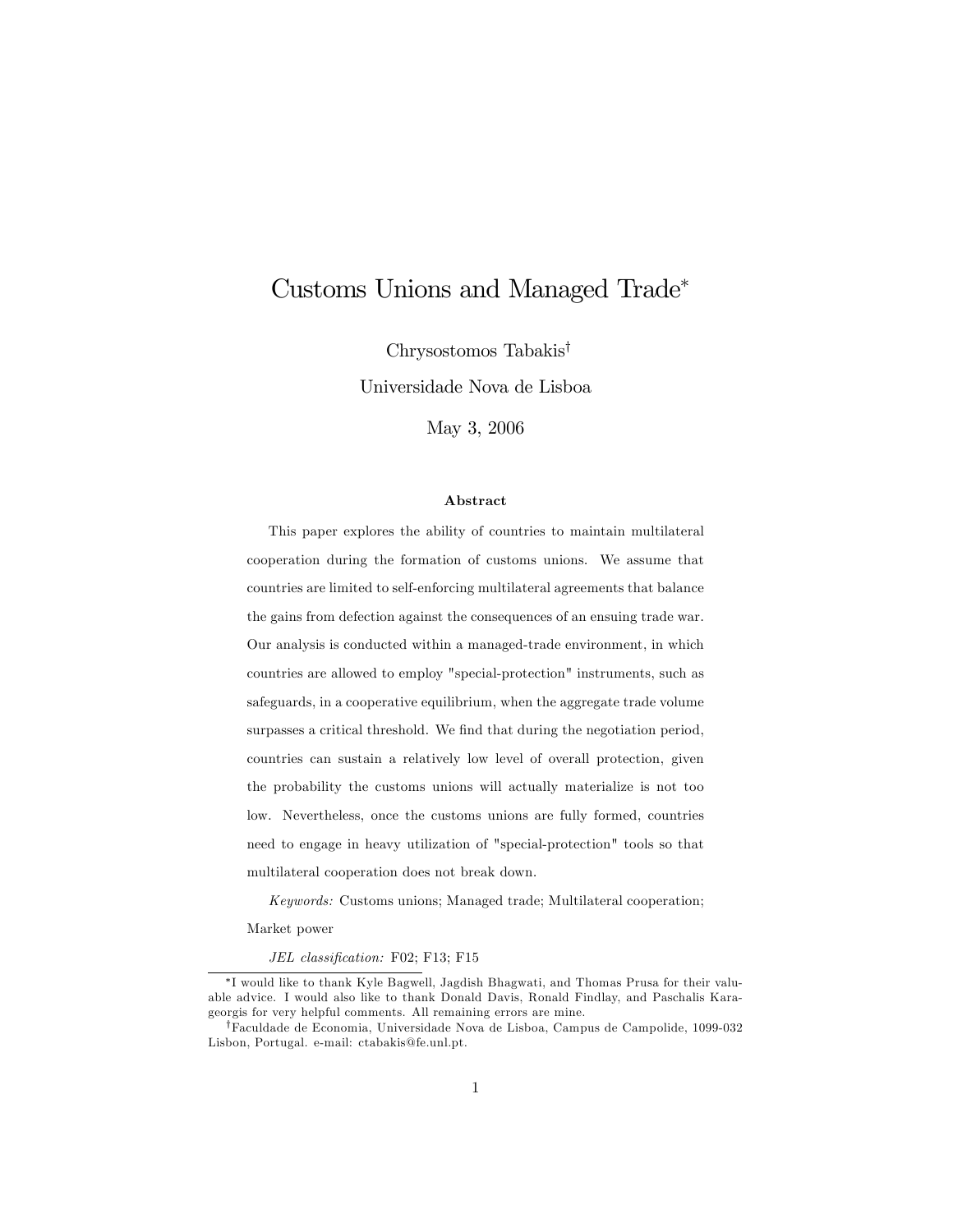## 1 Introduction

The overriding objective of the World Trade Organization (WTO) is to provide a framework within which international trade can be liberalized. While the cornerstone of its agreements, such as the General Agreement on Tariffs and Trade (GATT), is in many ways the principle of non-discrimination (or the most-favored-nation clause as it is widely known), certain exceptions to this rule are allowed. Most remarkably, under specific conditions, a set of countries can enter into a regional integration arrangement offering preferential trade-barrier reductions to each other and thus, discriminate against the rest of the WTO members.<sup>1</sup> Two predominant types of such preferential trading arrangements may be identified: a free-trade area and a customs union. Under a free-trade agreement, trade is free between the member countries, but the latter retain the right to unilaterally choose their import tariffs with respect to goods from nonmember states. In contrast, the countries comprising a customs union still trade freely with each other, but they also select common external tariffs on all goods imported into the union.

This paper investigates the ability of countries to maintain multilateral cooperation during the formation of customs unions. We assume that countries are limited to self-enforcing multilateral agreements, that balance the gains from defection against the costs of an ensuing trade war. Furthermore, they operate within a managed-trade environment, in which they are allowed to use "special-protection" tools, such as safeguards or antidumping (AD) protection, in a cooperative equilibrium, when the aggregate trade volume surpasses a critical threshold. As customs-union agreements are negotiated and subsequently, implemented, the incentives countries face are not stationary, and thus, trade policies need to be adjusted accordingly so that the highest sustainable level

<sup>1</sup> These conditions are spelled out in Paragraphs 4 to 10 of Article XXIV of GATT, the Enabling Clause, and Article V of the General Agreement on Trade in Services.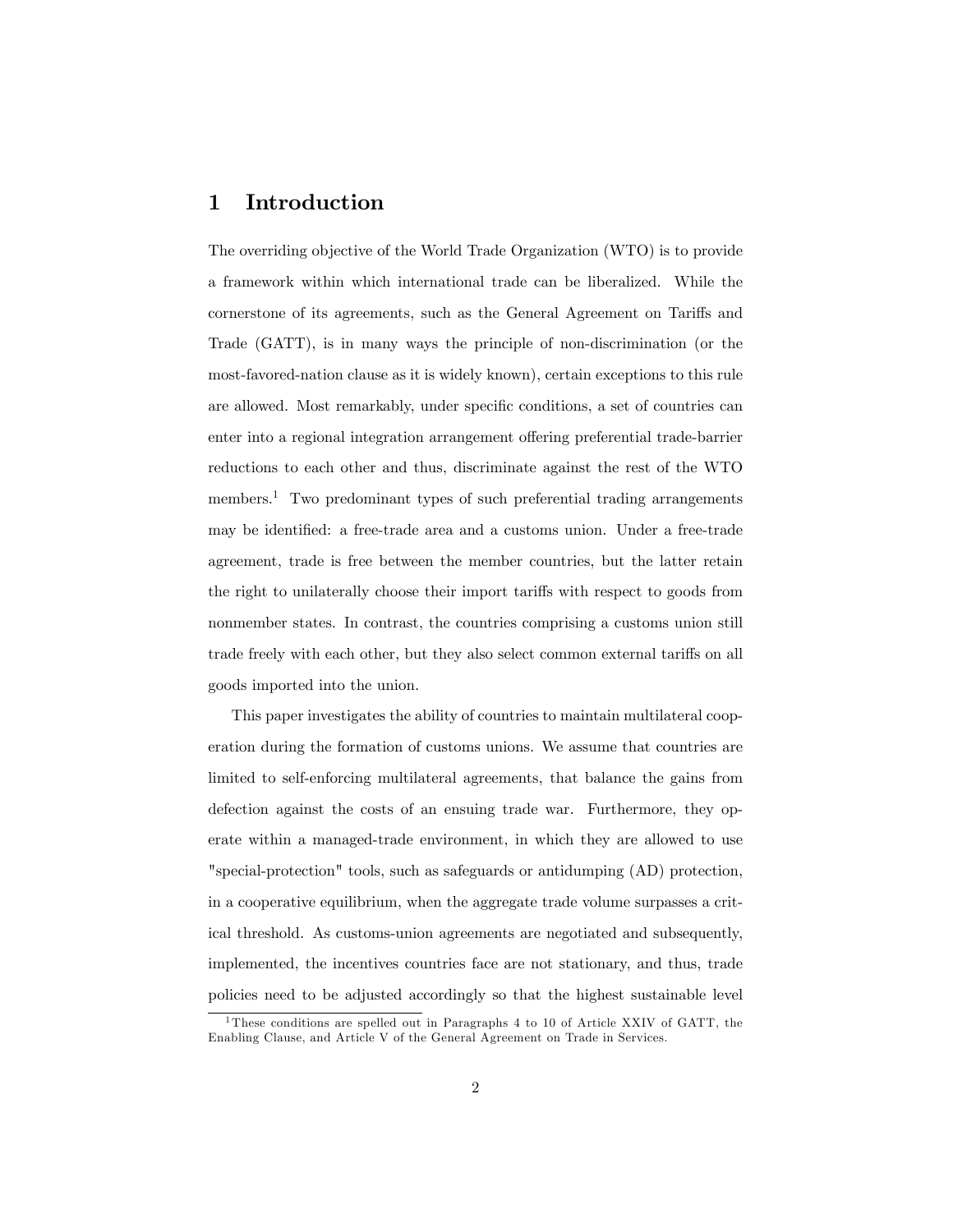of cooperation is achieved at all times. In particular, during the negotiation period, countries can afford a low level of overall protection if the probability the customs unions will actually materialize is sufficiently high. Nevertheless, once the customs unions come into full effect, countries need to increase the level of "special protection," while they keep the "baseline" level of protection unchanged.

Understanding the ramifications of regional agreements for the international trading system has become all-important, as over the past Öfteen years, the world has been experiencing an unprecedented proliferation of preferential trading groups. Currently, over 170 regional trade areas are in place. Furthermore, it is estimated that by the end of 2005, if regional trade agreements reportedly planned or already under negotiation are carried out, the total number of regional arrangements in force might well approach  $300<sup>2</sup>$ 

Trade theorists have not been slow to respond, focusing on two questions. The first one is whether preferential trade agreements have positive or negative implications for world welfare. The answer seems to depend on the interplay of a number of factors. First of all, we need to take into account the effect of such arrangements on external tariffs. For example, as Bhagwati (1993) argues, if we allow for trade policy to be endogenous, reduced protection between member states is likely to be accompanied by increased protection against nonmember countries.<sup>3</sup> In addition, as it has originally been noted by Viner  $(1950)$ , the establishment of preferential trade areas leads to both trade creation and trade diversion, that have offsetting welfare consequences. In particular, a preferential trade agreement results in expanded trade between the member countries, benefiting especially the efficient firms located therein. However, it likewise diverts trade away from efficient producers from nonmember states to inefficient

<sup>&</sup>lt;sup>2</sup>This information is contained in the WTO website  $\langle$ http://www.wto.org>.

<sup>3</sup>According to Bhagwati and Panagariya (1996, p. 38), Mexico, just after the 1994 crisis, raised its external tariffs on 502 products from 20 percent or less to 35 percent.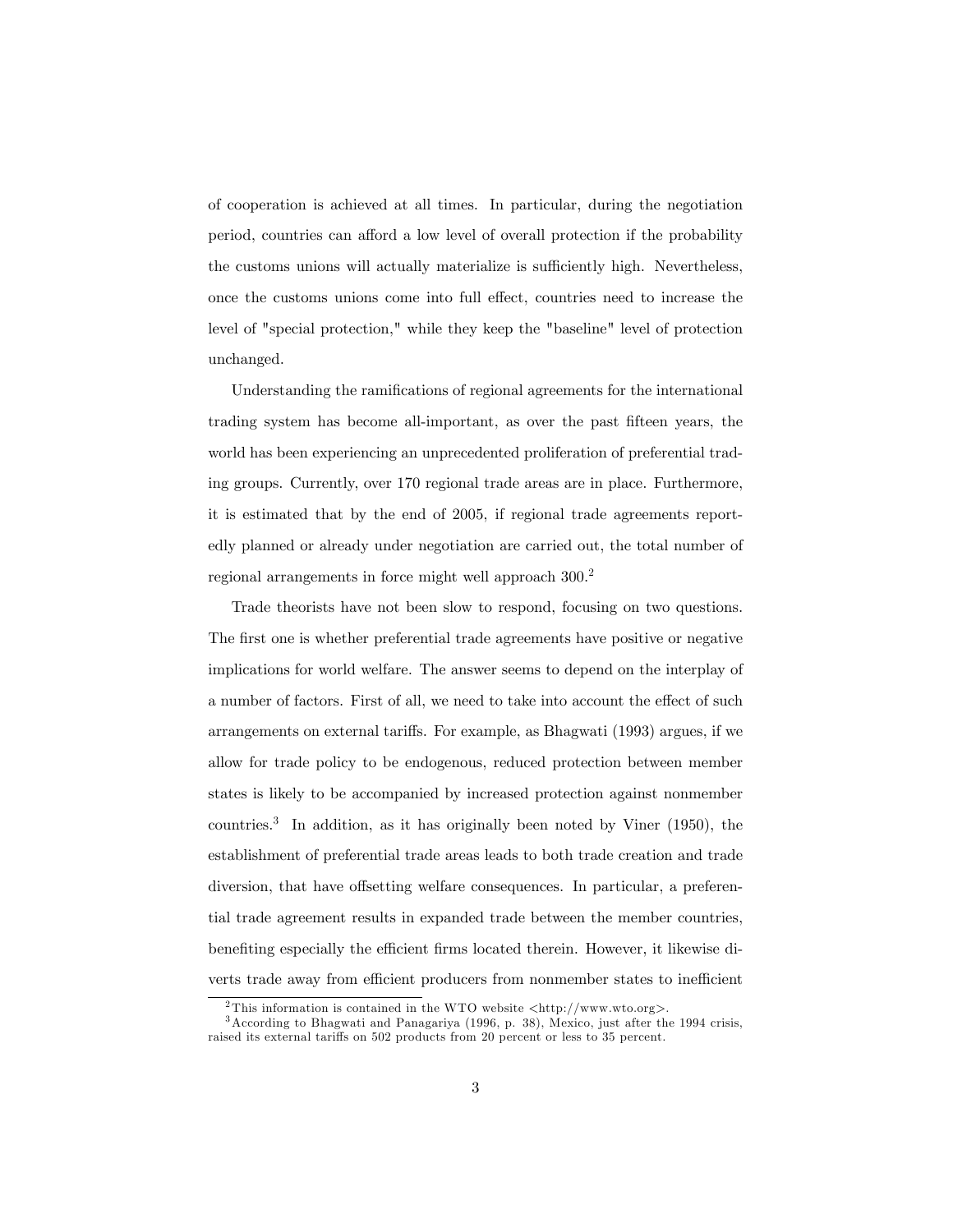suppliers from within the bloc. The extensive literature analyzing preferential trade agreements from the standpoint of world, member-country, and/or outside-country welfare includes Krugman (1991), Bhagwati (1993), Deardorff and Stern (1994), Bhagwati and Panagariya (1996), Panagariya and Findlay  $(1996)$ , and Krishna and Bhagwati  $(1997).<sup>4</sup>$ 

The second question trade theorists have explored, distinct from the first one but at times analytically interrelated, is how preferential trade agreements affect multilateral tariff cooperation. More precisely, do regional trade arrangements make it easier or harder for member and nonmember countries to negotiate and maintain low cooperative tariffs among them? Or, using the phraseology that Bhagwati has introduced (1991, p. 77), are preferential trade agreements "building blocs" or "stumbling blocs" with regard to multilateral trade liberalization? This question embodies the concerns raised by many prominent economists that preferential trade agreements hinder multilateral cooperation, undermine the multilateral trading system and will ultimately prevent us from reaching the principal goal of multilateral free trade. The burgeoning literature on this issue, reinforcing for the most part the skepticism towards preferential trading groups, includes Bhagwati (1993), Bhagwati and Panagariya (1996), Bond and Syropoulos (1996), Panagariya and Findlay (1996), and Bagwell and Staiger (1997a, 1997b).<sup>5</sup>

This paper is clearly in the latter tradition, as we present a theoretical dynamic model capable of addressing how the ability of countries to multilaterally cooperate evolves during the formation of customs unions. A first divergence from a number of the aforementioned papers is that we assume that countries are limited to only multilateral trade agreements that are self-enforcing. This

<sup>4</sup> See also Viner (1950), Lipsey (1957), Kemp and Wan (1976), De Melo, Panagariya and Rodrik (1993), Krugman (1993), Wonnacott (1996), and Panagariya (1997).

<sup>5</sup> See also Bhagwati (1991), Krugman (1991, 1993), Levy (1997), Bagwell and Staiger (1998), Ethier (1998a, 1998b), Krishna (1998), and Bagwell and Staiger (1999).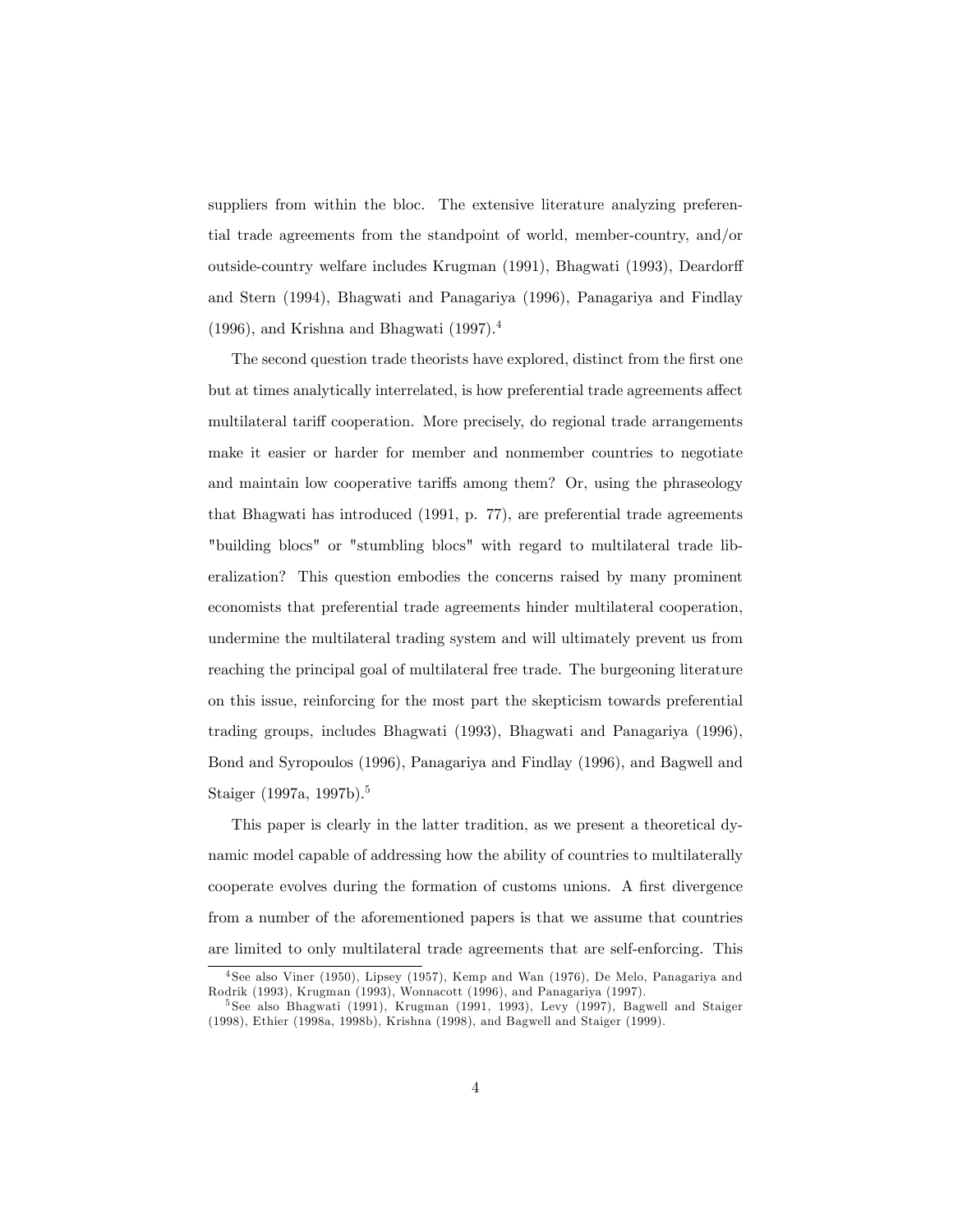assumption is in conformity with the widespread belief among trade economists and policymakers that the enforcement mechanisms at the international level for any trade policy (e.g., tariff cuts) agreed upon under the WTO auspices are very feeble. Nonetheless, the fact that countries interact repeatedly over time enables them to sustain, along the lines suggested by Dixit (1987), explicit or tacit cooperation, whose degree, though, depends decisively on the severity of retaliation that can be credibly threatened against an offender by its trading partners. As Dam (1970, p. 81) puts it:

[T]he GATT system, unlike most legal systems (including public international law), is not designed to exclude self-help in the form of retaliation. Rather, retaliation, subjected to established procedures and kept within prescribed bounds, is made the heart of the GATT system.

In this setting, as countries attempt to maintain cooperative trade policies, each one of them constantly weighs the gains from unilaterally deviating from the cooperative course against the discounted expected future benefits from adhering to the latter, with the understanding that should it defect, a trade war would ensue and these benefits would be sacrificed. Countries will choose not to defect as long as the discounted expected future benefits from presently maintaining multilateral cooperation exceed the onetime gains from defecting. It is apparent that a change in either the current or the expected future economic conditions might tip the scales one way or the other, and thus, induce the modification of the existing trade policies, so that the highest sustainable level of multilateral cooperation is attained. As customs-union agreements are negotiated and subsequently, executed, such a change in economic conditions does take place. It is this basic observation that is central to our results.

On a different note, the previous literature on preferential trade agreements,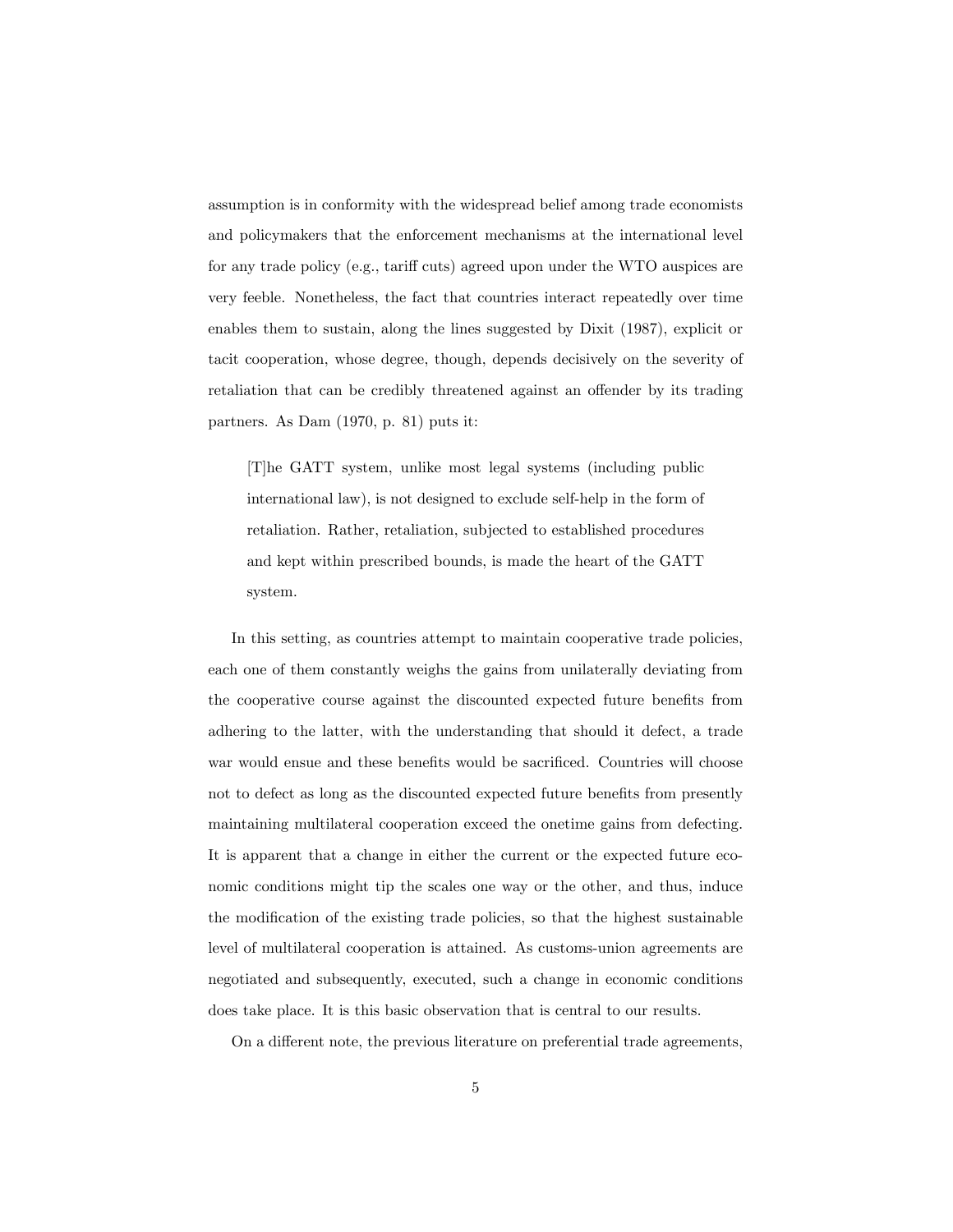in its entirety, examines the various issues of interest within traditional tariff frameworks. However, the postwar history of industrialized countries has been characterized by a dramatic multilateral reduction in tariffs and a concurrent surge in the use of "special" forms of protection, such as Orderly Market Arrangements, Voluntary Export Restraints, or especially after 1980, AD protection. Bagwell and Staiger (1990) have claimed that these episodes of "special" protection are an indispensable part of self-enforcing multilateral trade agreements in a variable environment. In essence, they argue that if for any reason the trade volumes countries face surge, with unchanged trade policies, multilateral cooperation is likely to be rendered unviable because the incentive to defect for all countries becomes too high. Thus, they suggest that as countries strive to uphold cooperation amid volatile trade swings, we should expect a relatively low level of "baseline" protection (e.g., tariffs or quotas) during periods of "moderate" trade volumes to be coupled with an increasing employment of "special-protection" instruments when the aggregate trade volume surpasses a critical threshold.<sup>6</sup>

We depart from past work on regional agreements and conduct our analysis within an international trading environment characterized by exogenous aggregate-trade-volume shocks, and as a result, the existence of both "baseline" and "special" protection. On this ground, we pose the following questions: Does the level of "baseline" protection increase or decrease during the establishment of customs unions? Moreover, does the level of "special" protection increase or decrease as customs unions are negotiated and subsequently, fully

 $6$ Dam (1970, pp. 106-107) similarly states with regard to the GATT ecsape clause, one of the "special-protection" instruments:

One may conclude that the GATT escape clause is a useful safety valve for protectionist pressures and does not undercut in any serious way the advantages of the GATT tariff negotiating system. Insofar as the escape clause is a political "prerequisite" to the membership in the GATT of certain contracting partiesmost notably, the United States-the argument in its favor is even stronger.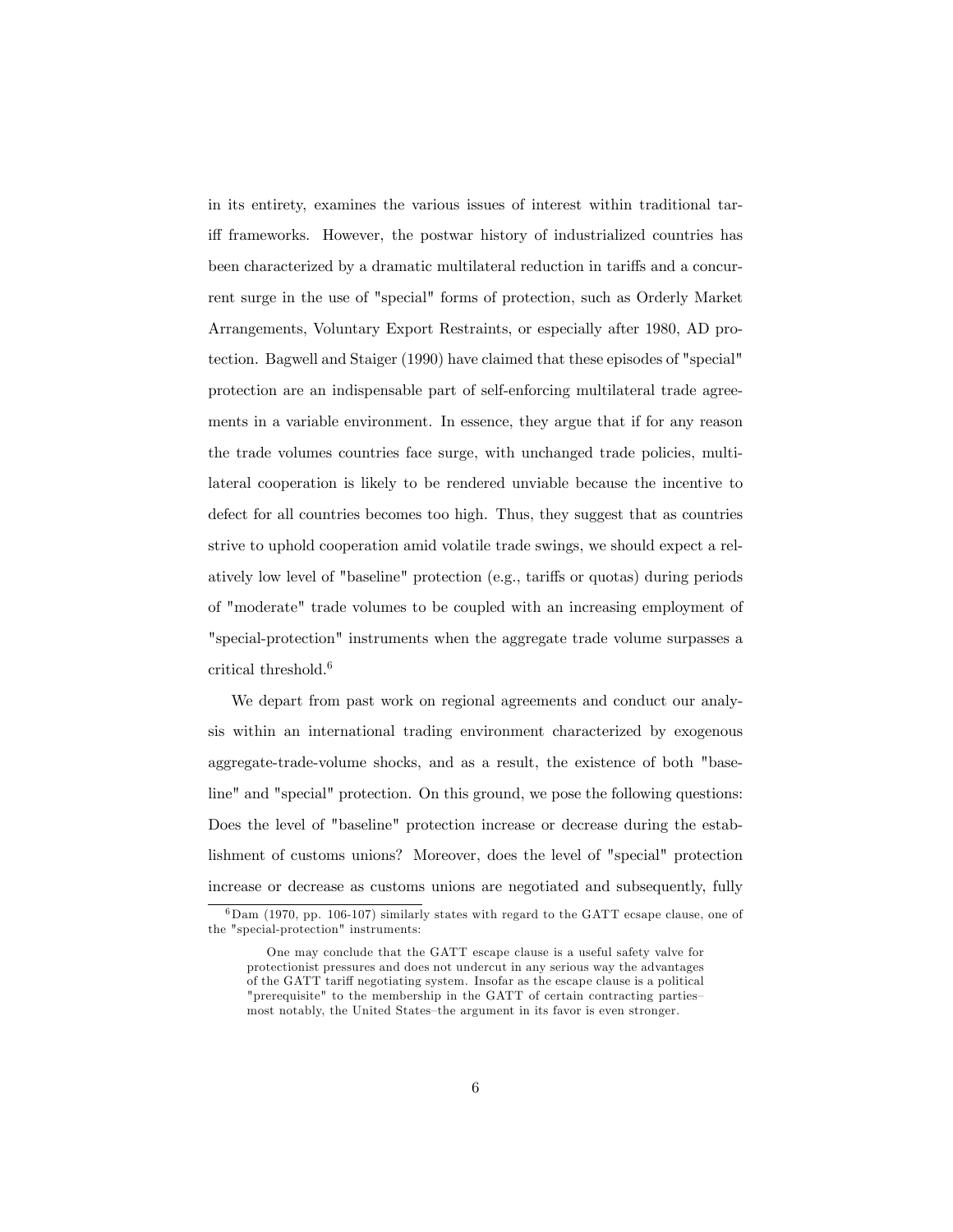formed?

We model an international trading relationship between four countries that passes through three phases. In phase I, countries trade normally with each other, but they are all aware that at some point in the future it might become politically feasible for each one of them to commence bilateral trade negotiations with an exogenously determined partner. If the negotiations, once in progress, are successfully concluded, two discrete symmetric customs unions will emerge. Phase II corresponds to a negotiation phase, during which countries keep trading as usual with each other, but in which each country has already begun trade discussions with its prospective customs-union partner. Finally, in phase III, the two customs-union agreements are fully implemented, and the resulting new trading pattern is stationary into the infinite future.<sup>7</sup> To avoid dealing with additional nonstationarities or endogeneities, we simply assume that the probability of moving through the phases is exogenous, and that the customs unions, should they be established, are irreversible and enforceable. Basically, the trading blocs we have in mind will be formed by countries already pursuing a comprehensive regional integration scheme.

Let us note that two of the principal effects of the formation of a customs union are trade diversion and increased market power for its member countries. The former effect is also present during the formation of free-trade areas, and drove our results in our earlier paper "Free Trade Areas and Managed Trade." Nevertheless, the latter effect, which emerges as the pivotal factor in our present paper, only arises in the context of customs unions: under a customs-union agreement, the member countries adopt a common external tariff on imports, and this in turn enables them, as they struggle to enforce multilateral cooper-

<sup>7</sup>Our use of the term "trade diversion" here and throughout the paper refers simply to a reduction in the volume of inter-bloc trade, and is thus somewhat different from the standard usage of the term as defined by Viner  $(1950)$ , which, in addition to changing trade patterns, stresses the move from a more to a less efficient allocation of resources.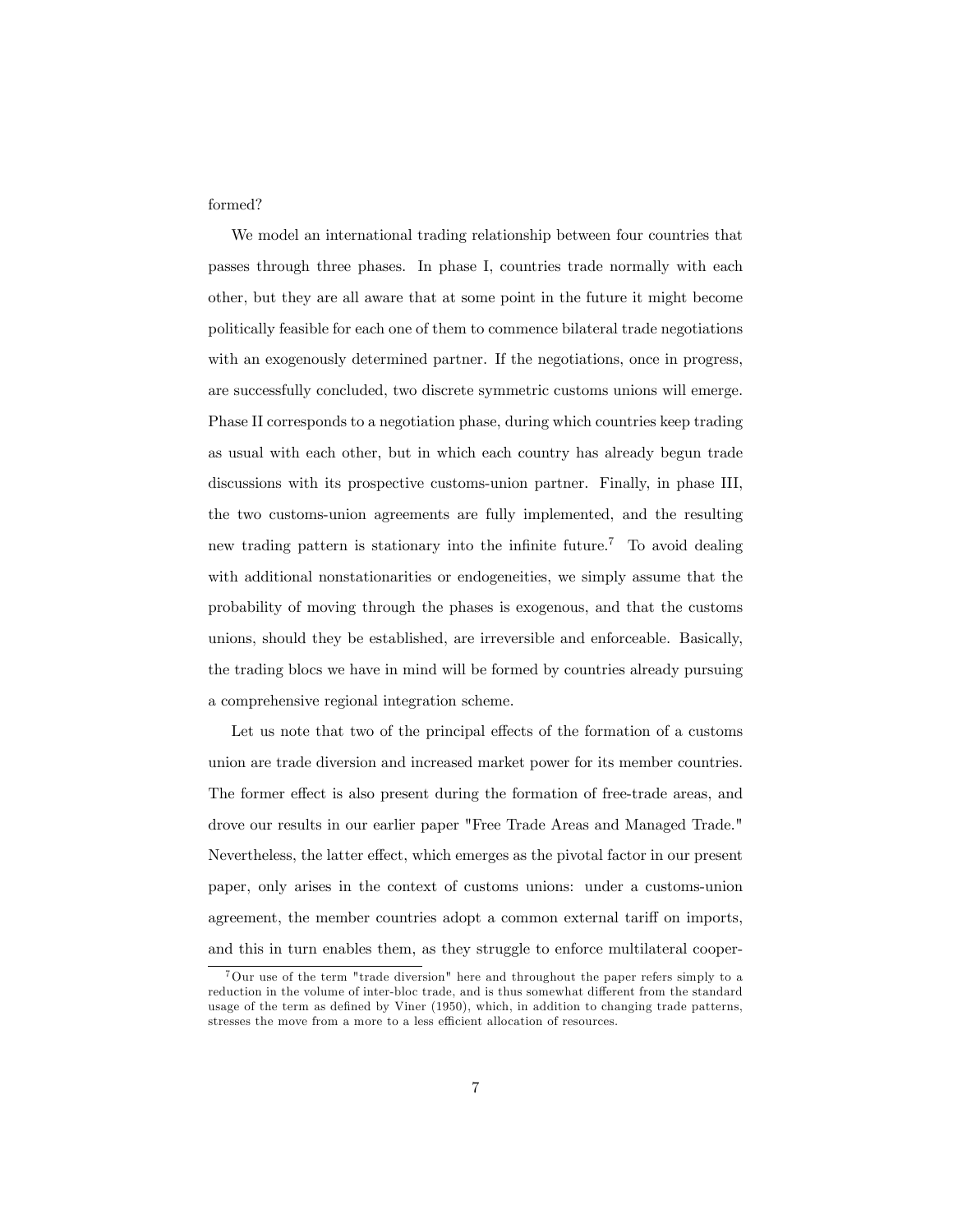ation, to credibly threaten a higher retaliatory tariff against an offender than if their external tariff were not harmonized. In other words, the market power effect heightens the value of cooperation. But at the same time, it also raises the onetime welfare gain from defection.

While the customs unions are either being envisioned or negotiated, assuming the probability the discussions will be fruitful is not too low, the value of cooperation is high, since countries are aware of the future degree of market power of the prospective customs unions. Nevertheless, once the latter are fully formed, the conditions for multilateral cooperation become less favorable, as the countries' incentive to cheat rises significantly. Thus, it is imperative that in phase III countries maintain a relatively high level of overall protection so that the incentive to defect is kept under control, and as a result, multilateral cooperation is sustained. This is our first conclusion.

More importantly, we show that countries can achieve the desired outcome by engaging in enforcement-targeting. In other words, once the customs-union agreements are put into effect, countries only need to maintain a relatively high level of "special" protection along with a relatively low aggregate-tradevolume threshold above which the employment of "special-protection" instruments starts. Nevertheless, they can afford a low level of "baseline" protection for aggregate trade volumes below this threshold. Essentially, as countries face a relatively high incentive to defect and volatile trade swings, they only have to target the particular aggregate trade volumes for which multilateral cooperation is infeasible at a low level of "baseline" protection.

The remainder of the paper is devoted to establishing and elaborating on these points. The next section sets out the basics and analyzes the free-trade benchmark. Section 3 characterizes the dynamic behavior of equilibrium multilateral protection within the nonstationary environment of emerging customs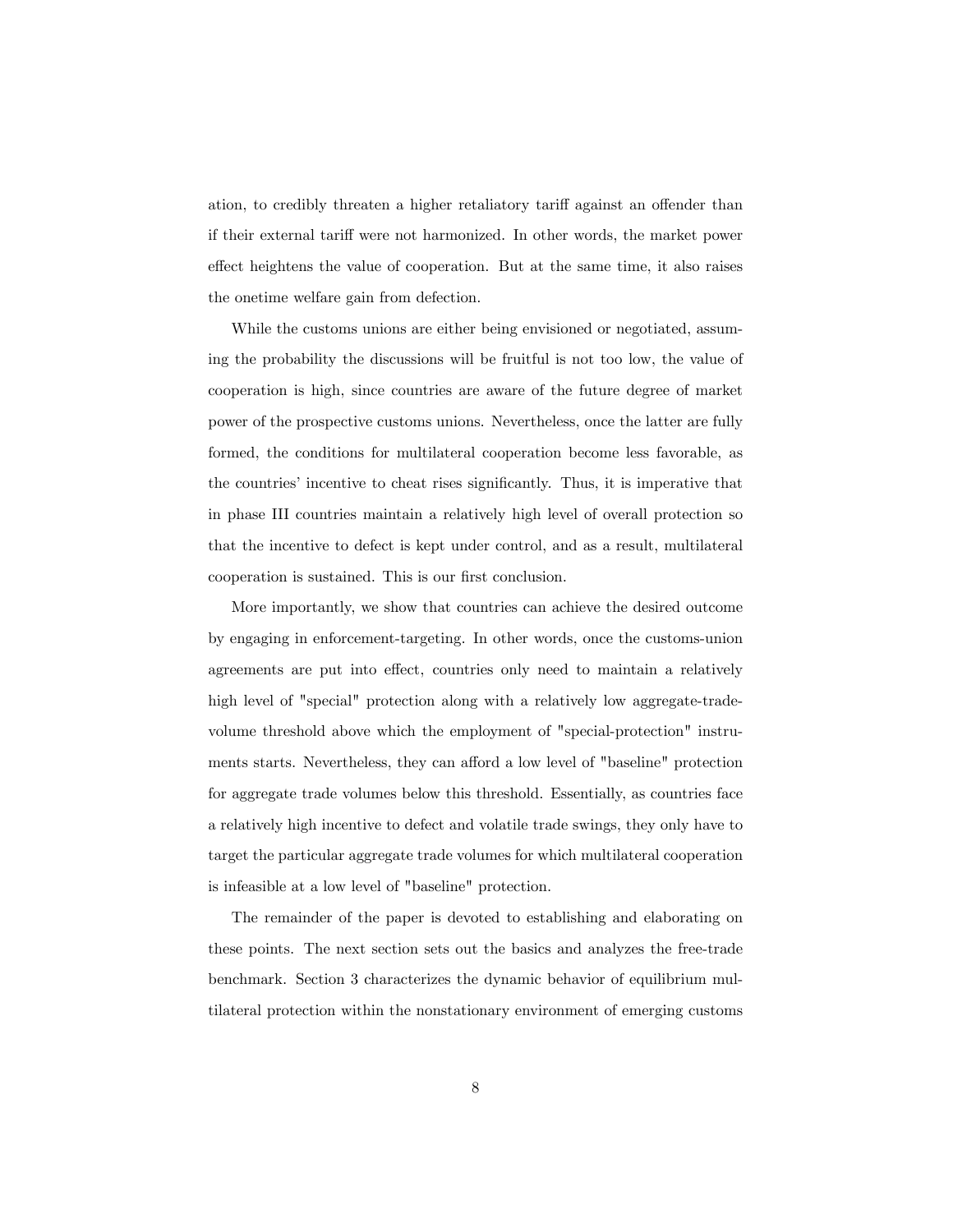unions. Finally, Section 4 concludes.

## 2 Free Trade

We begin with the characterization of free trade in a simple partial equilibrium model. We assume there are four countries  $X, Y, W$  and  $Z$ , that produce goods  $X, Y, W$  and  $Z$  correspondingly. We assume that the output of each product i equals  $4 + 4e$ , where e is uniformly distributed on  $[-1, 1]$ . We assume further that the demand functions are symmetric across countries and goods, and that the demand for any good i is independent of the prices of other goods  $j \neq i$ . Specifically, the demand for good  $i$  in country  $j$  is given by:

$$
C_i^j = \alpha - \beta P_i^j,\tag{1}
$$

where  $\alpha > 2$  and  $\beta > 0$  are constants, and  $P_i^j$  is the price of good i in country j. The market-clearing free-trade price of good  $i$  is:

$$
P^{FT} = \frac{\alpha - 1 - e}{\beta},\tag{2}
$$

which implies that the free-trade consumption level of good  $i$  in country  $j$  is:

$$
C^{FT} = 1 + e.\t\t(3)
$$

## 3 Customs Unions

We now develop a nonstationary dynamic model to investigate the ability of countries to maintain multilateral cooperation during the formation of customs unions. As we briefly mentioned above, we assume that the trading relationship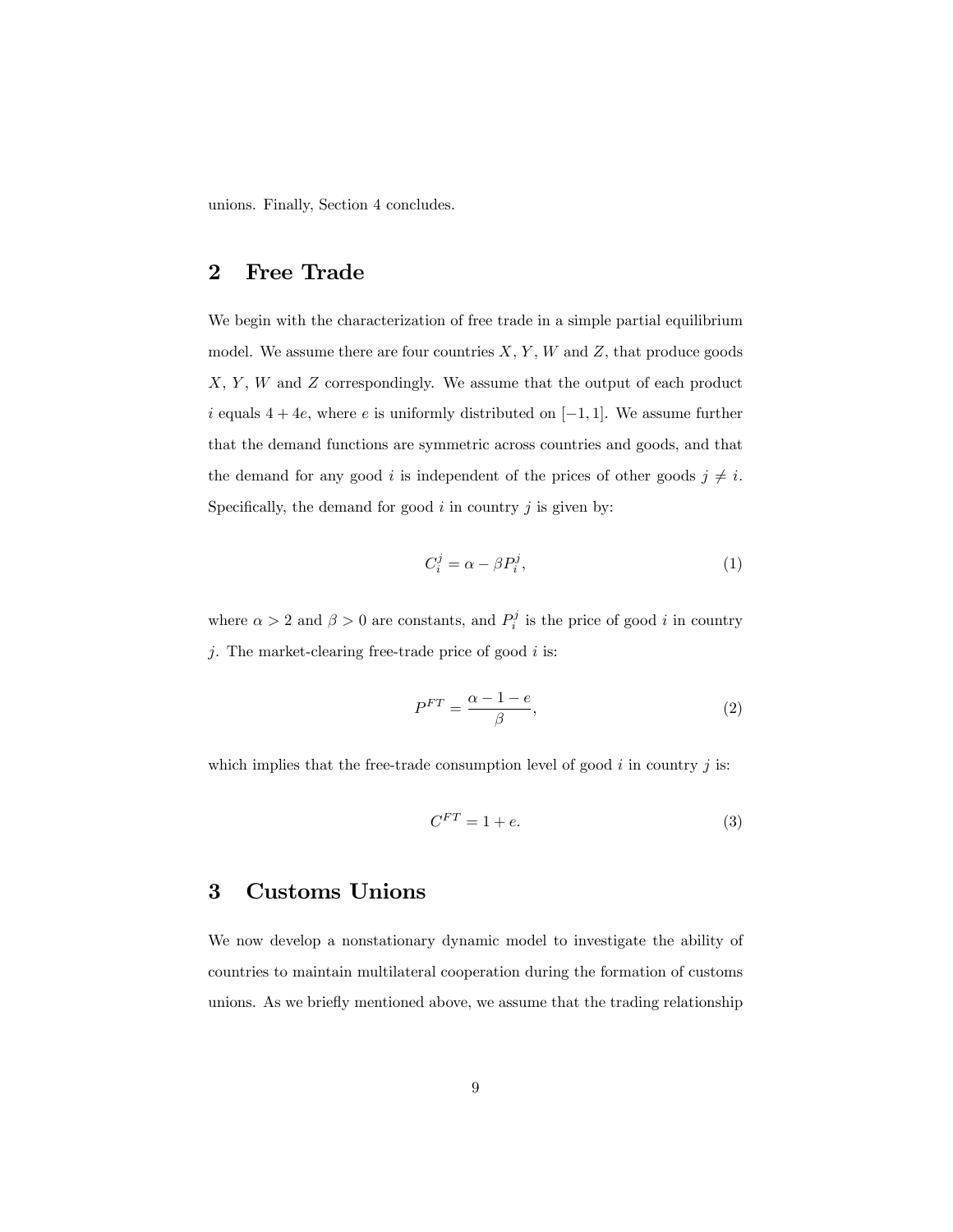between countries passes through three phases.<sup>8</sup> In phase I, countries trade normally with each other, but they know that a time may come at which it becomes politically feasible for each one of them to start bilateral trade negotiations with an exogenously determined partner. In particular, countries are aware that trade discussions will concurrently take place, if at all, between, on the one hand, countries  $X$  and  $Y$ , and on the other hand, countries  $W$  and  $Z$ . They also know that should the discussions be successfully concluded, two discrete symmetric customs unions will emerge: one composed of countries  $X$  and  $Y$ , and another of countries  $W$  and  $Z$ . Phase II is a transition phase, during which countries still trade as usual with each other, but in which the bilateral trade negotiations are already in progress. Finally, in phase III, the aforementioned customs unions are fully formed. We assume that any new trading patterns that emerge in Phase III remain unchanged into the infinite future.

We choose not to rigorously examine either the political or the customsunion-agreements negotiation process. Instead, we simply assume that in any period, if trade discussions have not yet commenced, then there is an exogenous probability  $\rho \in (0,1)$  that both bilateral trade negotiations will begin in the next period. Thus, if countries are in phase I at date  $t$ , the probability of being in phase II at date  $t + 1$  is  $\rho$ . Similarly, if in any period countries are already negotiating the customs-union agreements with their prospective customs-union partners, then there is an exogenous probability  $\lambda \in (0,1)$  that both customsunion agreements will be finalized and fully implemented by the beginning of the next period. Thus, if countries are in phase II at date  $t$ , then the probability of being in phase III at date  $t + 1$  is  $\lambda$ .

A number of features of our model warrant further discussion. First of all, we

<sup>8</sup>Our modeling approach is clearly inspired by Bagwell and Staiger (1997b). They also assume that as countries form customs unions, their trading relationship passes through three phases. Nevertheless, in their paper, countries operate within a standard tariff framework, whereas we allow countries to employ "special-protection" tools in a cooperative equilibrium when the aggregate trade volume surpasses a critical threshold.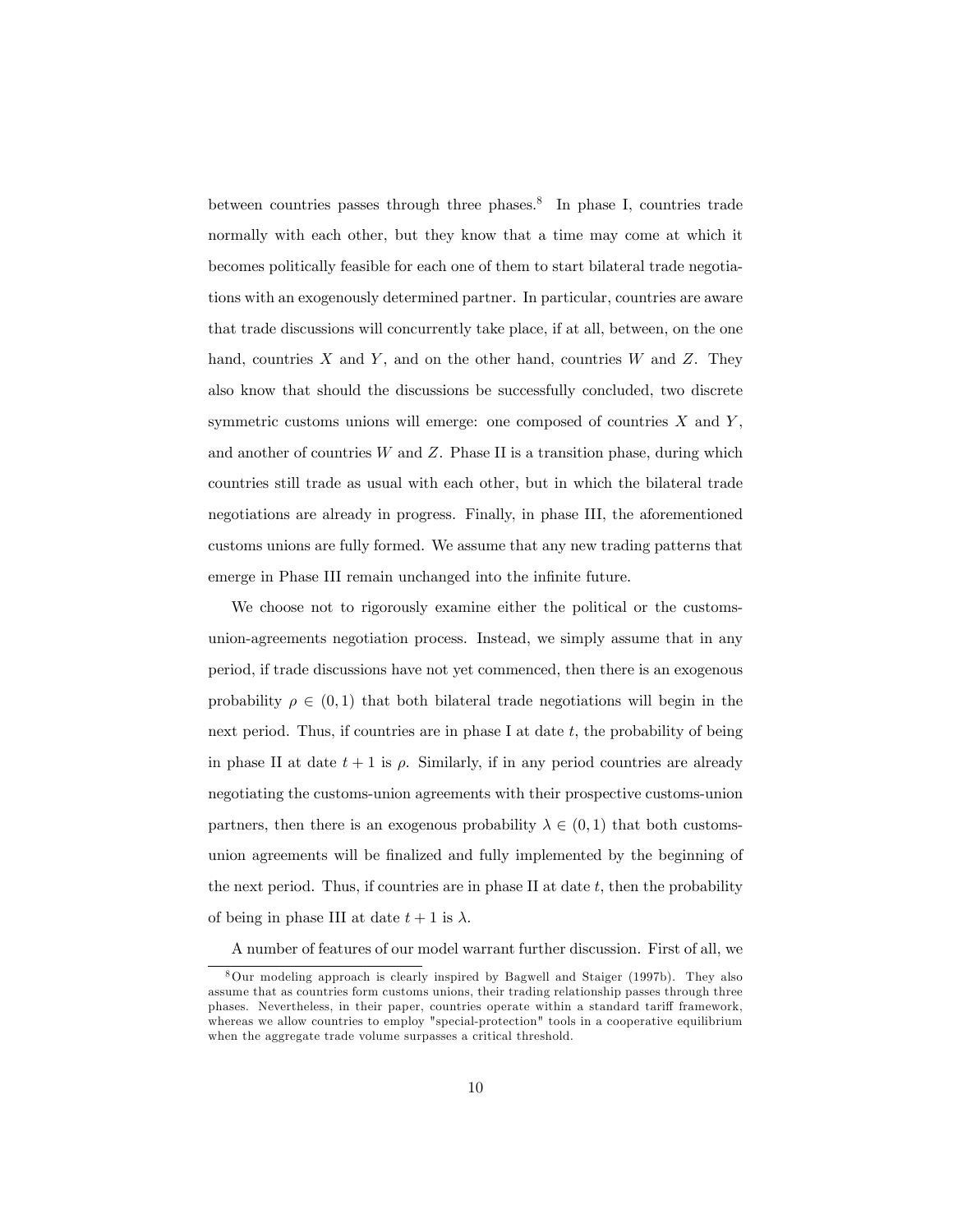assume that both bilateral trade discussions begin unfolding at the same random date, and that both customs unions are fully established at the same random date. These assumptions are not meant to be literally interpreted. They just ensure that all countries face symmetric situations, and this in turn considerably simplifies our analysis. Moreover, in order to avoid additional nonstationarities or sources of endogeneity, we assume that the formation of the customs unions is completely exogenous and that the customs unions, once formed, are irreversible.<sup>9</sup> Last, in stark contrast to multilateral trade agreements, we treat the trading blocs as being able to commit to removing all trade barriers to intra-bloc trade. In essence, we can think of the customs unions in our model as being part of comprehensive regional integration schemes between the corresponding countries. Such schemes usually entail effective enforcement mechanisms and thus, total tariff elimination on intra-bloc trade can be accomplished.

For this customs-union-agreements game, we examine a class of subgameperfect equilibria, in which (i) along the equilibrium path, in any given phase of the game, all countries select a common import tariff across goods at all dates within the phase; and (ii) if at any point in the game a deviation from the equilibrium tariff for the corresponding phase occurs, then all countries revert from the following period for all periods within the present phase and if applicable, for all periods in the subsequent phases if reached, to the pertinent static Nash tariffs.

For such equilibria, there will be three cooperative tariff levels, one for each phase. We are interested in the most-cooperative equilibrium, which is defined as the subgame-perfect equilibrium that yields the lowest possible equilibrium tariffs, while satisfying both conditions (i) and (ii). Let  $\tau_1^c$ ,  $\tau_2^c$  and  $\tau_3^c$  refer to the corresponding most-cooperative import-tariff levels in phases I, II and III,

<sup>&</sup>lt;sup>9</sup>We make the assumption that if country  $i$  cheats its prospective customs-union partner in phases I or II, the probability the customs union between them will materialize remains unaffected.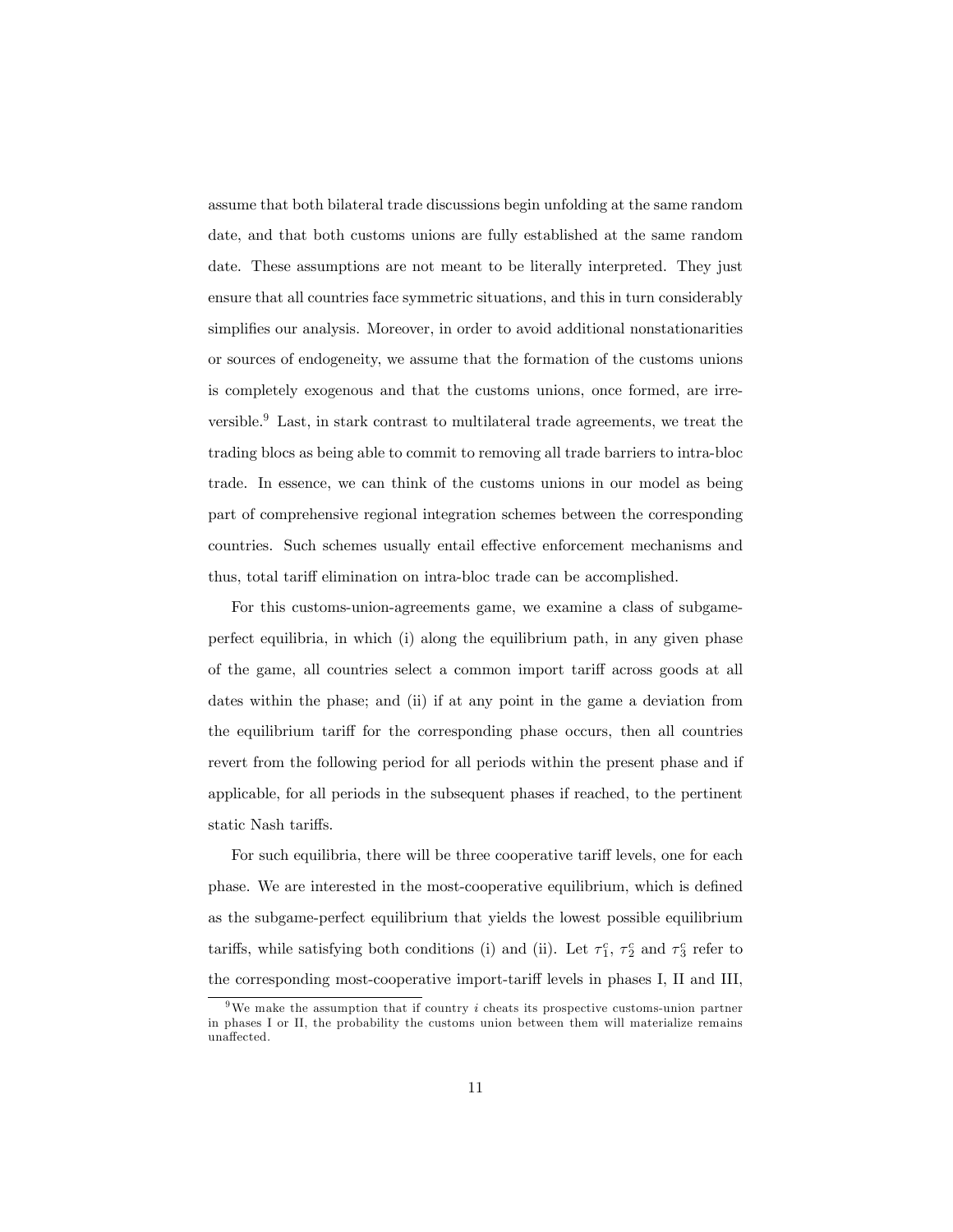respectively.

We solve the game in a recursive fashion. Specifically, we first identify the no-defect condition for phase III and find the lowest tariff that can be supported in this phase in an equilibrium of the desired class. Having solved for  $\tau_3^c$ , we subsequently turn to phase II, characterize the no-defect condition for this phase using  $\tau_3^c$ , and then solve for the most-cooperative tariff of this phase,  $\tau_2^c$ . Finally, having determined both  $\tau_2^c$  and  $\tau_3^c$ , we specify the no-defect condition for phase I using both  $\tau_2^c$  and  $\tau_3^c$ , and solve for the lowest tariff that satisfies it,  $\tau_1^c$ . Since the discounted expected value of future cooperation rises as future tariffs fall, and since current tariffs are minimized as the discounted expected value of future cooperation is maximized, solving the game this way provides us with the lowest sustainable tariffs for each phase of the model.

This is the basic outline of our model and of the method we will employ to characterize the most-cooperative tariffs. The next step is to formally derive the no-defect condition for each phase of the game.

### 3.1 Phase III

We begin our analysis with phase III. During phase III, the customs unions are in full effect. Countries  $X$  and  $Y$  form one customs union, whereas countries W and Z form another one.

#### 3.1.1 A Static Model

In this section, we characterize the set of static Nash equilibria for phase III. We restrict ourselves to the imposition of specific import tariffs, and so  $\tau_Y$  for example, represents the *common* tariff levied on good Y by countries W and Z. Assuming that the market for each product i clears, we obtain the following set of equilibrium prices for country  $X$ , and similar sets of equations for the other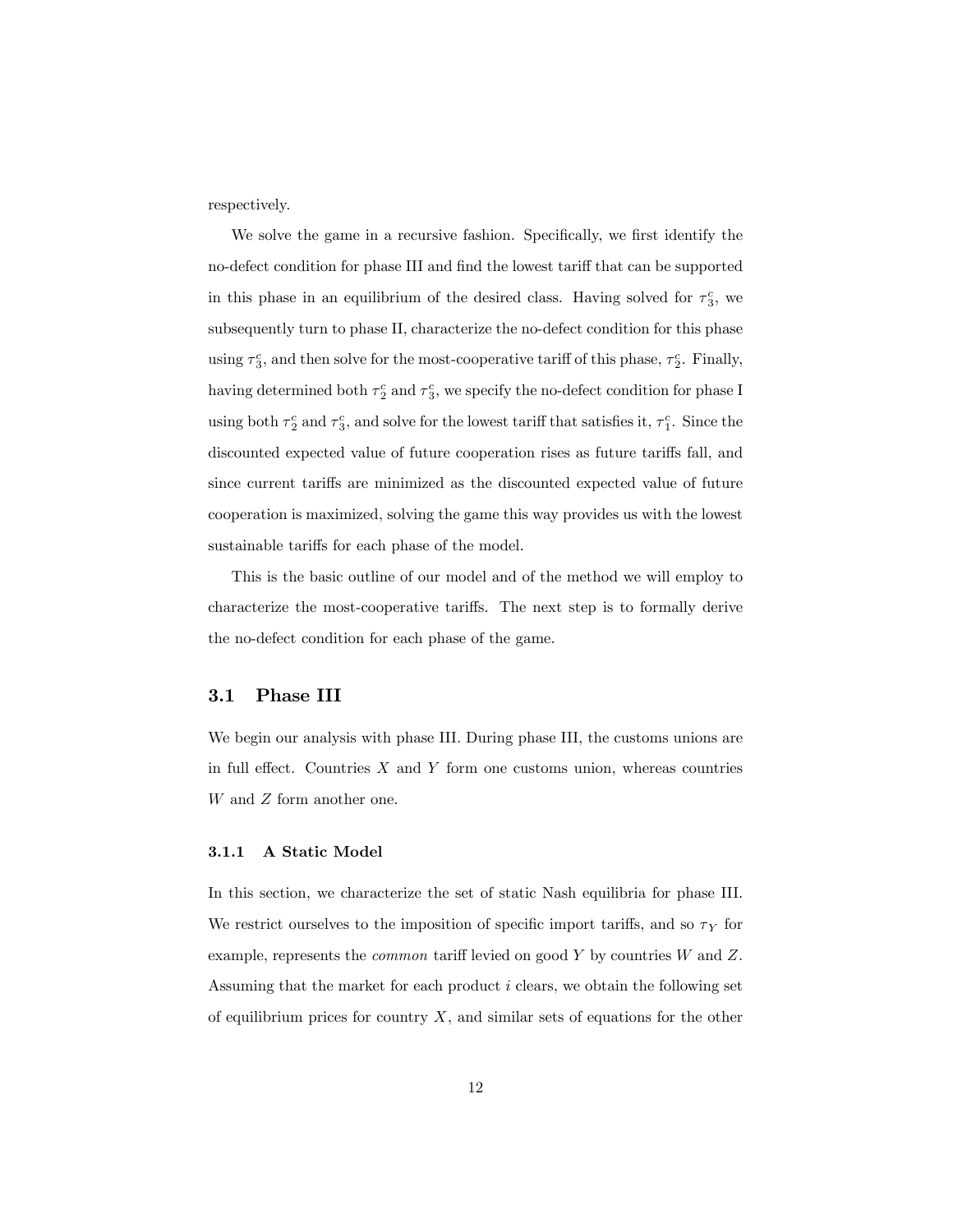three countries:<br> $\!10}$ 

$$
P_X^X(e, \tau_X) = \frac{\alpha - 1 - e}{\beta} - \frac{1}{2}\tau_X = P_X^Y(e, \tau_X),
$$
\n(4)

$$
P_Y^X(e, \tau_Y) = \frac{\alpha - 1 - e}{\beta} - \frac{1}{2}\tau_Y = P_Y^Y(e, \tau_Y),
$$
\n(5)

$$
P_W^X(e, \tau_W) = \frac{\alpha - 1 - e}{\beta} + \frac{1}{2}\tau_W \text{ and}
$$
 (6)

$$
P_Z^X\left(e,\tau_Z\right) = \frac{\alpha - 1 - e}{\beta} + \frac{1}{2}\tau_Z. \tag{7}
$$

The prices above result in the following market-clearing import volumes for country X, where  $M_i^j$  is the level of imports of good i into country j:

$$
M_Y^X(e, \tau_Y) = 1 + e + \frac{\beta}{2} \tau_Y,
$$
\n(8)

$$
M_W^X(e, \tau_W) = 1 + e - \frac{\beta}{2} \tau_W \text{ and}
$$
\n<sup>(9)</sup>

$$
M_Z^X(e, \tau_Z) = 1 + e - \frac{\beta}{2} \tau_Z.
$$
 (10)

The market-clearing import volumes for the rest of the countries are described by similar equations.

Letting  $W_3^X(e, \tau_X, \tau_Y, \tau_W, \tau_Z)$  represent country X's welfare, given by the

$$
\tau_X < \frac{6\,(1+e)}{\beta}.
$$

 $10\,\text{We assume that the import tariffs chosen by the four countries do not prohibit trade. As}$ far as good  $X$ , for example, is concerned, this implies that: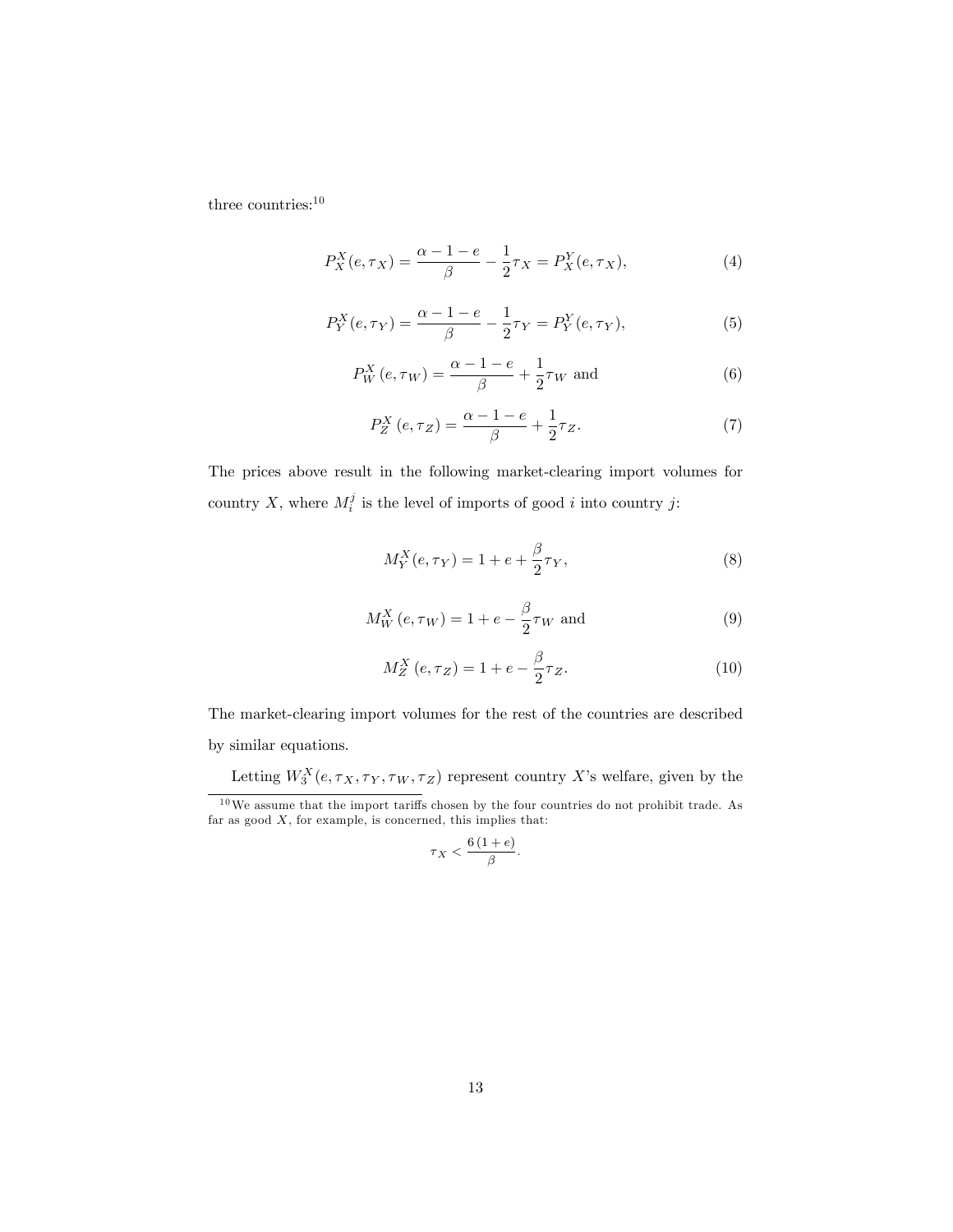sum of consumer surplus, producer surplus, and import-tariff revenue, we have:

$$
W_3^X(e, \tau_X, \tau_Y, \tau_W, \tau_Z) = \int_{P_X^X(e, \tau_X)}^{\frac{\alpha}{\beta}} C(P) dP
$$
  
+ 
$$
\int_{P_Y^X(e, \tau_Y)}^{\frac{\alpha}{\beta}} C(P) dP + \int_{P_W^X(e, \tau_W)}^{\frac{\alpha}{\beta}} C(P) dP
$$
  
+ 
$$
\int_{P_Z^X(e, \tau_Z)}^{\frac{\alpha}{\beta}} C(P) dP + \int_{P_X^X(e, \tau_X)}^{\frac{\alpha}{\beta}} (4 + 4e) dP
$$
  
+ 
$$
\tau_W M_W^X(e, \tau_W) + \tau_Z M_Z^X(e, \tau_Z).
$$
 (11)

The welfare functions of the other three countries are similarly defined.

Let's consider now the optimal import tariffs for the customs union formed by countries  $X$  and  $Y$ . We obtain the first-order derivatives of the welfare function of country X with respect to  $\tau_W$  and  $\tau_Z^{-11}$ :

$$
\frac{dW_3^X(\cdot)}{d\tau_W} = \frac{1}{2} (1 + e) - \frac{3\beta}{4} \tau_W \text{ and}
$$
 (12)

$$
\frac{dW_3^X(\cdot)}{d\tau_Z} = \frac{1}{2} \left( 1 + e \right) - \frac{3\beta}{4} \tau_Z. \tag{13}
$$

Thus,  $W_3^X(\cdot)$  is strictly concave in both  $\tau_W$  and  $\tau_Z$ . The welfare-maximizing responses are:

$$
\tau_W^R = \frac{2(1+e)}{3\beta} = \tau_Z^R.
$$
\n(14)

We could carry out a similar analysis for the other customs union.

At this point, we should note that given the symmetry in our model, no basis apparently exists for asymmetric tari§s across products or customs unions. Let us now define the static tariff game to be the game in which both customs

 $11$  Equivalently, we could obtain the first-order derivatives of the welfare function of country Y with respect to  $\tau_W$  and  $\tau_Z$ .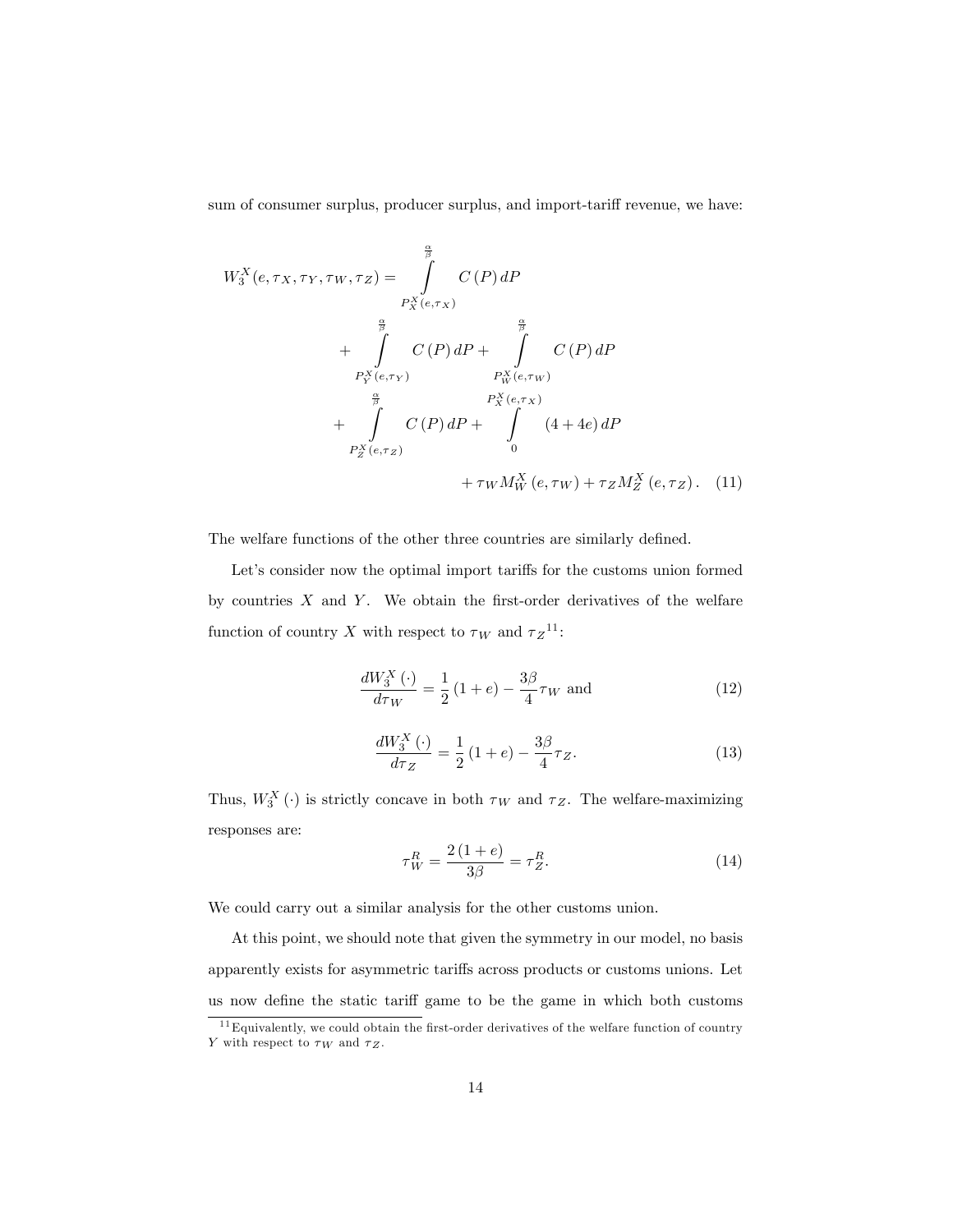unions simultaneously select an external import tariff for all goods, with each customs union seeking to maximize its own welfare per member country. Since each customs union's best-response tariff is independent of the tariff imposed by the other customs union, we have that the Nash equilibrium of the static tariff game occurs when each customs union selects the import tariff given by:

$$
\tau_3^N(e) = \frac{2(1+e)}{3\beta}.
$$
\n(15)

#### 3.1.2 A Dynamic Model

We now extend the model to allow for repeated interaction. The dynamic model we consider is simply the static game described above infinitely repeated. In other words, at the start of any period, a common value for  $e$  is observed by all. Current period protection policies are then set, and current welfare is determined. At the beginning of the following period, all past choices are observed and a new value for  $e$  is realized. We assume that  $e$  is drawn from the same uniform distribution independently every period.

The phase-III most-cooperative tariff,  $\tau_3^c = \tau_3^c(e)$ , must provide each customs union with no incentive to defect. In other words, for any e, the discounted expected welfare to each member of a customs union under the strategy  $\tau^c_3\left(e\right)$ must be no less than the per-member-country welfare when the customs union defects and its members thereafter receive the discounted expected welfare associated with the static Nash equilibrium described by (15). It is obvious that a customs union choosing to defect does best by picking a tariff on its reaction curve. This implies that if a customs union decides to defect, then it will deviate to its best-response Nash tariff:

$$
\tau_3^P(e) = \frac{2(1+e)}{3\beta} = \tau_3^N(e). \tag{16}
$$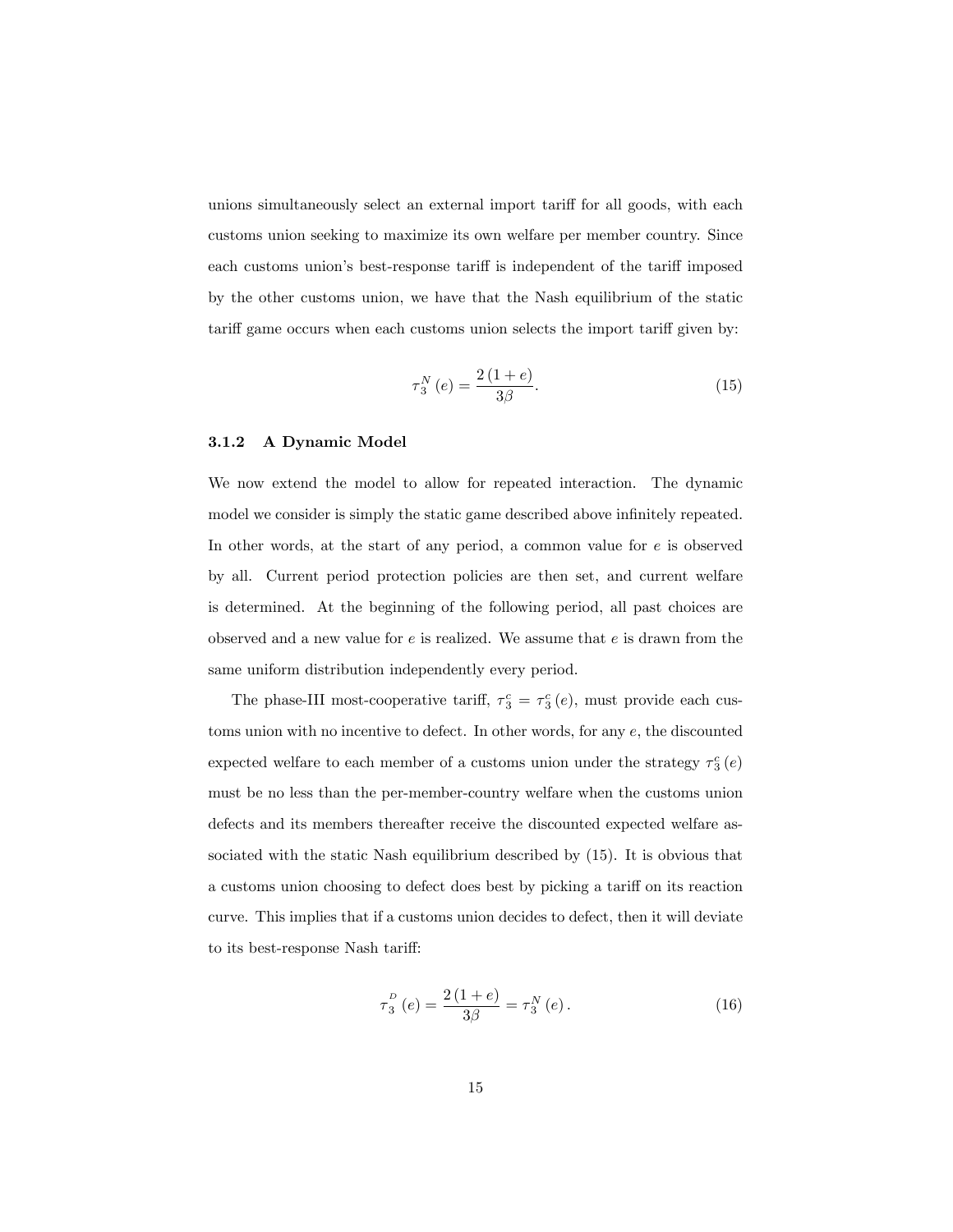We now fix both  $e$  and  $\tau_3^c$ . The per-member-country static gain when the associated customs union cheats, given the symmetry in our model, is:

$$
\Omega_3 \left( e, \tau_3^P \left( e \right), \tau_3^c \right) \equiv W_3 \left( e, \tau_3^N \left( e \right), \tau_3^c \right) - W_3 \left( e, \tau_3^c, \tau_3^c \right). \tag{17}
$$

Now, we find that:

$$
\frac{d\Omega_3\left(e, \tau_3^P\left(e\right), \tau_3^c\right)}{de} = \tau_3^N\left(e\right) - \tau_3^c \text{ and } \tag{18}
$$

$$
\frac{d\Omega_3\left(e, \tau_3^P\left(e\right), \tau_3^c\right)}{d\tau_3^c} = -(1+e) + \frac{3\beta}{2}\tau_3^c. \tag{19}
$$

This implies that  $\Omega_3\left(e, \tau_3^{\scriptscriptstyle D}(e), \tau_3^{\scriptscriptstyle C}\right)$  is strictly increasing in e and strictly decreasing in  $\tau_3^c$  if and only if:

$$
\tau_3^c < \frac{2(1+e)}{3\beta} = \tau_3^N(e). \tag{20}
$$

Given that the most-cooperative tariff is below the static Nash one, the incentive to defect for a customs union from a fixed  $\tau_3^c$  is larger the greater is e and the smaller is  $\tau_3^c$ . These conditions are very simple to interpret. As the production of the goods and thus, the underlying free-trade volume increases, the incentive to defect gets larger. This happens because the terms-of-trade gains from defection are applied to a larger trade volume and thus, more tariff revenue is collected from one's trading partners. The incentive to defect can be mitigated by increasing the most-cooperative import tariff, which reduces the volume of trade. In other words, one should expect production and thus, trade-volume surges to be accompanied by higher tariffs.

Having characterized the static incentive to defect, our next step is to characterize the expected future loss suffered by a customs union that defects. Let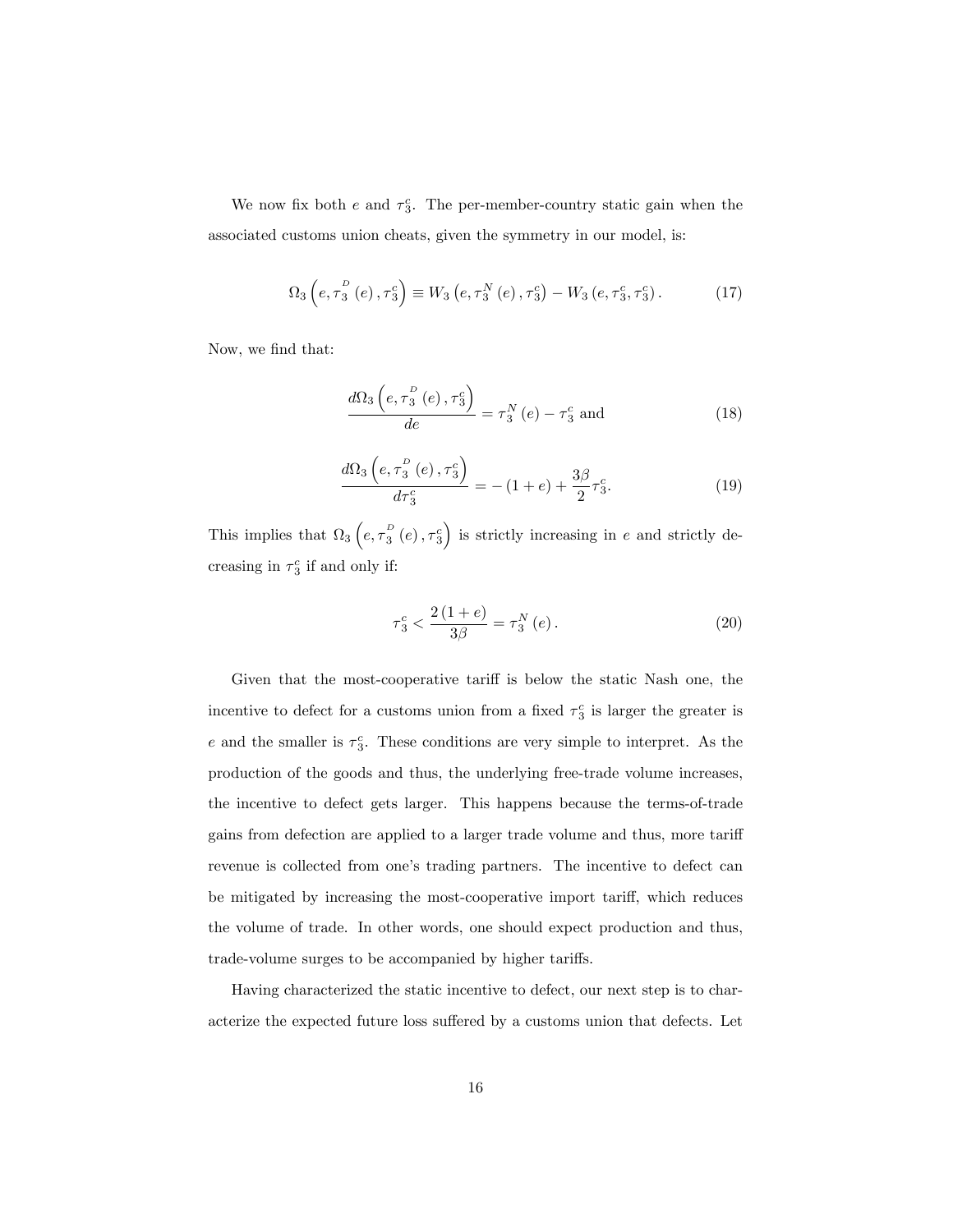$\delta \in (0,1)$  be the discount factor between the different periods, and E be the expectations operator with expectations taken over e. Then, the present discounted value for each member country of the expected future gain from their customs union not defecting today is:

$$
\frac{\delta}{1-\delta}\left[EW_3\left(e,\tau_3^c\left(e\right),\tau_3^c\left(e\right)\right)-EW_3\left(e,\tau_3^N\left(e\right),\tau_3^N\left(e\right)\right)\right]\equiv\omega_3\left(\tau_3^c\left(\cdot\right)\right). \tag{21}
$$

Since e is i.i.d. across periods,  $\omega_3$  is independent of the current realization of e as well as the current value of  $\tau_3^c(e)$ . The function  $\tau_3^c(\cdot)$  will affect  $\omega_3$ , though, since its distributional characteristics influence the pertinent expected value. Note that  $\omega_3$  is strictly positive as long as  $\delta > 0$  and  $\tau_3^c(e) < \tau_3^N(e)$ ,  $\forall e$ , in which case the threat of future punishment is meaningful.

Straightforward calculation shows that for any distribution of e:

$$
\omega_3(\tau_3^c(\cdot)) = \frac{\delta}{1-\delta} \left\{ \frac{2\left(Var\left(e+1\right) + \left(E\left(e+1\right)\right)^2\right)}{9\beta} - \frac{\beta}{2} \left[Var\left(\tau_3^c\left(e\right)\right) + \left(E\left(\tau_3^c\left(e\right)\right)\right)^2\right] \right\}.
$$
 (22)

The expected future gain from current cooperation is higher when  $Var(e + 1)$ and  $E(e + 1)$  are higher, for a given  $\tau_3^c(e)$ .

The fundamental no-defect condition is that the benefit of cheating is less than the present discounted value of the expected future gain from cooperating today. That is:

$$
\Omega_3\left(e, \tau_3^P\left(e\right), \tau_3^c\left(e\right)\right) \le \omega_3\left(\tau_3^c\left(\cdot\right)\right). \tag{23}
$$

There will be in general more than one functions that satisfy the condition above. To obtain the most-cooperative tariff function, we first hold  $\omega_3$  fixed at a constant level and solve for the lowest, nonnegative  $\tau_3^c$  satisfying (23).

To begin, fix  $\omega_3 > 0$ . If  $e = -1$  and  $\tau_3^c = 0$ , the no-defect condition is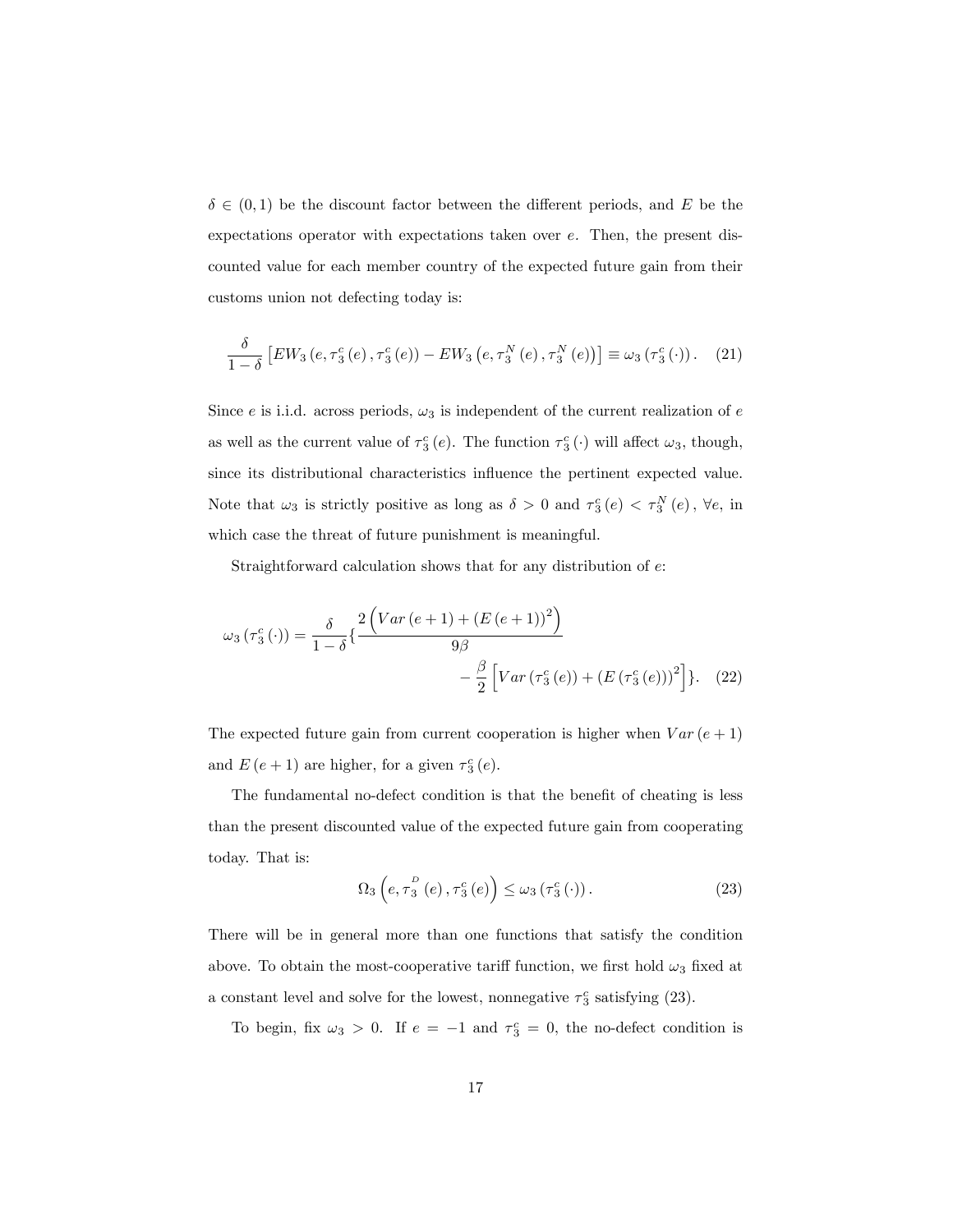satisfied since:

$$
\Omega_3 \left( -1, \tau_3^P \left( -1 \right), 0 \right) = 0 < \omega_3. \tag{24}
$$

Holding  $\tau_3^c$  fixed at zero and raising e, we know from (18) that  $\Omega_3$   $\left(e, \tau_3^D\left(e\right), 0\right)$ increases monotonically. If  $\omega_3$  is not too large, which is always true if  $\delta$  is not too large, then there exists a critical value of  $e$ ,  $\overline{e}_3$ , such that:

$$
\Omega_3\left(\overline{e}_3, \tau_3^D\left(\overline{e}_3\right), 0\right) = \omega_3. \tag{25}
$$

Solving (25) explicitly gives:

$$
\overline{e}_3 = \sqrt{3\beta\omega_3} - 1. \tag{26}
$$

Free trade is sustainable for  $e \in [-1, \overline{e}_3].$ 

If  $e \in (\bar{e}_3, 1]$ , the no-defect condition will be violated at  $\tau_3^c = 0$ . Thus,  $\tau_3^c$ must rise to restore (23). Explicit calculation yields the following representation of the most-cooperative import tariff:

$$
\tau_3^c(e,\omega_3) = \begin{cases}\n0, & if \quad e \in [-1,\overline{e}_3] \\
\frac{2(1+e-\sqrt{3\beta\omega_3})}{3\beta}, & if \quad e \in [\overline{e}_3,1]\n\end{cases}.\n\tag{27}
$$

In other words, if the underlying free-trade volume is low, the current incentive to defect is low even if  $\tau_3^c = 0$ . As the underlying free-trade volume exceeds a critical level, the incentive to cheat becomes too big and thus,  $\tau_3^c$  needs to rise so as to keep the latter in check.

The above analysis was conducted under an exogenously given  $\omega_3$ . Neverthe less, it is clear from (22) that  $\omega_3$  depends on the  $\tau_3^c(\cdot)$  function, as  $\omega_3 =$  $\omega_3(\tau_3^c(\cdot))$ . Thus, we must ensure that the  $\omega_3$  with which we began is also the  $\omega_3$  value that  $\tau_3^c$  (e,  $\omega_3$ ) generates. Using (22), (26) and (27), we can write the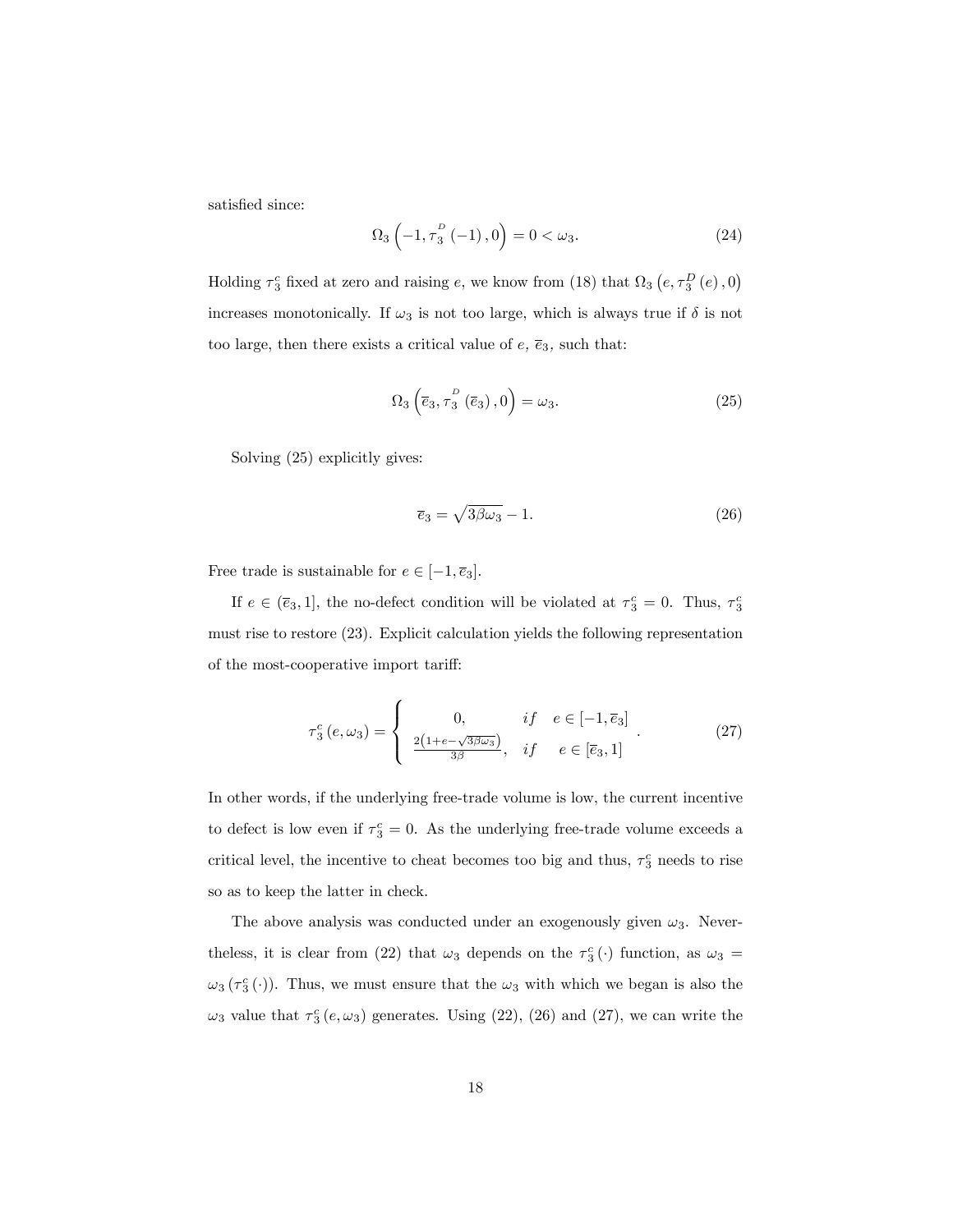resulting equation as  $\tilde{\omega}_3(\omega) = \omega$ . The most-cooperative import tariff can then be represented as  $\tau_3^c = \tau_3^c(e)$ , when the largest  $\hat{\omega}_3$  such that  $\hat{\omega}_3 \in \left(0, \frac{4}{3\beta}\right)$  $\big)$  and  $\tilde{\omega}_3(\hat{\omega}_3) = \hat{\omega}_3$  is substituted into  $\tau_3^c(e,\omega)$ . Let the aforementioned  $\hat{\omega}_3$  be called  $\omega^{III}.$ 

We can easily prove that such a fixed point exists. First, note that at  $\omega = 0$ :

$$
\tau_3^c(e,0) = \frac{2(1+e)}{3\beta} = \tau_3^N(e) \implies \tilde{\omega}_3(0) = 0.
$$
 (28)

So, a fixed point does exist at  $\omega = 0$ , corresponding to the continual play of the static Nash equilibrium. To explore the possibility of a strictly positive root, we explicitly calculate  $E(\tau_3^c(e))$  from (26) and (27), and use (22) to get for any distribution of  $e$ :

$$
\widetilde{\omega}_3(\omega) = \frac{\delta}{1-\delta} \frac{2}{9\beta} \left[ Var\left(e+1\right) + \left(E\left(e+1\right)\right)^2 \right] - \int_{\bar{e}_3}^1 \left(1+e - \sqrt{3\beta\omega}\right)^2 dG\left(e\right), \quad (29)
$$

if  $\omega \in [0, \frac{4}{3\beta}]$ , where G is the cumulative distribution function of e. Now, let's use the fact that e is uniformly distributed on  $[-1, 1]$ , which implies that  $e + 1$ is uniformly distributed on  $[0, 2]$ . It can be easily shown that:

$$
\widetilde{\omega}_3(\omega) = \frac{\delta}{1 - \delta} \frac{\left(\sqrt{3\beta\omega}\right)^3 - 18\beta\omega + 12\sqrt{3\beta\omega}}{27\beta}.
$$
\n(30)

Let's define:

$$
F(x) = x^{\frac{3}{2}} - 6x + 12x^{\frac{1}{2}}, \text{ with} \tag{31}
$$

$$
F'(x) = \frac{3}{2\sqrt{x}} (\sqrt{x} - 2)^2 > 0, \text{ iff } x \neq 4, \text{ and}
$$
 (32)

$$
F''(x) = \frac{3(x-4)}{4x^{\frac{3}{2}}} < 0, \text{ iff } x < 4.
$$
 (33)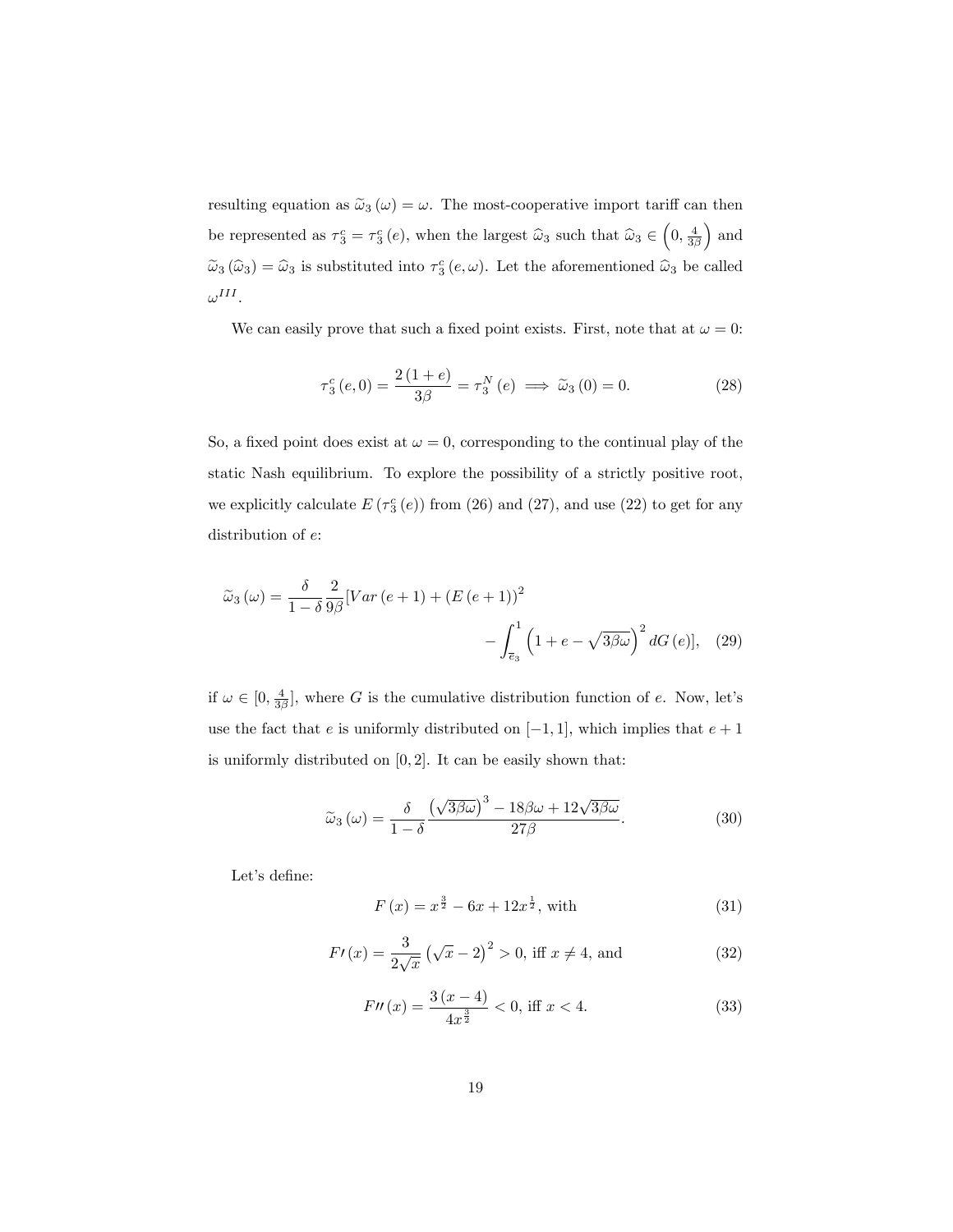Thus, equation (30) can be rewritten as:

$$
\widetilde{\omega}_3(\omega) = \frac{\delta}{1 - \delta} \frac{F(3\beta\omega)}{27\beta}.
$$
\n(34)

It is direct to verify that:

$$
\tilde{\omega}_3(0) = 0,\t\t(35)
$$

$$
\widetilde{\omega}_3 \prime(\omega) = \frac{\delta}{1-\delta} \frac{F\prime(3\beta\omega)}{9} > 0, \text{ iff } \omega \neq \frac{4}{3\beta}, \tag{36}
$$

$$
\widetilde{\omega}_3 \prime (0) = \infty, \tag{37}
$$

$$
\widetilde{\omega}_3 \prime \left( \frac{4}{3\beta} \right) = 0 \text{ and } \tag{38}
$$

$$
\widetilde{\omega}_3 \prime \prime(\omega) = \frac{\delta}{1-\delta} \frac{\beta}{3} F\prime \prime \left(3\beta \omega\right) < 0, \text{ iff } \omega < \frac{4}{3\beta}. \tag{39}
$$

Equation (35) verifies that a fixed point exists at  $\omega = 0$ , and equations (35)-(39) imply that a necessary and sufficient condition for a unique fixed point  $\omega^{III} \in \left(0, \frac{4}{3\beta}\right)$ ) is that  $\widetilde{\omega}_3\left(\frac{4}{3\beta}\right)$  $\left.\right) < \frac{4}{3\beta}$ , or

$$
\delta < \frac{9}{11}.\tag{40}
$$

If instead (40) fails, then  $\tilde{\omega}_3 \left( \frac{4}{3\beta} \right)$  $\overline{ }$  $\geq \frac{4}{3\beta}$ . But  $\forall \omega \geq \frac{4}{3\beta}, \tau_3^c(e,\omega) = 0$ , and thus, free trade is sustainable for any  $e$  in this case. That is, we need to assume that  $\delta \in (0, \frac{9}{11})$  to avoid either of the extreme polar cases in which the phase-III most-cooperative tariff equals to zero or the noncooperative tariff  $\tau_3^N(e)$ .

Lemma 1

$$
\tau_{3}^{c}\left(e,\omega^{III}\right)<\tau_{3}^{N}\left(e\right).
$$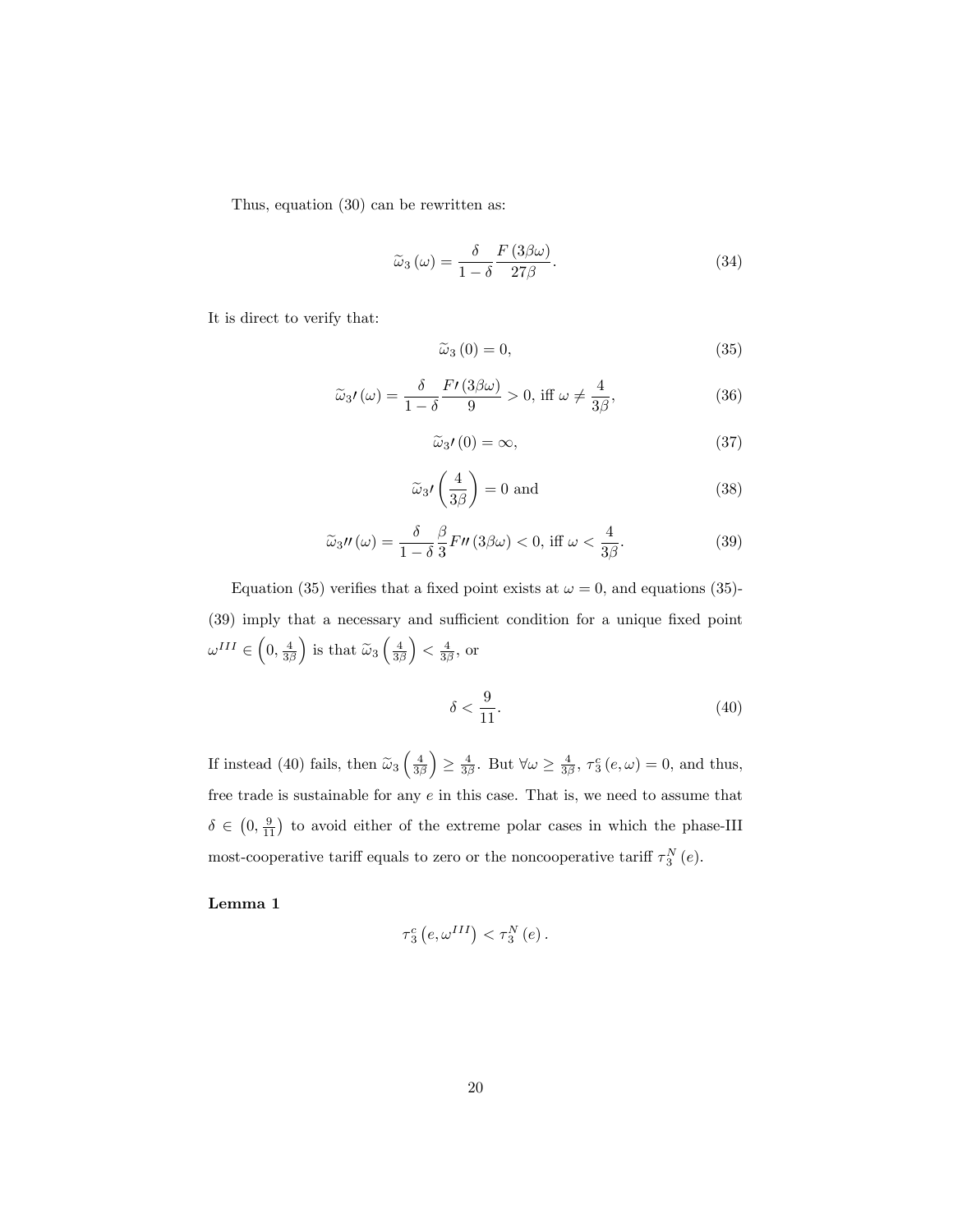### 3.2 Phase II

We turn next to phase II. Phase II is a transition phase, during which negotiations among the countries, that might lead to the full implementation of the aforementioned two customs-union agreements by the beginning of the next period, have already begun. We maintain the assumption that if the countries are in phase II at date t, then there is an exogenous probability  $\lambda \in (0,1)$  of being in phase III at date  $t + 1$ .

### 3.2.1 A Static Model

In this section, we characterize the set of static Nash equilibria for phase II. Given that we restrict ourselves to the imposition of only specific import tariffs, and assuming that the markets for all goods clear, we obtain the following set of equilibrium prices for country  $X$ , and similar sets of equations for the other three countries:<sup>12</sup>

$$
P_X^X(e, \tau_X^Y, \tau_X^W, \tau_X^Z) = \frac{\alpha - 1 - e}{\beta} - \frac{1}{4} (\tau_X^Y + \tau_X^W + \tau_X^Z), \tag{41}
$$

$$
P_Y^X(e, \tau_Y^X, \tau_Y^W, \tau_Y^Z) = \frac{\alpha - 1 - e}{\beta} - \frac{1}{4} \left( \tau_Y^W + \tau_Y^Z \right) + \frac{3}{4} \tau_Y^X,\tag{42}
$$

$$
P_W^X \left( e, \tau_W^X, \tau_W^Y, \tau_W^Z \right) = \frac{\alpha - 1 - e}{\beta} - \frac{1}{4} \left( \tau_W^Y + \tau_W^Z \right) + \frac{3}{4} \tau_W^X \text{ and } \qquad (43)
$$

$$
P_Z^X \left( e, \tau_Z^X, \tau_Z^Y, \tau_Z^W \right) = \frac{\alpha - 1 - e}{\beta} - \frac{1}{4} \left( \tau_Z^Y + \tau_Z^W \right) + \frac{3}{4} \tau_Z^X. \tag{44}
$$

$$
\tau_X^Y + \tau_X^W + \tau_X^Z < \frac{12(1+e)}{\beta}.
$$

 $12$ We assume that the import tariffs chosen by the four countries do not prohibit trade. This implies for good  $X$ , for example, that: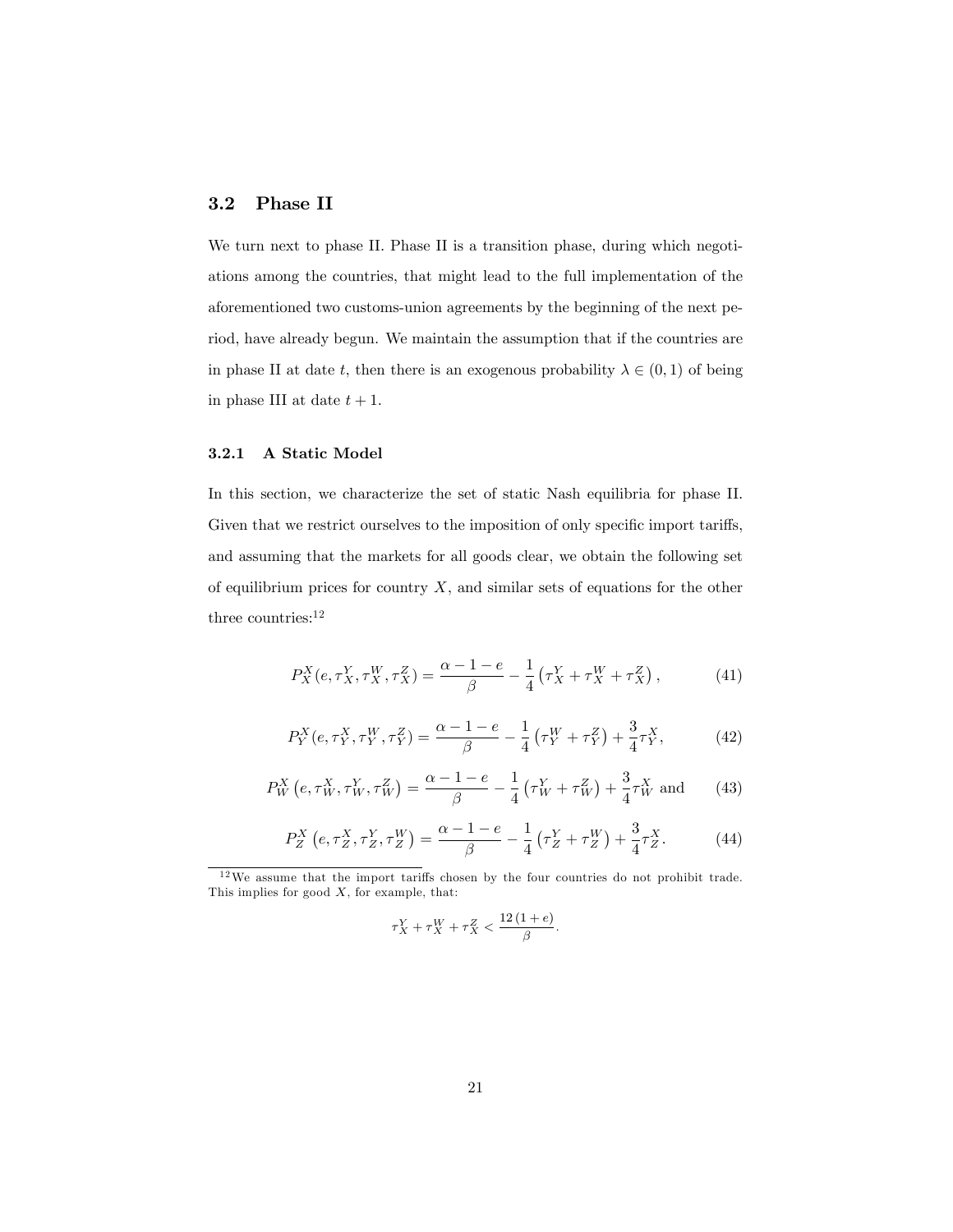The equilibrium prices above result in the following market-clearing import volumes for country  $X$ :

$$
M_Y^X(e, \tau_Y^X, \tau_Y^W, \tau_Y^Z) = 1 + e + \frac{\beta}{4} \left( \tau_Y^W + \tau_Y^Z - 3\tau_Y^X \right),\tag{45}
$$

$$
M_W^X(e, \tau_W^X, \tau_W^Y, \tau_W^Z) = 1 + e + \frac{\beta}{4} \left( \tau_W^Y + \tau_W^Z - 3\tau_W^X \right) \text{ and } \tag{46}
$$

$$
M_Z^X(e, \tau_Z^X, \tau_Z^Y, \tau_Z^W) = 1 + e + \frac{\beta}{4} (\tau_Z^Y + \tau_Z^W - 3\tau_Z^X).
$$
 (47)

The market-clearing import volumes for the rest of the countries are described by similar equations.

Letting  $W_2^X\left(e,\tau^X_Y,\tau^X_W,\tau^X_Z,\tau^Y_W,\tau^Y_Z,\tau^W_X,\tau^W_Y,\tau^W_Z,\tau^Z_X,\tau^Z_Y,\tau^Z_W\right)$  represent the welfare of country  $X$ , given by the sum of consumer surplus, producer surplus, and tariff revenue, we have:

$$
W_{2}^{X} (e, \tau_{Y}^{X}, \tau_{W}^{X}, \tau_{Z}^{Y}, \tau_{X}^{Y}, \tau_{Y}^{Y}, \tau_{X}^{W}, \tau_{Y}^{W}, \tau_{Z}^{Z}, \tau_{X}^{Z}, \tau_{Y}^{Z}, \tau_{W}^{Z}) =
$$
\n
$$
\int_{\frac{\alpha}{\beta}}^{2} C(P) dP + \int_{P_{X}^{X}(e, \tau_{X}^{Y}, \tau_{X}^{W}, \tau_{X}^{Z})}^{2} C(P) dP
$$
\n
$$
P_{Y}^{X}(e, \tau_{X}^{Y}, \tau_{X}^{W}, \tau_{X}^{Z}) = P_{Y}^{X}(e, \tau_{Y}^{X}, \tau_{Y}^{W}, \tau_{Y}^{Z})
$$
\n
$$
+ \int_{P_{W}^{X}(e, \tau_{W}^{X}, \tau_{W}^{Y}, \tau_{W}^{Z})}^{2} P_{Z}^{X}(e, \tau_{Z}^{X}, \tau_{Z}^{Y}, \tau_{Y}^{W})
$$
\n
$$
P_{X}^{X}(e, \tau_{X}^{Y}, \tau_{X}^{W}, \tau_{X}^{Z})
$$
\n
$$
+ \int_{0}^{2} (4 + 4e) dP + \tau_{Y}^{X} M_{Y}^{X}(e, \tau_{Y}^{X}, \tau_{Y}^{W}, \tau_{Y}^{Z})
$$
\n
$$
+ \tau_{W}^{X} M_{W}^{X}(e, \tau_{W}^{X}, \tau_{W}^{Y}, \tau_{W}^{Z}) + \tau_{Z}^{X} M_{Z}^{X}(e, \tau_{Z}^{X}, \tau_{Z}^{Y}, \tau_{Z}^{W}).
$$
\n(48)

The welfare functions of the other three countries are similarly defined.

Let's consider now the optimal tariffs for country  $X$ . We calculate the first-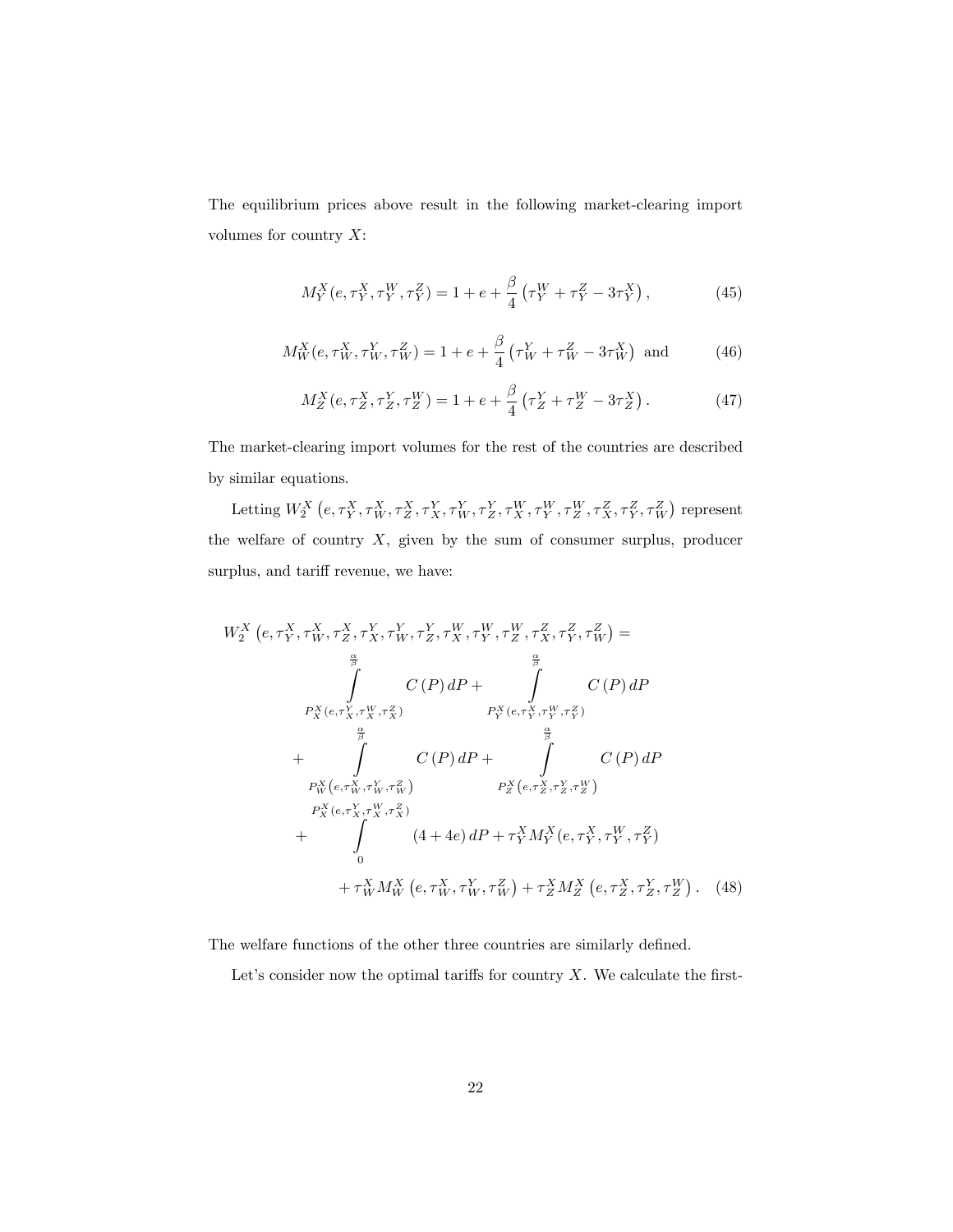order derivatives of the welfare function with respect to  $\tau_Y^X$ ,  $\tau_W^X$  and  $\tau_Z^X$ :

$$
\frac{dW_2^X(\cdot)}{d\tau_Y^X} = \frac{1}{4} \left( 1 + e \right) + \frac{\beta}{16} \left( \tau_Y^W + \tau_Y^Z - 15\tau_Y^X \right),\tag{49}
$$

$$
\frac{dW_2^X(\cdot)}{d\tau_W^X} = \frac{1}{4} (1+e) + \frac{\beta}{16} (\tau_W^Y + \tau_W^Z - 15\tau_W^X) \text{ and } (50)
$$

$$
\frac{dW_2^X(\cdot)}{d\tau_Z^X} = \frac{1}{4} (1+e) + \frac{\beta}{16} \left( \tau_Z^Y + \tau_Z^W - 15\tau_Z^X \right). \tag{51}
$$

Thus,  $W_2^X(\cdot)$  is strictly concave in all  $\tau_Y^X$ ,  $\tau_W^X$  and  $\tau_Z^X$ . The best-response correspondences for country  $X$  are:

$$
\tau_Y^{X^R} = \frac{4(1+e)}{15\beta} + \frac{1}{15} \left( \tau_Y^W + \tau_Y^Z \right),\tag{52}
$$

$$
\tau_W^{X^R} = \frac{4(1+e)}{15\beta} + \frac{1}{15} \left( \tau_W^Y + \tau_W^Z \right) \text{ and } \tag{53}
$$

$$
\tau_Z^{X^R} = \frac{4(1+e)}{15\beta} + \frac{1}{15} \left( \tau_Z^Y + \tau_Z^W \right). \tag{54}
$$

We can carry out a similar analysis for the rest of the countries.

Nevertheless, as in phase III, given the symmetry of our model, no basis exists for asymmetric tariffs across countries or products. Thus, we have a unique Nash tariff applied by all countries on all of their imports. The phase-II Nash tariff is:

$$
\tau_2^N(e) = \frac{4(1+e)}{13\beta} < \tau_3^N(e) = \frac{2(1+e)}{3\beta}.\tag{55}
$$

The Phase-III Nash tariff strictly exceeds the Phase-II one because of the increased market power possessed by the countries once they get organized into customs unions.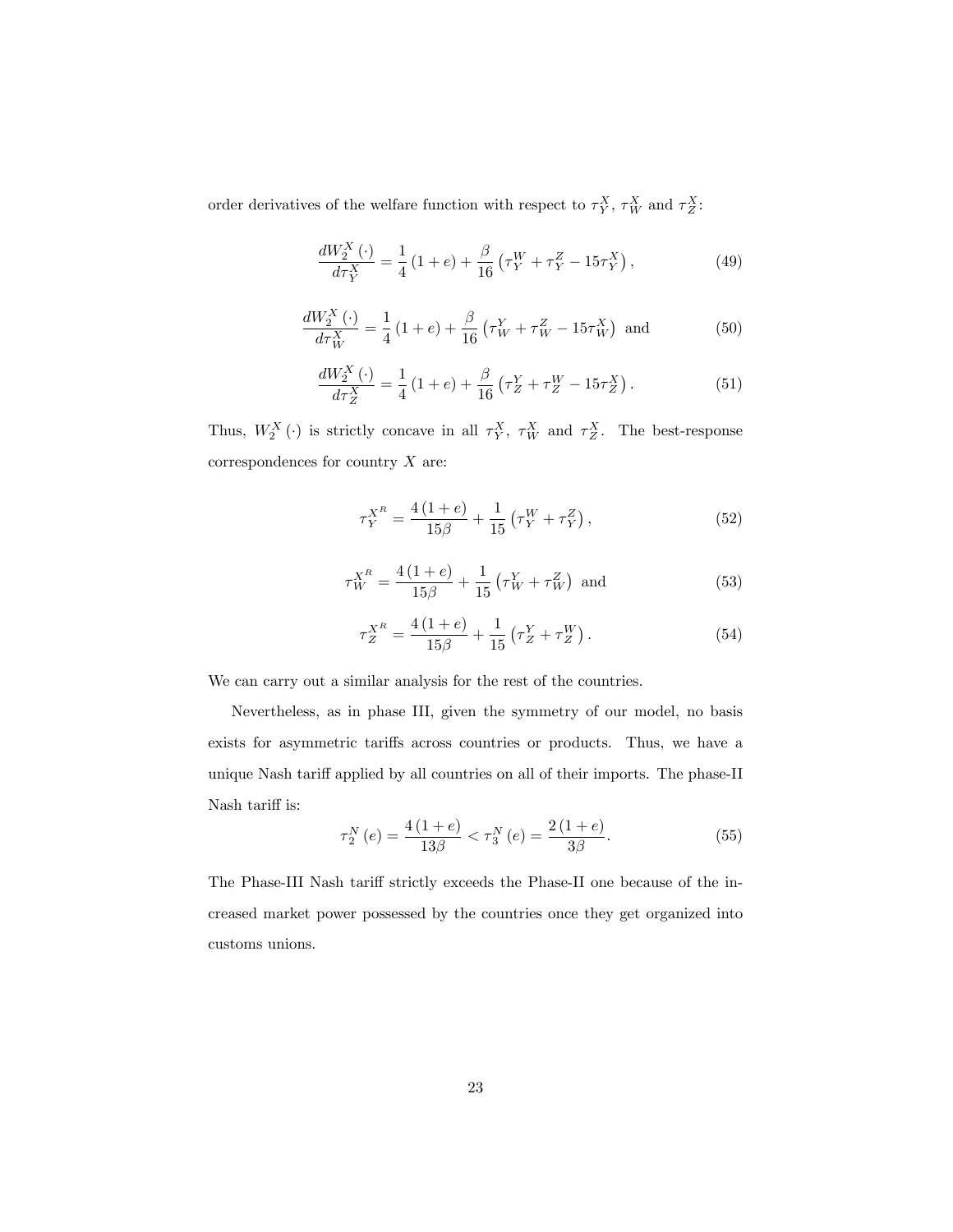#### 3.2.2 A Dynamic Model

Now, we extend the model in the same fashion as above to allow for repeated interaction. In particular, at the beginning of every period, a common value for e is observed by all, current protection policies are implemented, and current welfare is determined. At the start of the following period, all past choices are observed and a new value for e is obtained by all four countries.

The phase-II most-cooperative tariff,  $\tau_2^c$ , must provide each country with no incentive to defect. In other words, for any  $e$ , the expected discounted welfare to each country under the strategy  $\tau_2^c$  must be no less than the welfare achieved by the country when defecting and thereafter receiving the expected discounted welfare associated with facing in both phases II and III (if reached) the corresponding static Nash-equilibrium tariffs. A country choosing to defect obviously does best by picking a tari§ on its reaction curve. This implies that if country i decides to defect, then:

$$
\tau_2^{i^D} (e, \tau_2^c) = \frac{4(1+e)}{15\beta} + \frac{2}{15}\tau_2^c.
$$
 (56)

Fixing both e and  $\tau_2^c$ , the static incentive to defect for country i is:

$$
\Omega_2^i \left( e, \tau_2^{i^D} \left( e, \tau_2^c \right), \tau_2^c \right) \equiv W_2^i \left( e, \tau_2^{i^D} \left( e, \tau_2^c \right), \tau_2^c \right) - W_2^i \left( e, \tau_2^c, \tau_2^c \right). \tag{57}
$$

Using the envelope theorem, we get:

$$
\frac{d\Omega_2^i\left(e, \tau_2^{i^D}\left(e, \tau_2^c\right), \tau_2^c\right)}{de} = \frac{3\left[\tau_2^{i^D}\left(e, \tau_2^c\right) - \tau_2^c\right]}{4} \text{ and } \tag{58}
$$

$$
\frac{d\Omega_2^i\left(e, \tau_2^{i^D}\left(e, \tau_2^c\right), \tau_2^c\right)}{d\tau_2^c} = -\frac{3}{4}\left(1+e\right) + \frac{\beta}{16}\left[6\tau_2^{i^D}\left(e, \tau_2^c\right) + 33\tau_2^c\right].\tag{59}
$$

This implies that  $\Omega_2^i\left(e,\tau_2^{i^D}(e,\tau_2^c),\tau_2^c\right)$  is strictly increasing in e and strictly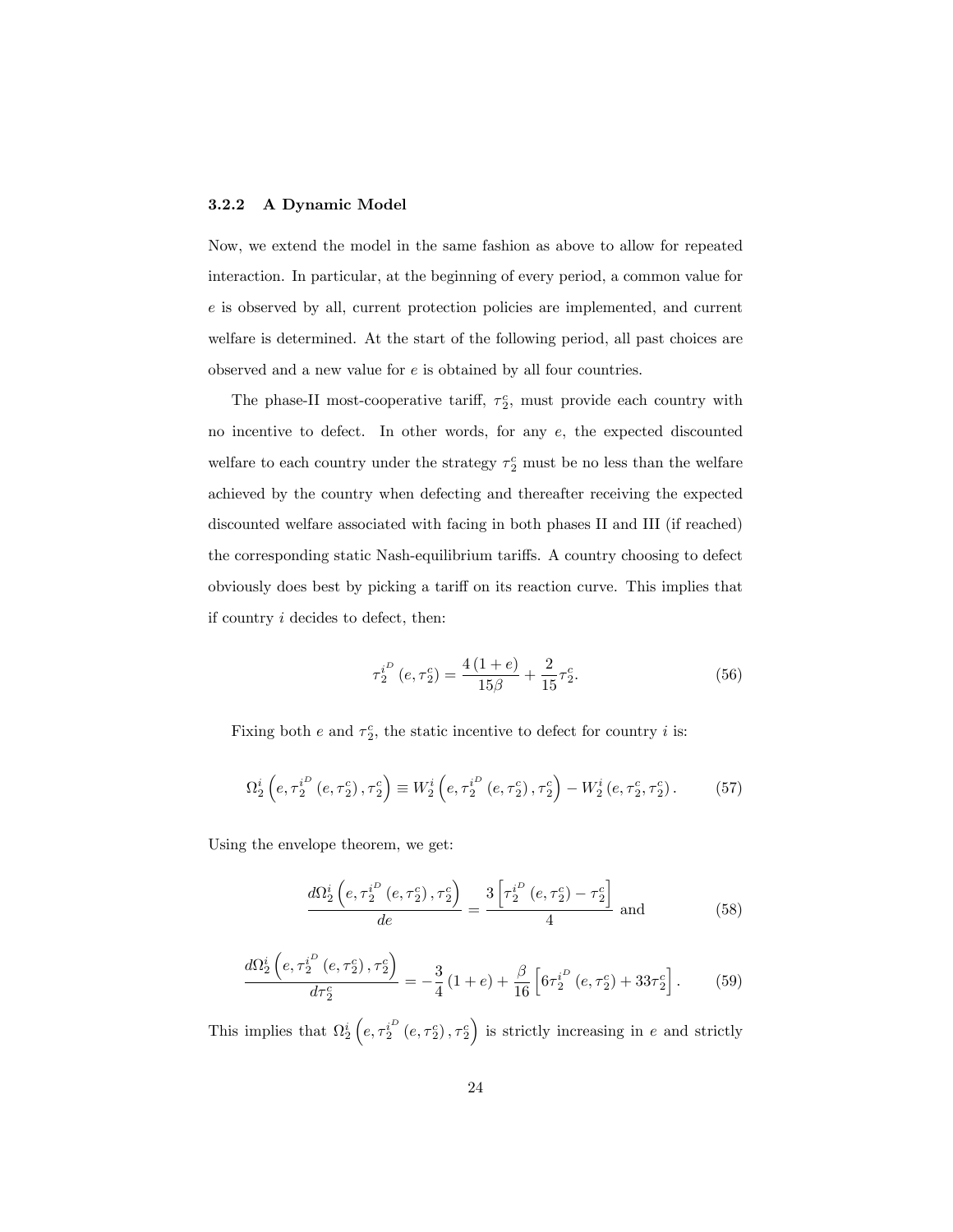decreasing in  $\tau_2^c$  if and only if:

$$
\tau_2^c < \frac{4(1+e)}{13\beta} = \tau_2^N(e). \tag{60}
$$

Now, if country i chooses not to defect, the present discounted value of the expected future gains from its cooperation today is:

$$
\delta \sum_{r=1}^{\infty} \lambda (1 - \lambda)^{r-1} \left\{ \sum_{q=1}^{r-1} \delta^{q-1} \left[ E W_2^i (e, \tau_2^c (e), \tau_2^c (e)) - E W_2^i (e, \tau_2^N (e), \tau_2^N (e)) \right] \right\}
$$
  
+ 
$$
\sum_{k=r}^{\infty} \delta^{k-1} \left[ E W_3^i (e, \tau_3^c (e, \omega^{III}), \tau_3^c (e, \omega^{III})) - E W_3^i (e, \tau_3^N (e), \tau_3^N (e)) \right] \}
$$
  

$$
\equiv \omega_2^i (\tau_2^c (\cdot), \tau_3^c (\cdot)), \quad (61)
$$

where  $r$  indexes the period at which phase III begins, with  $r = 1$  meaning that phase III begins in the next period, and where  $q$  and  $k$  correspond to periods within phases II and III, respectively.<sup>13</sup> With some further algebra, we obtain the easier-to-use form:

$$
\omega_{2}^{i}(\tau_{2}^{c}(\cdot),\tau_{3}^{c}(\cdot)) = \frac{(1-\lambda)\delta}{1-(1-\lambda)\delta} [EW_{2}^{i}(e,\tau_{2}^{c}(e),\tau_{2}^{c}(e))-EW_{2}^{i}(e,\tau_{2}^{N}(e),\tau_{2}^{N}(e))]+\frac{\lambda}{1-(1-\lambda)\delta} \frac{\delta}{1-\delta} [EW_{3}^{i}(e,\tau_{3}^{c}(e,\omega^{III}),\tau_{3}^{c}(e,\omega^{III}))- EW_{3}^{i}(e,\tau_{3}^{N}(e),\tau_{3}^{N}(e))].
$$
(62)

Since e is i.i.d. across periods and countries,  $\omega_2^i$  is independent of the current values of both  $e$  and  $\tau_2^c(e)$ . Nevertheless, the function  $\tau_2^c(\cdot)$ , as well as the function  $\tau_3^c(\cdot)$ , will affect  $\omega_2^i$ , since both functions' distributional characteristics influence the pertinent expected values.  $\omega_2^i$  will be strictly positive when  $\delta > 0$ ,

<sup>&</sup>lt;sup>13</sup>We assume that:  $\sum_{q=1}^{0} \delta^{q-1} \left[ EW_{2}^{i} \left( e, \tau_{2}^{c} \left( e \right), \tau_{2}^{c} \left( e \right) \right) - EW_{2}^{i} \left( e, \tau_{2}^{N} \left( e \right), \tau_{2}^{N} \left( e \right) \right) \right] \equiv 0.$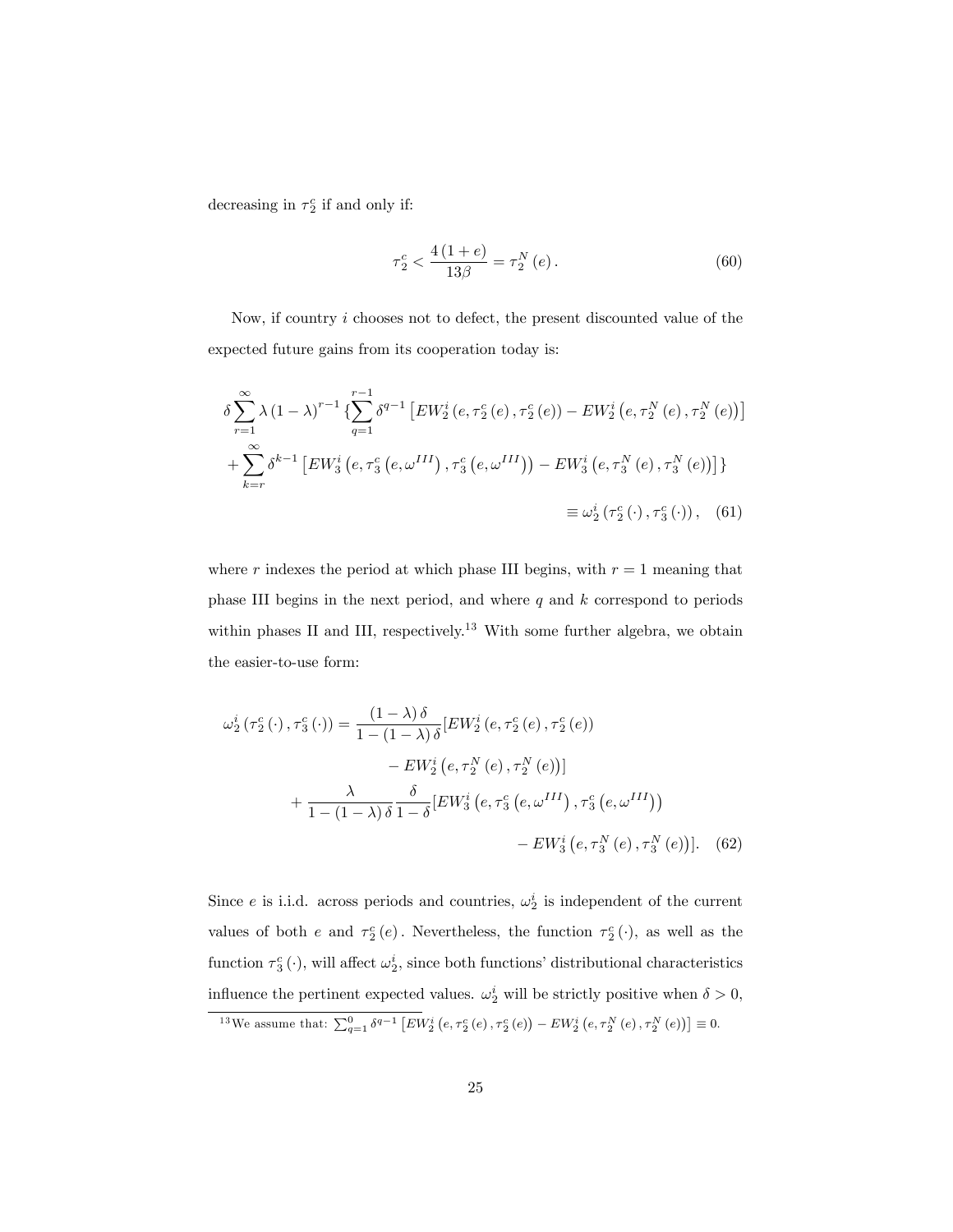in which case the threat of future punishment is meaningful.

Simple calculation reveals that for any distribution of  $e$ .

$$
\omega_{2}^{i}(\tau_{2}^{c}(\cdot)) = \frac{(1-\lambda)\delta}{1-(1-\lambda)\delta} \left\{ \frac{6}{169\beta} [Var(e+1) + (E(e+1))^{2}] - \frac{3\beta}{8} [Var(\tau_{2}^{c}(e)) + (E(\tau_{2}^{c}(e)))^{2}] \right\} + \frac{\lambda}{1-(1-\lambda)\delta} \omega^{III}.
$$
 (63)

The expected future gain from current cooperation is higher when  $Var(e + 1)$ and  $E(e + 1)$  are higher, for a given  $\tau_2^c(e)$ .

Given that equations (57) and (63) are identical across countries, we can drop the superscripts. The fundamental no-defect condition is that the benefit of cheating is less than the present discounted value of the expected future gain from cooperating today. That is:

$$
\Omega_2\left(e, \tau_2^{\scriptscriptstyle D}\left(e, \tau_2^{\scriptscriptstyle C}\left(e\right)\right), \tau_2^{\scriptscriptstyle C}\left(e\right)\right) \leq \omega_2\left(\tau_2^{\scriptscriptstyle C}\left(\cdot\right)\right). \tag{64}
$$

There will be in general more than one functions satisfying the condition above. To obtain the most-cooperative tariff function, we first hold  $\omega_2$  fixed at a constant level and solve for the lowest, nonnegative  $\tau_2^c$  satisfying (64).

To begin, fix  $\omega_2 > 0$ . If  $e = -1$  and  $\tau_2^c = 0$ , the no-defect condition is satisfied, since:

$$
\Omega_2 \left( -1, \tau_2^P \left( -1, 0 \right), 0 \right) = 0 < \omega_2. \tag{65}
$$

Holding  $\tau_2^c$  fixed at zero and raising  $e$ , we know from (58) that  $\Omega_2\left(e,\tau_2^D\left(e,0\right),0\right)$ increases monotonically. If  $\omega_2$  is not too large, which is true if  $\delta$  is not too high, then there exists a critical value of  $e, \overline{e}_2$ , such that:

$$
\Omega_2\left(\overline{e}_2, \tau_2^D\left(\overline{e}_2, 0\right), 0\right) = \omega_2. \tag{66}
$$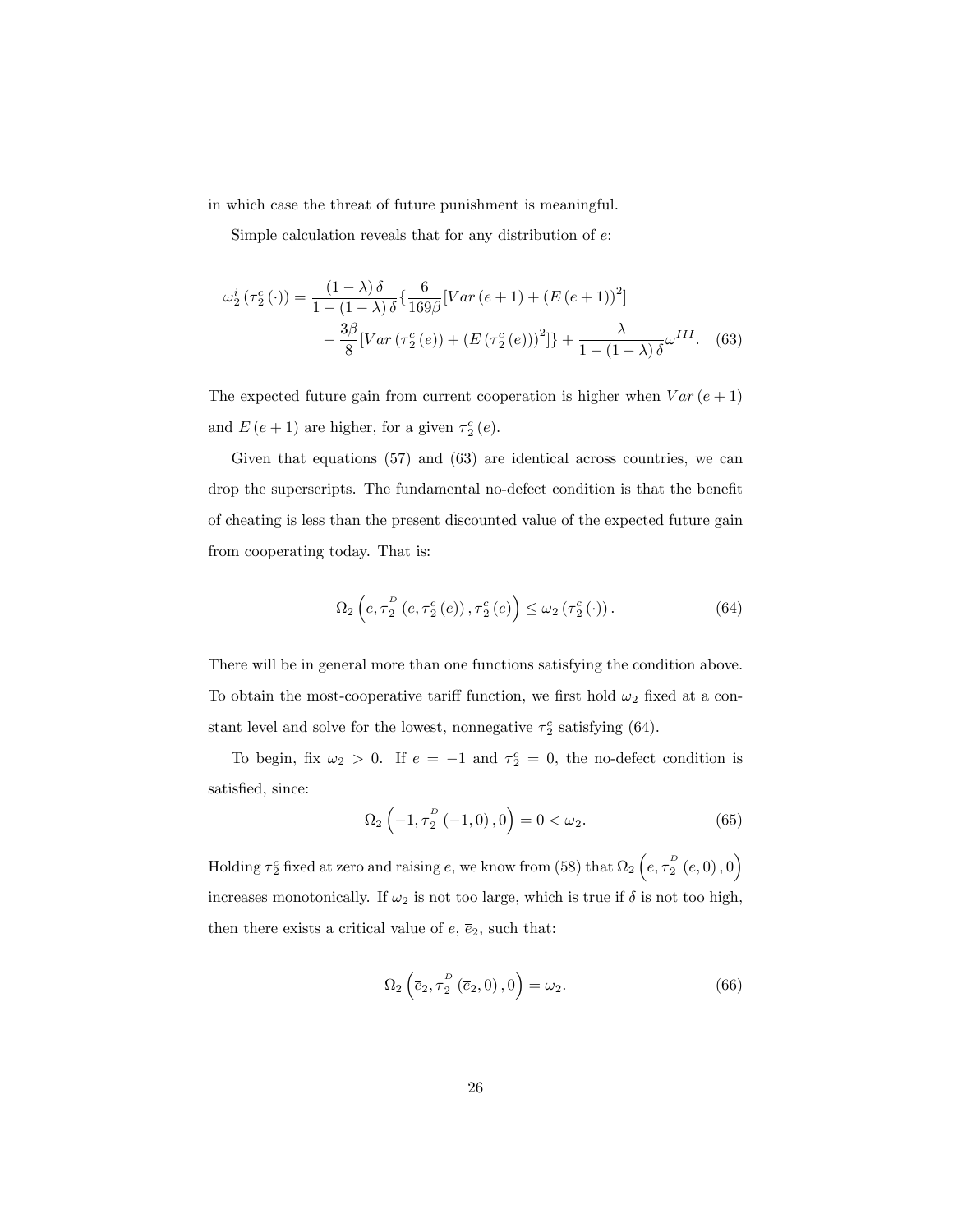Solving explicitly yields:

$$
\overline{e}_2 = \sqrt{10\beta\omega_2} - 1.\tag{67}
$$

Free trade is sustainable for  $e \in [-1, \overline{e}_2]$ . If  $e \in (\overline{e}_2, 1]$ , the no-defect condition will be violated at  $\tau_2^c = 0$ . Thus,  $\tau_2^c$  must rise to restore (64). Explicit calculation reveals that:

$$
\tau_2^c(e,\omega_2) = \begin{cases}\n0, & if \quad e \in [-1,\overline{e}_2] \\
\frac{4(1+e-\sqrt{10\beta\omega_2})}{13\beta}, & if \quad e \in [\overline{e}_2,1]\n\end{cases}.
$$
\n(68)

The above analysis was conducted under an exogenous  $\omega_2$ . It is clear from (63) that  $\omega_2$  depends on the  $\tau_2^c(\cdot)$  function, as  $\omega_2 = \omega_2(\tau_2^c(\cdot))$ . Now, using (63), (67) and (68), we can write the resulting equation as  $\tilde{\omega}_2(\omega) = \omega$ . The most-cooperative import tariff can then be represented as  $\tau_2^c = \tau_2^c(e)$ , when the largest  $\widehat{\omega}_2$  such that  $\widehat{\omega}_2 \in \left(0, \frac{4}{10\beta}\right)$ ) and  $\widetilde{\omega}_2 (\widehat{\omega}_2) = \widehat{\omega}_2$  is substituted into  $\tau_2^c(e,\omega)$ . Let the aforementioned  $\hat{\omega}_2$  be called  $\omega^{II}$ .

We explicitly calculate  $E(\tau_2^c(e))$  from (67) and (68), and use (63) to get for any distribution of e:

$$
\widetilde{\omega}_2(\omega) = \frac{(1-\lambda)\delta}{1-(1-\lambda)\delta} \frac{6}{169\beta} [Var(e+1) + (E(e+1))^2 - \int_{\overline{e}_2}^1 \left(1 + e - \sqrt{10\beta\omega}\right)^2 dG(e)] + \frac{\lambda}{1-(1-\lambda)\delta} \omega^{III}, \quad (69)
$$

if  $\omega \in \left[0, \frac{4}{10\beta}\right]$ , where G is the cumulative distribution function of  $e$ . If we use the fact that  $e$  is uniformly distributed on  $[-1, 1]$ , then, (69) be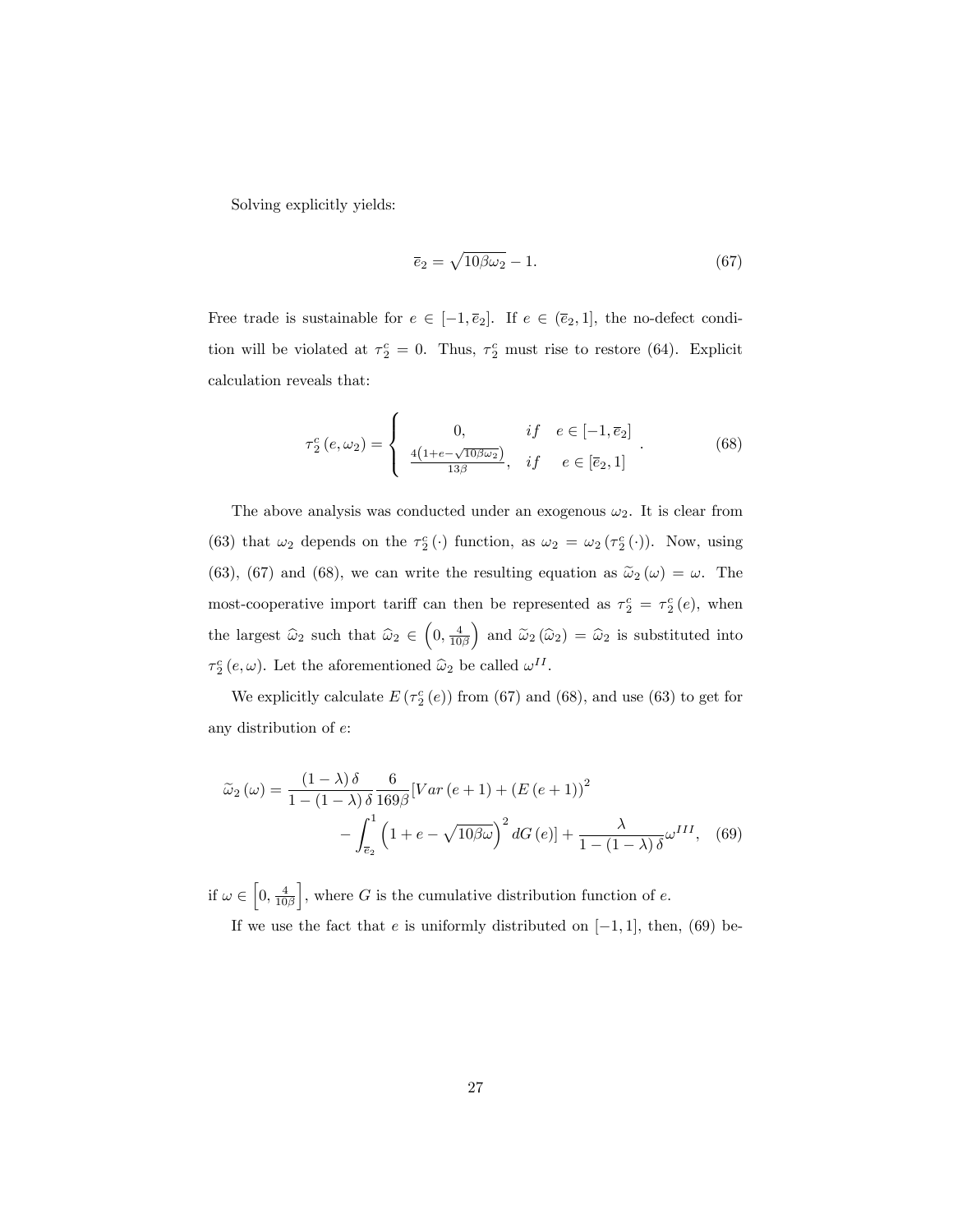comes:

$$
\widetilde{\omega}_2(\omega) = \frac{(1-\lambda)\,\delta}{1-(1-\lambda)\,\delta} \frac{\left(\sqrt{10\beta\omega}\right)^3 - 60\beta\omega + 12\sqrt{10\beta\omega}}{169\beta} + \frac{\lambda}{1-(1-\lambda)\,\delta}\omega^{III}.\tag{70}
$$

Let's first prove that there exists a fixed point on  $\left(0, \frac{4}{10\beta}\right)$ ). Using  $(31)$ , we can rewrite the preceding equation as:

$$
\widetilde{\omega}_2(\omega) = \frac{\delta(1-\lambda)}{1-(1-\lambda)\delta} \frac{F(10\beta\omega)}{169\beta} + \frac{\lambda}{1-(1-\lambda)\delta} \omega^{III}.
$$
 (71)

It is easy to show that:

$$
\widetilde{\omega}_2(0) = \frac{\lambda}{1 - (1 - \lambda)\delta} \omega^{III} > 0,\tag{72}
$$

$$
\widetilde{\omega}_2 \prime(\omega) = \frac{\delta (1 - \lambda)}{1 - (1 - \lambda) \delta} \frac{10}{169} F \prime (10 \beta \omega) > 0 \text{ iff } \omega \neq \frac{4}{10 \beta}, \tag{73}
$$

$$
\widetilde{\omega}_2 t(0) = \infty, \tag{74}
$$

$$
\widetilde{\omega}_2 \prime \left( \frac{4}{10\beta} \right) = 0 \text{ and } \tag{75}
$$

$$
\widetilde{\omega}_2 \prime \prime \left( \omega \right) = \frac{\delta \left( 1 - \lambda \right)}{1 - \left( 1 - \lambda \right) \delta} \frac{100 \beta}{169} F \prime \prime \left( 10 \beta \omega \right) < 0 \text{ iff } \omega < \frac{4}{10 \beta}. \tag{76}
$$

Equations  $(72)-(76)$  imply that a necessary and sufficient condition for a unique fixed point  $\omega^{II} \in \left(0, \frac{4}{10\beta}\right)$ ) is  $\widetilde{\omega}_2\left(\frac{4}{10\beta}\right)$  $\left( \frac{4}{10\beta}$ . To guarantee this, given that it is convenient to ensure that free trade is never supportable, we further require that:

$$
\delta < \frac{45}{11\sqrt{30} + 15} \equiv \delta^*,\tag{77}
$$

which in addition implies that  $\widetilde{\omega}_3\left(\frac{4}{10\beta}\right)$  $\left(0, \frac{4}{10\beta}, \text{ or that } \omega^{III} \in \left(0, \frac{4}{10\beta}\right)\right)$  . **Lemma 2** If  $\delta \in (0, \delta^*)$ , then  $\omega^{II} \in \left(0, \frac{4}{10\beta}\right)$ .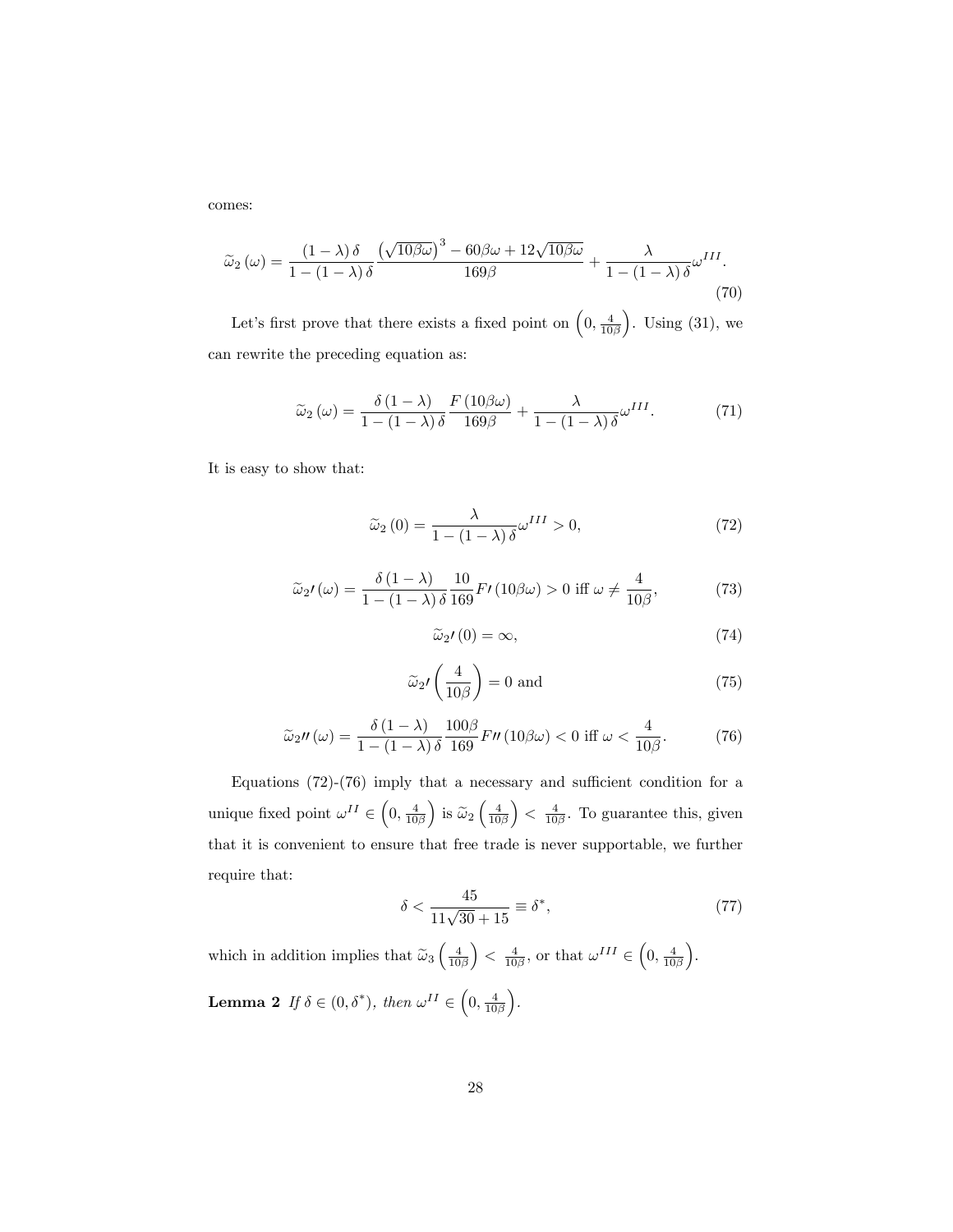**Proof.** We know that  $\omega^{II} \in \left(0, \frac{4}{10\beta}\right)$ ) iff  $\widetilde{\omega}_2\left(\frac{4}{10\beta}\right)$  $\Big\} < \frac{4}{10\beta}$ . From (71):

$$
\widetilde{\omega}_2\left(\frac{4}{10\beta}\right) = \frac{\delta(1-\lambda)}{1-(1-\lambda)\delta} \frac{8}{169\beta} + \frac{\lambda}{1-(1-\lambda)\delta} \omega^{III}.
$$

Given that  $\delta < \delta^*$  and thus,  $\omega^{III} < \frac{4}{10\beta}$ , it suffices to show that:

$$
\frac{\delta(1-\lambda)}{1-(1-\lambda)\,\delta}\frac{8}{169\beta}+\frac{\lambda}{1-(1-\lambda)\,\delta}\frac{4}{10\beta}<\frac{4}{10\beta} \Longleftrightarrow \delta<\frac{169}{189},
$$

which holds if  $\delta < \delta^*$ .

We assume that  $\delta \in (0, \delta^*)$  in all that follows. We, now, compare  $\omega^{II}$  and  $\omega^{III}$  through a sequence of lemmas.

**Lemma 3** Fix  $\alpha > 0$  and consider the function:

$$
Q_{\alpha}(x) = \sqrt{3\alpha}x - 4\left(\sqrt{\alpha} + \sqrt{3}\right)\sqrt{x} + 12.
$$

Then  $Q_{\alpha}(x)$  is strictly decreasing on  $(0, \frac{4}{3})$ .

Proof. We have:

$$
Q_{\alpha'}(x) = \sqrt{3\alpha} - \frac{2(\sqrt{\alpha} + \sqrt{3})}{\sqrt{x}} < \sqrt{3\alpha} - \frac{2\sqrt{\alpha}}{\sqrt{x}} = \frac{\sqrt{\alpha}(\sqrt{3x} - 2)}{\sqrt{x}},
$$

which is strictly negative iff  $x \in \left(0, \frac{4}{3}\right)$ .

**Lemma 4** Fix  $\alpha > 0$  and consider the function:

$$
R_{\alpha}(x) = \frac{F(\alpha x)}{F(3x)} = \sqrt{\frac{\alpha}{3}} \frac{\alpha x - 6\sqrt{\alpha x} + 12}{3x - 6\sqrt{3x} + 12}.
$$

- (i) If  $\alpha < 3$ , then  $R_{\alpha}(x)$  is strictly increasing on  $(0, \frac{4}{3})$ .
- (ii) If  $\alpha > 3$ , then  $R_{\alpha}(x)$  strictly decreases on  $(0, x_0)$  and strictly increases on  $(x_0, \frac{4}{3})$ . Here,  $x_0$  denotes the unique solution to the equation  $Q_{\alpha}(x) = 0$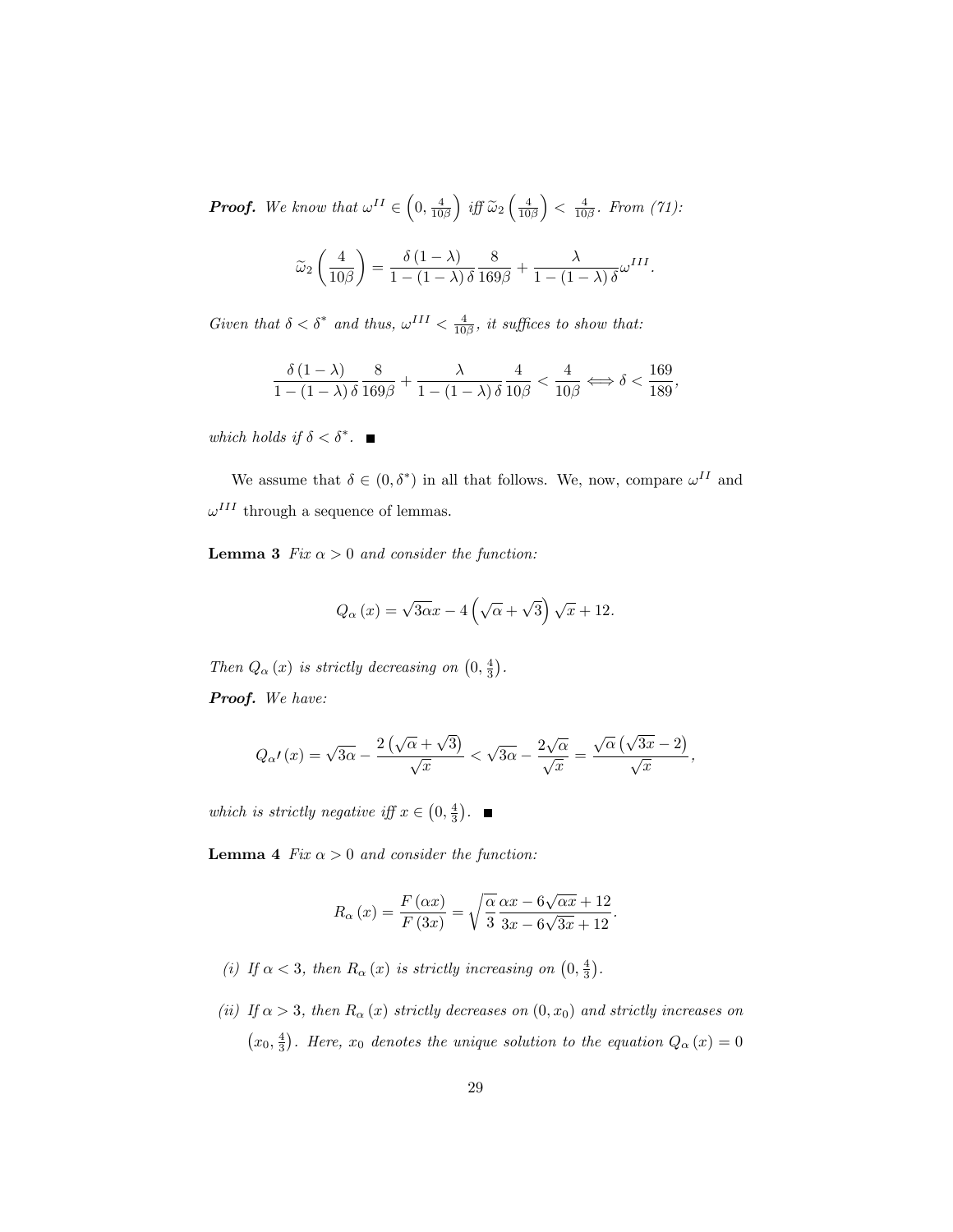that lies in the interval  $(0, \frac{4}{3})$ .

**Proof.** Except for a strictly positive factor,  $R_{\alpha}$  $(x)$  is equal to:

$$
\left(\alpha - \frac{3\sqrt{\alpha}}{\sqrt{x}}\right) \left(3x - 6\sqrt{3x} + 12\right) - \left(3 - \frac{3\sqrt{3}}{\sqrt{x}}\right) \left(\alpha x - 6\sqrt{\alpha x} + 12\right).
$$

In particular,  $R_{\alpha'}(x)$  has the same sign as:

$$
\left(\alpha\sqrt{x}-3\sqrt{\alpha}\right)\left(x-2\sqrt{3x}+4\right)-\left(\sqrt{x}-\sqrt{3}\right)\left(\alpha x-6\sqrt{\alpha x}+12\right).
$$

Note that the last expression can also be written in the form:

$$
(3\sqrt{\alpha} - \alpha\sqrt{3}) x + 4(\alpha - 3)\sqrt{x} + 12(\sqrt{3} - \sqrt{\alpha}).
$$

The latter equals to:

$$
\left(\sqrt{3}-\sqrt{\alpha}\right)Q_{\alpha}\left(x\right).
$$

**Case 1:** If  $\alpha < 3$ , then the expression inside the parentheses is strictly positive. Moreover, from Lemma 3:

$$
Q_{\alpha}(x) > Q_{\alpha}\left(\frac{4}{3}\right) = \frac{4\sqrt{3}}{3}\left(\sqrt{3} - \sqrt{\alpha}\right) > 0.
$$

Thus,  $R_{\alpha}$  $\prime$  (x) is strictly positive on  $\left(0, \frac{4}{3}\right)$ .

**Case 2:** If  $\alpha > 3$ , then the expression inside the parentheses is strictly negative. In addition, we have that:

$$
Q_{\alpha}(0) = 12 > 0 \text{ and}
$$
  

$$
Q_{\alpha}\left(\frac{4}{3}\right) = \frac{4\sqrt{3}}{3}\left(\sqrt{3} - \sqrt{\alpha}\right) < 0.
$$

Thus, from Lemma 3, it is clear that  $R_{\alpha'}(x)$  is strictly negative up to the point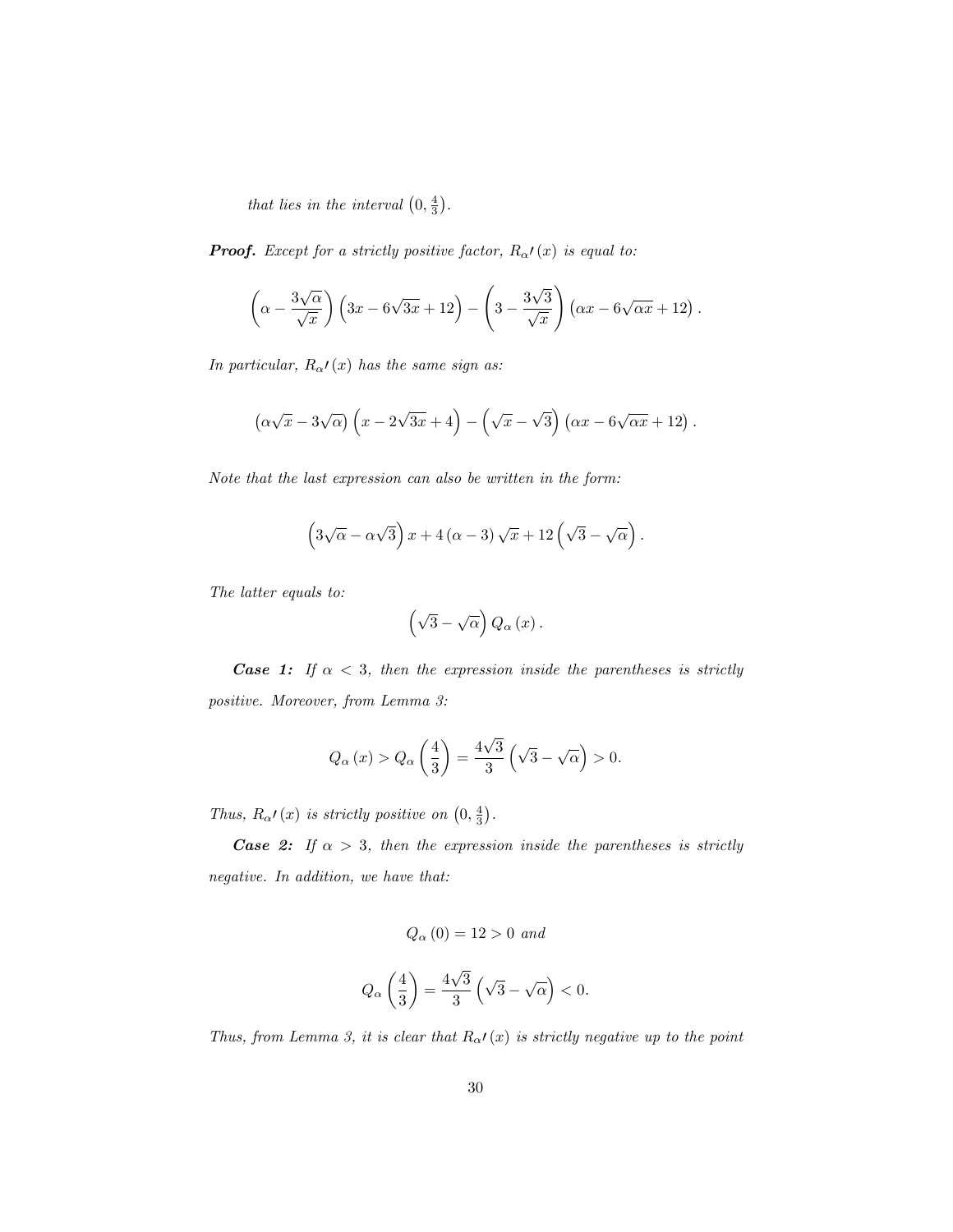$x_0$  where  $Q_{\alpha}(x_0) = 0$ , and it is strictly positive afterwards.

With Lemma 4 in place, we obtain:

### Lemma 5

$$
\omega^{II} < \omega^{III}.
$$

Proof.

$$
\omega^{II} < \omega^{III} \Longleftrightarrow \widetilde{\omega}_{2} \left( \omega^{III} \right) < \omega^{III} \Longleftrightarrow
$$
\n
$$
\Longleftrightarrow \frac{\delta \left( 1 - \lambda \right)}{1 - \left( 1 - \lambda \right) \delta} \frac{F \left( 10 \beta \omega^{III} \right)}{169 \beta} + \frac{\lambda}{1 - \left( 1 - \lambda \right) \delta} \omega^{III} < \omega^{III} \Longleftrightarrow
$$
\n
$$
\Longleftrightarrow \frac{\delta \left( 1 - \lambda \right)}{1 - \left( 1 - \lambda \right) \delta} \frac{F \left( 10 \beta \omega^{III} \right)}{169 \beta} < \frac{\left( 1 - \lambda \right) \left( 1 - \delta \right)}{1 - \left( 1 - \lambda \right) \delta} \omega^{III} \Longleftrightarrow
$$
\n
$$
\Longleftrightarrow \frac{F \left( 10 \beta \omega^{III} \right)}{169} < \frac{F \left( 3 \beta \omega^{III} \right)}{27}.
$$

Given  $0 < \omega^{III} < \frac{4}{10\beta} < \frac{4}{3\beta}$ , it suffices to verify that  $R_{10}(x) = \frac{F(10x)}{F(3x)} < \frac{169}{27}$ , for  $x \in (0, \frac{4}{3})$ . According to Lemma 4,  $R_{10}(x)$  strictly decreases up to some point and then strictly increases. Thus:

$$
R_{10}(x) < \max\left(R_{10}(0), R_{10}\left(\frac{4}{3}\right)\right) = \max\left(\sqrt{\frac{10}{3}}, \frac{19\sqrt{30} - 90}{9}\right) = \frac{10}{3} < \frac{169}{27},
$$

and this concludes our proof.  $\blacksquare$ 

We conclude this section by comparing  $\overline{e}_2$  and  $\overline{e}_3$ , as well as  $\tau_2^c$   $(e, \omega^{II})$  and  $\tau_3^c\left(e,\omega^{III}\right)$ .

Lemma 6

$$
\overline{e}_2 \ge \overline{e}_3 \text{ iff } \lambda \ge \frac{237 - 237\delta}{1420 - 237\delta} = \lambda^*.
$$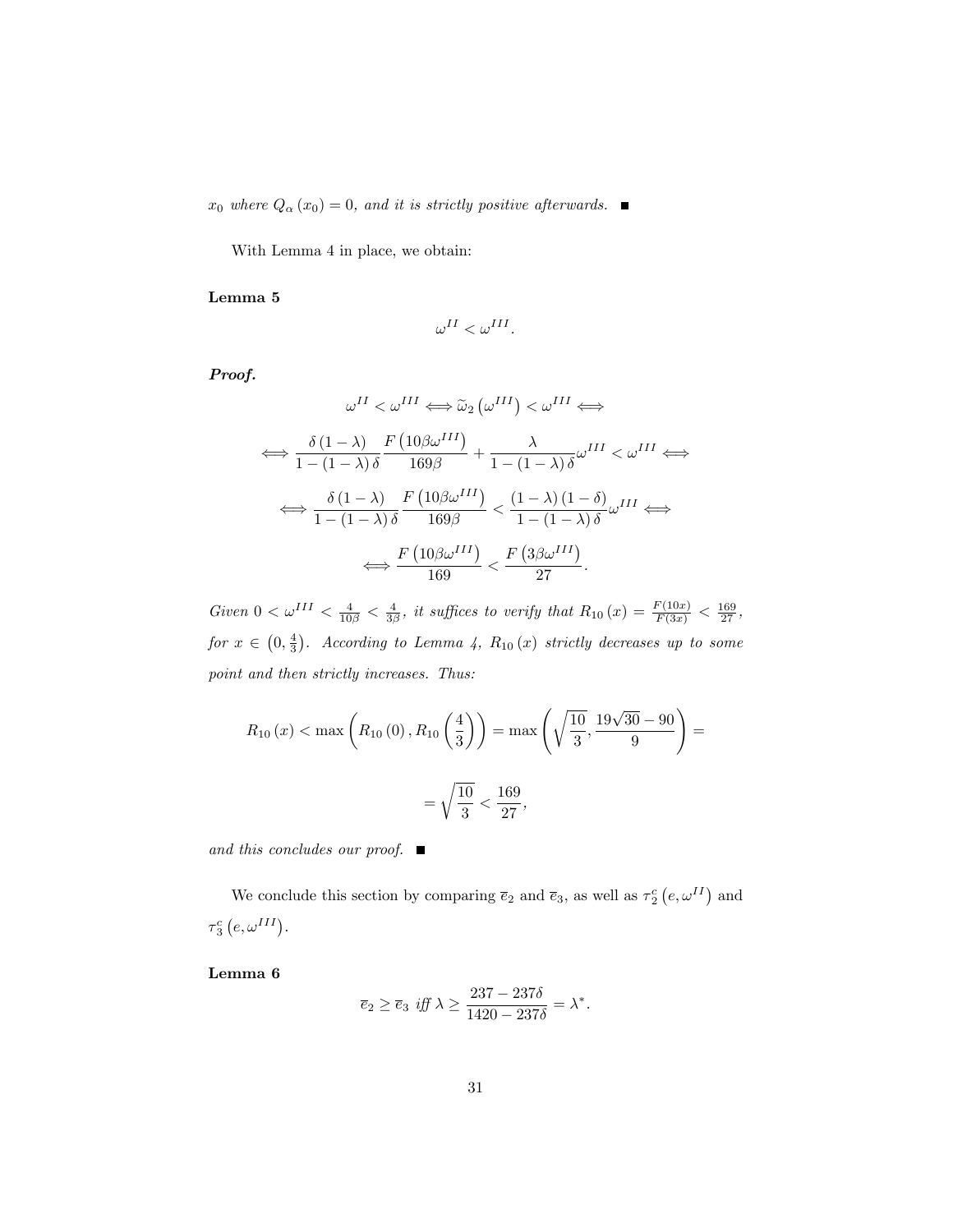Proof.

$$
\overline{e}_2 \ge \overline{e}_3 \iff 10\beta\omega^{II} \ge 3\beta\omega^{III} \iff
$$

$$
\iff \widetilde{\omega}_2 \left(\frac{3}{10}\omega^{III}\right) \ge \frac{3}{10}\omega^{III} \iff
$$

$$
\iff \frac{\delta(1-\lambda)}{1-(1-\lambda)\delta} \frac{F(3\beta\omega^{III})}{169\beta} + \frac{\lambda}{1-(1-\lambda)\delta}\omega^{III} \ge \frac{3}{10}\omega^{III} \iff
$$

$$
\iff \frac{(1-\lambda)(1-\delta)}{1-(1-\lambda)\delta} \frac{27}{169}\omega^{III} + \frac{\lambda}{1-(1-\lambda)\delta}\omega^{III} \ge \frac{3}{10}\omega^{III} \iff
$$

$$
\iff \lambda \ge \frac{237-237\delta}{1420-237\delta} = \lambda^*,
$$

and this concludes our proof.  $\blacksquare$ 

**Proposition 1** If  $\lambda \in [\lambda^*, 1)$ :  $\tau_3^c(e, \omega^{III}) = \tau_2^c(e, \omega^{II}) = 0$  if  $e \in [-1, \overline{e}_3]$ , and  $\tau_3^c\left(e, \omega^{III}\right) > \tau_2^c\left(e, \omega^{II}\right) \text{ if } e \in (\overline{e}_3, 1].$ 

The intuition behind these results is quite simple. The Phase-III incentive to cheat and per-period value of cooperation are both higher than the Phase-II ones, given the increased market power the countries obtain once they form the customs unions.<sup>14</sup> When  $\lambda$  is sufficiently large, the Phase-III and Phase-II present discounted expected values of cooperation are almost equal, which implies that a higher overall level of protection is required in Phase III than in Phase II so that multilateral cooperation does not break down.

When  $\lambda$  is sufficiently small, the Phase-III present discounted expected value of cooperation is significantly larger than the Phase-II one. Nevertheless, the Phase-III incentive to cheat as a function of e rises very steeply. Thus, initially, a higher level of protection is required in Phase II than in Phase III. But eventually the incentive-to-cheat effect dominates and the Phase-III required level of protection surpasses the Phase-II one.

 $14$ It turns out the Phase-III market-power effect dominates the Phase-III trade-diversion  $effect.$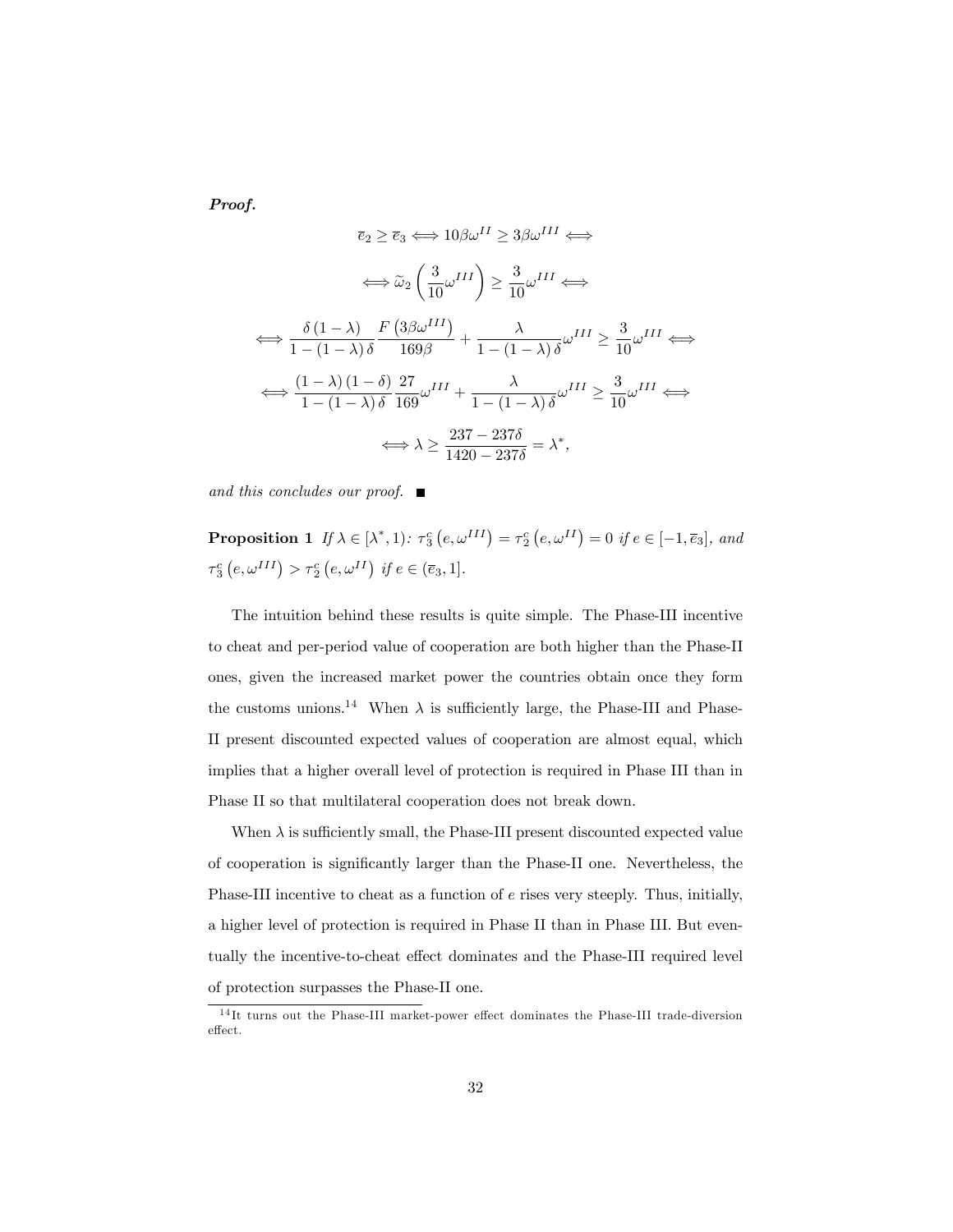Figures 1 and 2 in the Appendix depict the phase-II and phase-III mostcooperative tariffs when  $\lambda \in [\lambda^*, 1)$  and  $\lambda \in (0, \lambda^*)$ , respectively.

### 3.3 Phase I

During phase I, all countries are aware that negotiations, that might in the end lead to the aforementioned customs unions, might start by the beginning of the next period. More precisely, we assume that if the countries are in phase I at date t, then there is a probability of  $\rho \in (0, 1)$  of being in phase II at date  $t + 1$ .

#### 3.3.1 Static Model

The structure of the static model in phase I is identical to the structure of the static one in phase II, and thus, all the relationships we found there, also hold here. Most importantly:

$$
\tau_1^N(e) = \tau_2^N(e) = \frac{4(1+e)}{13\beta}.
$$
\n(78)

#### 3.3.2 A Dynamic Model

Let's extend the model to allow for repeated interaction. The phase-I mostcooperative tariff,  $\tau_1^c$ , must provide each country with no incentive to defect. In other words, for any  $e$ , the expected discounted welfare to each country under the strategy  $\tau_1^c$  must be no less than the welfare achieved by the country when defecting and thereafter receiving the expected discounted welfare associated with facing in all three phases I, II (if reached) and III (if reached) the corresponding static Nash-equilibrium tariffs.

The incentive to cheat is described by identical equations in both phases I and II, and so, we have the following equations for a fixed  $\omega_1 > 0$ :

$$
\overline{e}_1 = \sqrt{10\beta\omega_1} - 1 \text{ and } \tag{79}
$$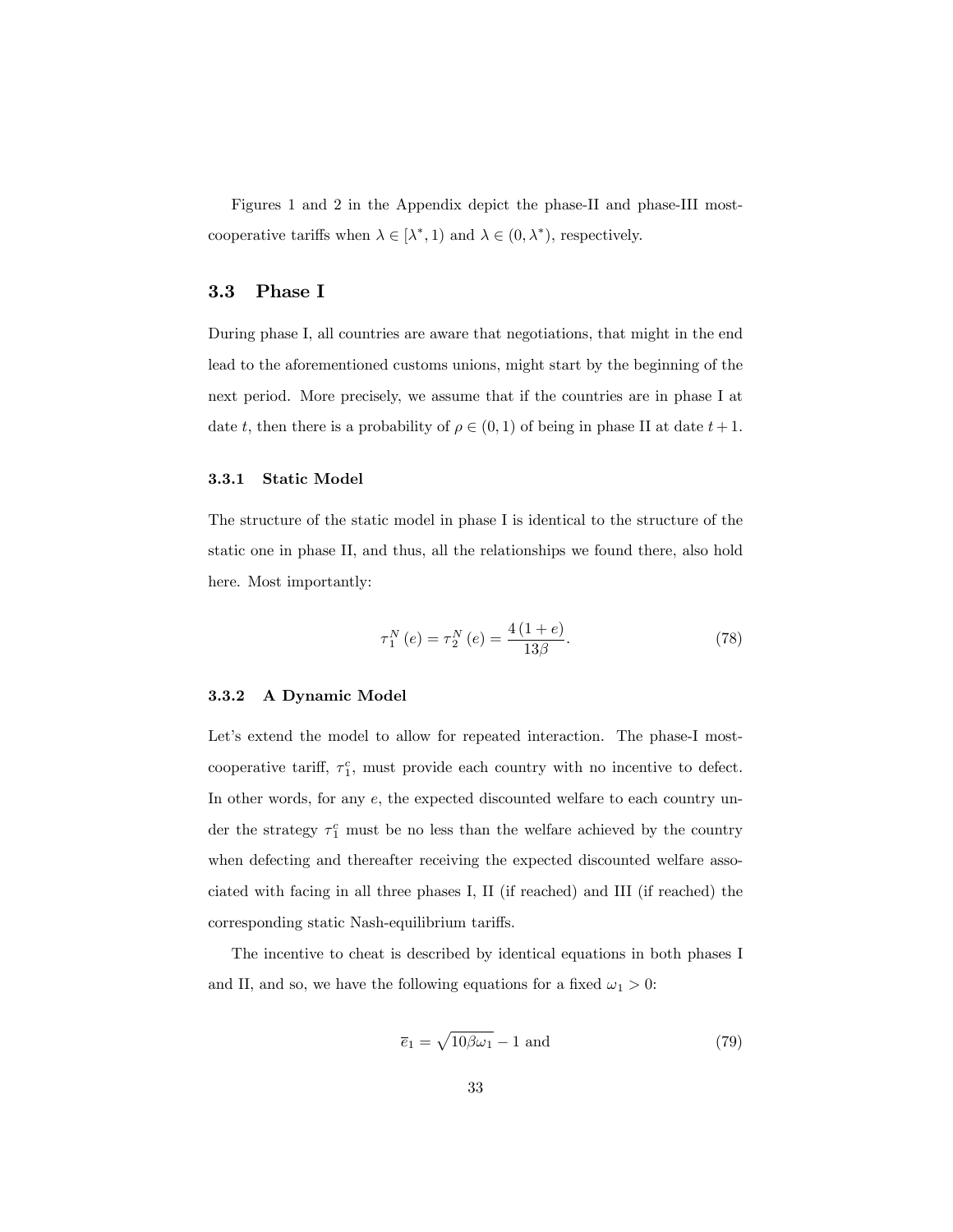$$
\tau_1^c(e,\omega_1) = \begin{cases}\n0, & if \ e \in [-1,\overline{e}_1] \\
\frac{4(1+e-\sqrt{10\beta\omega_1})}{13\beta}, & if \ e \in [\overline{e}_1,1]\n\end{cases}.
$$
\n(80)

If a country chooses not to cheat, the present discounted value of the expected future gains from cooperating today is:

$$
\omega_{1}(\tau_{1}^{c}(\cdot),\tau_{2}^{c}(\cdot),\tau_{3}^{c}(\cdot)) = \delta \sum_{s=1}^{\infty} \rho (1-\rho)^{s-1}
$$
  

$$
\left\{ \sum_{t=1}^{s-1} \delta^{t-1} [EW_{1}(e,\tau_{1}^{c}(e,\omega_{1}),\tau_{1}^{c}(e,\omega_{1})) - EW_{1}(e,\tau_{1}^{N}(e),\tau_{1}^{N}(e))] \right.
$$
  

$$
+ \delta^{s-1} ([EW_{2}(e,\tau_{2}^{c}(e,\omega^{II}),\tau_{2}^{c}(e,\omega^{II})) - EW_{2}(e,\tau_{2}^{N}(e),\tau_{2}^{N}(e))]
$$
  

$$
+ \omega_{2} (\tau_{2}^{c}(e,\omega^{II}),\tau_{3}^{c}(e,\omega^{III}))) \}, \quad (81)
$$

where s indexes the period at which phase II begins, with  $s = 1$  meaning that phase II begins in the next period, and where  $t$  represents periods within phase I. Simple algebra reveals that:

$$
\omega_{1}(\tau_{1}^{c}(\cdot),\tau_{2}^{c}(\cdot),\tau_{3}^{c}(\cdot)) = \frac{(1-\rho)\delta}{1-(1-\rho)\delta}[EW_{1}(e,\tau_{1}^{c}(e,\omega_{1}),\tau_{1}^{c}(e,\omega_{1}))-EW_{1}(e,\tau_{1}^{N}(e),\tau_{1}^{N}(e))] + \frac{\rho\delta}{1-(1-\rho)\delta}\{\frac{[EW_{2}(e,\tau_{2}^{c}(e,\omega^{II}),\tau_{2}^{c}(e,\omega^{II})) - EW_{2}(e,\tau_{2}^{N}(e),\tau_{2}^{N}(e))]}{1-(1-\lambda)\delta}+\frac{\lambda\delta}{[1-(1-\lambda)\delta][1-\delta)}[EW_{3}(e,\tau_{3}^{c}(e,\omega^{III}),\tau_{3}^{c}(e,\omega^{III}))-EW_{3}(e,\tau_{3}^{N}(e),\tau_{3}^{N}(e)),\quad (82)
$$

Since  $e$  is i.i.d. across periods and countries,  $\omega_1$  is independent of the current values of both  $e$  and  $\tau_1^c(e)$ . Nevertheless, the function  $\tau_1^c(\cdot)$ , as well as the functions  $\tau_2^c(\cdot)$  and  $\tau_3^c(\cdot)$ , will affect  $\omega_1$ , since all functions' distributional characteristics influence the pertinent expected values.  $\omega_1$  will be strictly positive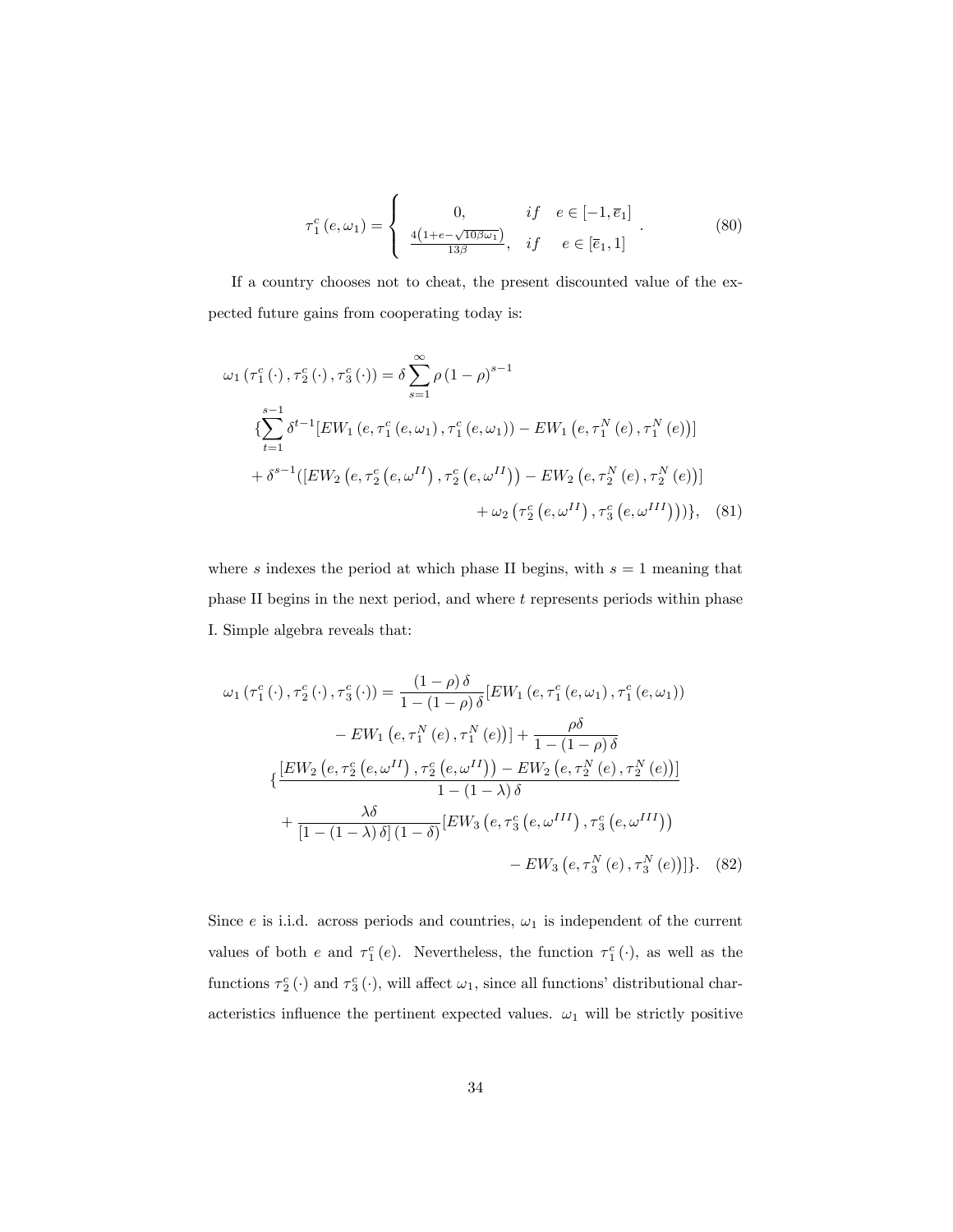when  $\delta > 0$ , in which case the threat of future punishment has significance.

Straightforward calculations reveal that for any distribution of  $e$ , we have:

$$
\omega_1(\tau^c(\cdot)) = \frac{(1-\rho)\,\delta}{1-(1-\rho)\,\delta} \left\{ \frac{6}{169\beta} [Var(e+1) + (E(e+1))^2] - \frac{3\beta}{8} [Var(\tau_1^c(e)) + (E(\tau_1^c(e)))^2] \right\} + \frac{\rho}{1-(1-\rho)\,\delta} \frac{\omega^{II} - \lambda \omega^{III}}{1-\lambda}.
$$
 (83)

The expected future gain from current cooperation is higher when  $Var(e + 1)$ and  $E(e + 1)$  are higher, for a given  $\tau_1^c(e)$ .

Equation (80) was obtained under the assumption of a fixed  $\omega_1 > 0$ . It is clear from (83) that  $\omega_1$  depends on the  $\tau_1^c(\cdot)$  function, as  $\omega_1 = \omega_1(\tau_1^c(\cdot))$ . Now, using (83), (79) and (80), we can write the resulting equation as  $\tilde{\omega}_1(\omega) = \omega$ . The most-cooperative import tariff can then be represented as  $\tau_1^c = \tau_1^c(e)$ , when the largest  $\widehat{\omega}_1$  such that  $\widehat{\omega}_1 \in \left(0, \frac{4}{10\beta}\right)$ ) and  $\widetilde{\omega}_1 (\widehat{\omega}_1) = \widehat{\omega}_1$  is substituted into  $\tau_1^c(e,\omega)$ . Let the aforementioned  $\hat{\omega}_1$  be called  $\omega^I$ .

We explicitly calculate  $E(\tau_1^c(e))$  from (79) and (80), and use (83) to get for any distribution of e:

$$
\widetilde{\omega}_1(\omega) = \frac{(1-\rho)\delta}{1-(1-\rho)\delta} \frac{6}{169\beta} [Var(e+1) + (E(e+1))^2
$$

$$
-\int_{\overline{e}_1}^1 \left(1+e - \sqrt{10\beta\omega}\right)^2 dG(e)] + \frac{\rho}{1-(1-\rho)\delta} \frac{\omega^{II} - \lambda \omega^{III}}{1-\lambda}, \quad (84)
$$

if  $\omega \in \left[0, \frac{4}{10\beta}\right]$ , where G is the cumulative distribution function of  $e$ .

Using both the fact that e is uniformly distributed on  $[-1, 1]$  and equation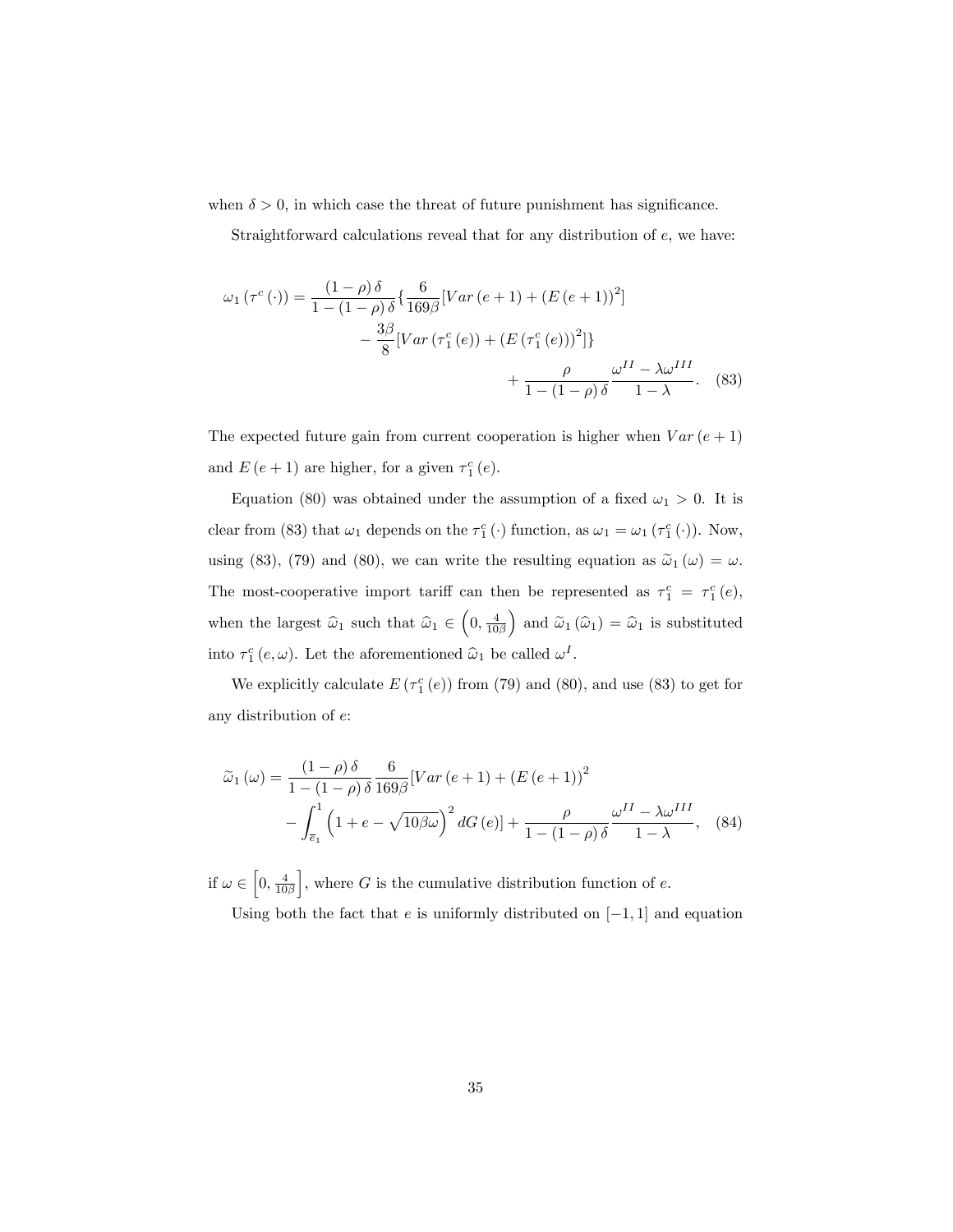$(31)$ , we can rewrite  $(84)$  as:

$$
\tilde{\omega}_1(\omega) = \frac{(1-\rho)\delta}{1-(1-\rho)\delta} \frac{\left(\sqrt{10\beta\omega}\right)^3 - 60\beta\omega + 12\sqrt{10\beta\omega}}{169\beta} \n+ \frac{\rho}{1-(1-\rho)\delta} \frac{\omega^{II} - \lambda\omega^{III}}{1-\lambda} = \n= \frac{(1-\rho)\delta}{1-(1-\rho)\delta} \frac{F(10\beta\omega)}{169\beta} + \frac{\rho}{1-(1-\rho)\delta} \frac{\omega^{II} - \lambda\omega^{III}}{1-\lambda}.
$$
\n(85)

Let's first prove that a fixed point  $\omega^I$  does exist on  $\left(0, \frac{4}{10\beta}\right)$ .

Lemma 7

$$
\omega^{II} > \lambda \omega^{III}.
$$

Proof.

$$
\omega^{II} - \lambda \omega^{III} = \tilde{\omega}_2(\omega) = \frac{\delta (1 - \lambda)}{1 - (1 - \lambda)\delta} \frac{F (10\beta \omega^{II})}{169\beta} + \frac{\lambda}{1 - (1 - \lambda)\delta} \omega^{III} - \lambda \omega^{III} =
$$

$$
= \frac{\delta (1 - \lambda)}{1 - (1 - \lambda)\delta} \frac{F (10\beta \omega^{II})}{169\beta} + \frac{\lambda (1 - \lambda)\delta}{1 - (1 - \lambda)\delta} \omega^{III} > 0,
$$

and this concludes our proof.  $\blacksquare$ 

With Lemma 7 in place, it is direct to show that:

$$
\widetilde{\omega}_1(0) = \frac{\rho}{1 - (1 - \rho)\,\delta} \frac{\omega^{II} - \lambda \omega^{III}}{1 - \lambda} > 0, \tag{86}
$$

$$
\tilde{\omega}_1 I(\omega) = \frac{(1-\rho)\,\delta}{1-(1-\rho)\,\delta} \frac{10}{169} F I(10\beta\omega) > 0, \text{ iff } \omega \neq \frac{4}{10\beta},\tag{87}
$$

$$
\widetilde{\omega}_1 \prime (0) = \infty, \tag{88}
$$

$$
\widetilde{\omega}_1 \prime \left( \frac{4}{10\beta} \right) = 0 \text{ and } \tag{89}
$$

$$
\widetilde{\omega}_1 \prime \prime \left( \omega \right) = \frac{\left( 1 - \rho \right) \delta}{1 - \left( 1 - \rho \right) \delta} \frac{100 \beta}{169} F \prime \prime \left( 10 \beta \omega \right) < 0 \text{ iff } \omega < \frac{4}{10 \beta}. \tag{90}
$$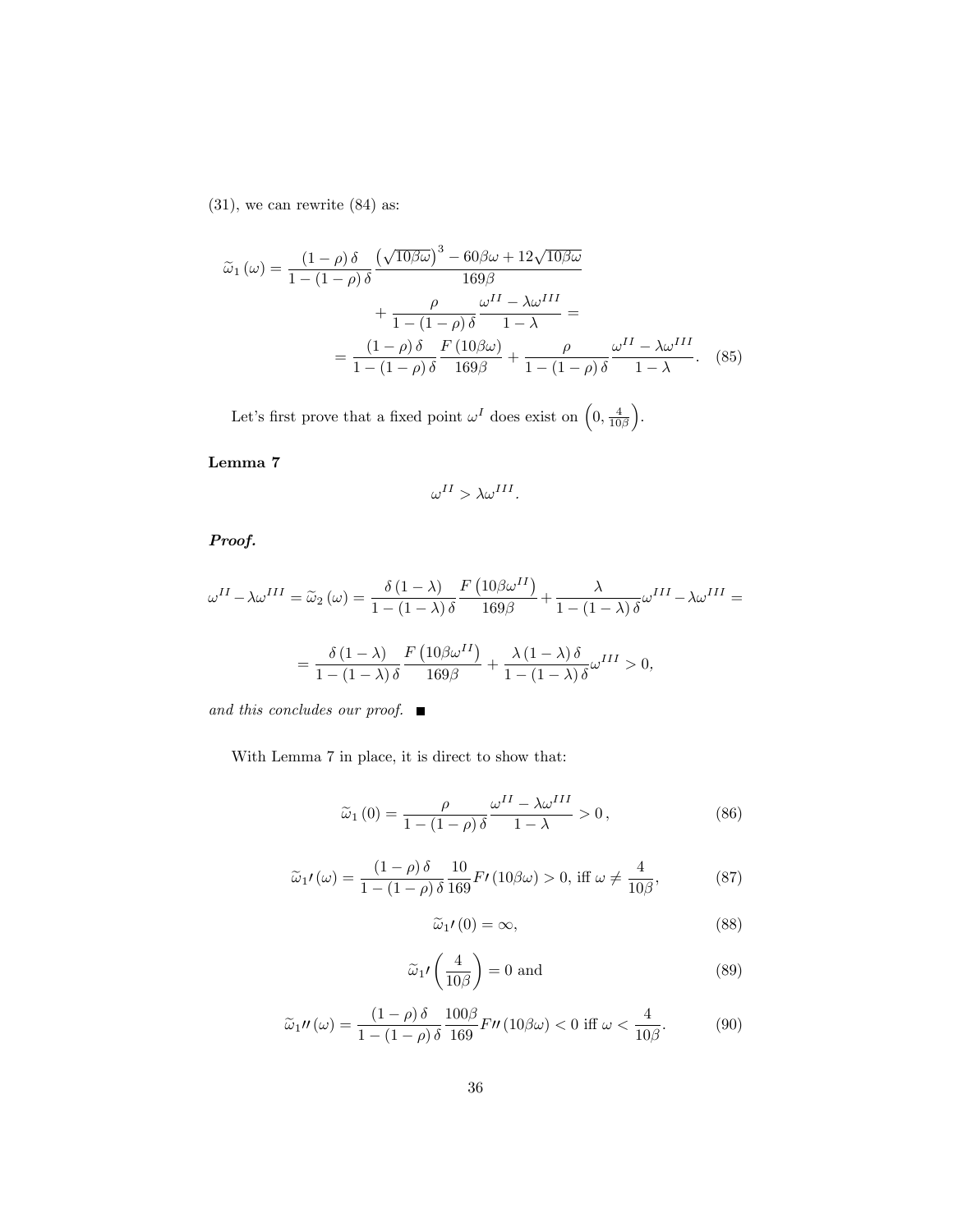Thus, a necessary and sufficient condition for a unique fixed point  $\omega^I \in$  $\left(0, \frac{4}{10\beta}\right)$ ) is  $\widetilde{\omega}_1\left(\frac{4}{10\beta}\right)$  $\left(0, \delta^*\right)$ . This is true as long as  $\delta \in (0, \delta^*)$ .

**Lemma 8** If  $\delta \in (0, \delta^*)$ , then  $\omega^I \in \left(0, \frac{4}{10\beta}\right)$  . **Proof.** We know that  $\omega^I \in \left(0, \frac{4}{10\beta}\right)$ ) iff  $\widetilde{\omega}_1\left(\frac{4}{10\beta}\right)$  $\Big) < \frac{4}{10\beta}$ . From (85):

$$
\widetilde{\omega}_1\left(\frac{4}{10\beta}\right) = \frac{(1-\rho)\,\delta}{1-(1-\rho)\,\delta} \frac{8}{169\beta} + \frac{\rho}{1-(1-\rho)\,\delta} \frac{\omega^{II} - \lambda\omega^{III}}{1-\lambda}.
$$

Given  $\omega^{II} < \omega^{III}$ , it suffices to show that:

$$
\frac{(1-\rho)\,\delta}{1-(1-\rho)\,\delta}\frac{8}{169\beta} + \frac{\rho}{1-(1-\rho)\,\delta}\frac{\omega^{III}-\lambda\omega^{III}}{1-\lambda} =
$$
  
= 
$$
\frac{(1-\rho)\,\delta}{1-(1-\rho)\,\delta}\frac{8}{169\beta} + \frac{\rho}{1-(1-\rho)\,\delta}\omega^{III} < \frac{4}{10\beta}.
$$

Given  $\delta < \delta^*$  and thus,  $\omega^{III} < \frac{4}{10\beta}$ , it suffices to show:

$$
\frac{(1-\rho)\delta}{1-(1-\rho)\delta}\frac{8}{169\beta}+\frac{\rho}{1-(1-\rho)\delta}\frac{4}{10\beta} < \frac{4}{10\beta} \Longleftrightarrow \delta < \frac{169}{189},
$$

which holds if  $\delta < \delta^*$ .

Next, we compare  $\omega^I$ ,  $\omega^{II}$  and  $\omega^{III}$ :

Lemma 9

$$
\omega^I < \omega^{II} < \omega^{III}.
$$

**Proof.** Given Lemma 5, we only need to prove that  $\omega^I < \omega^{II}$ . Therefore:

$$
\omega^{I} < \omega^{II} \Longleftrightarrow \widetilde{\omega}_{1} \left( \omega^{II} \right) < \omega^{II} \Longleftrightarrow
$$
\n
$$
\Longleftrightarrow \frac{(1 - \rho) \delta}{1 - (1 - \rho) \delta} \frac{F(10\beta\omega^{II})}{169\beta} + \frac{\rho}{1 - (1 - \rho) \delta} \frac{\omega^{II} - \lambda\omega^{III}}{1 - \lambda} < \omega^{II} \Longleftrightarrow
$$
\n
$$
\Longleftrightarrow \lambda \omega^{II} < \lambda \omega^{III} \Longleftrightarrow \omega^{II} < \omega^{III},
$$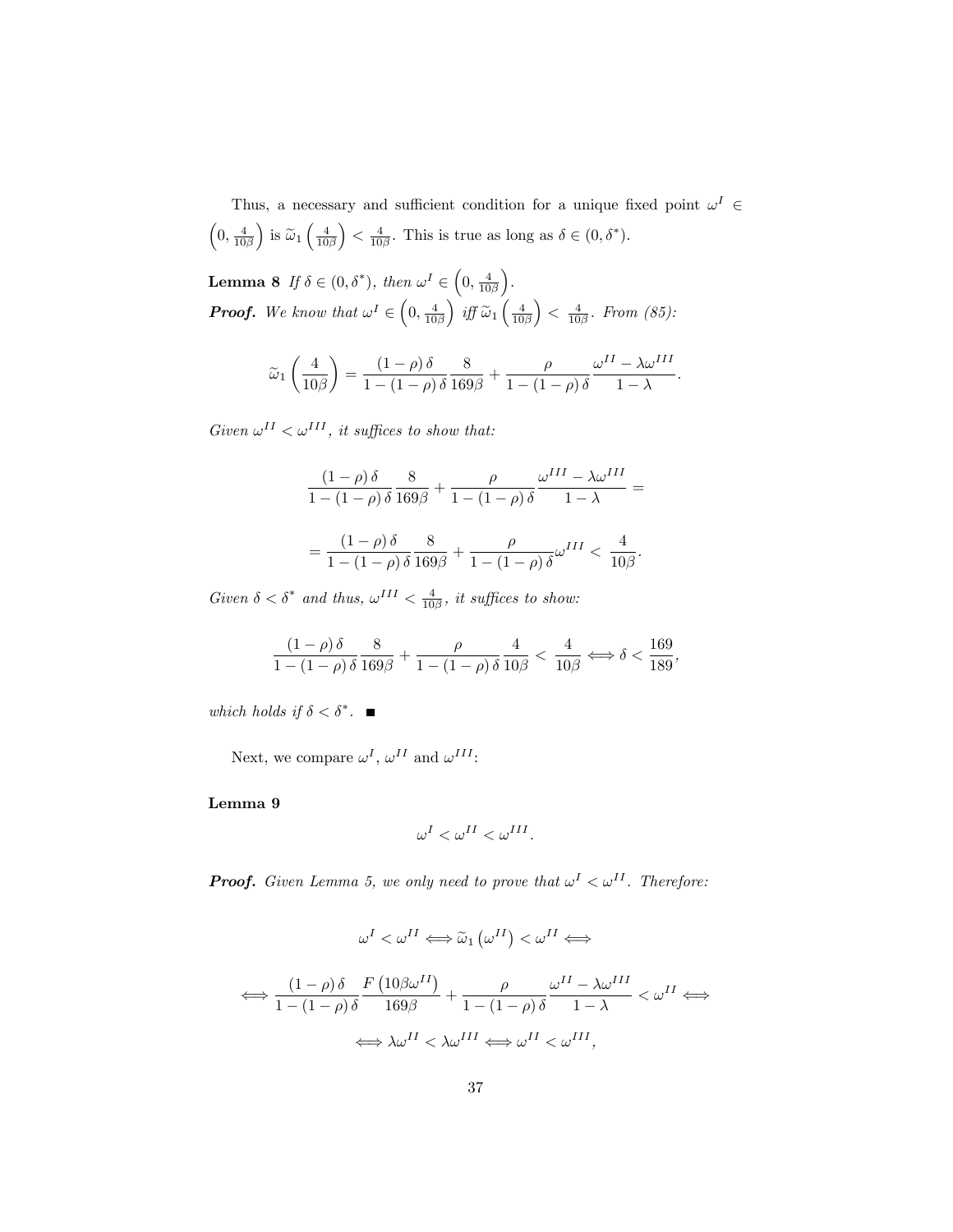and this concludes our proof.  $\blacksquare$ 

Corollary 1

 $\overline{e}_2 > \overline{e}_1.$ 

#### Proposition 2

$$
\tau_1^c(e, \omega^I) = \tau_2^c(e, \omega^{II}) = 0 \text{ if } e \in [-1, \overline{e}_1] \text{ and}
$$
  

$$
\tau_1^c(e, \omega^I) > \tau_2^c(e, \omega^{II}) \text{ if } e \in (\overline{e}_1, 1].
$$

The intuition is once again straightforward. The Phase-I and Phase-II incentives to cheat are functions of identical trade patterns since the countries in both of the aforementioned phases trade normally with each other. Nevertheless, in Phase I, in comparison to Phase II, the countries are farther away from the high-stakes Phase III, and as a result, the present discounted expected value of cooperation is lower than the Phase-II one. Thus, a higher level of overall protection is required in Phase I than in Phase II so that multilateral cooperation is sustained.

Finally, we compare  $\overline{e}_1$  and  $\overline{e}_3$ , as well as  $\tau_1^c$   $(e, \omega^I)$  and  $\tau_3^c$   $(e, \omega^{III})$ . Figure 3 in the Appendix depicts the phase-I, phase-II and phase-III most-cooperative tariffs if  $\lambda \in (0, \lambda^*)$ . If instead  $\lambda \in [\lambda^*, 1)$ , we obtain:

**Lemma 10** If 
$$
\delta \in \left(\frac{237}{1420}, \delta^*\right), \lambda \in \left(\frac{\lambda^*}{\delta(1-\lambda^*)}, 1\right)
$$
 and  $\rho \in \left[\frac{\lambda^*[1-(1-\lambda)\delta]}{(\lambda-\lambda^*)\delta}, 1\right)$ :

$$
\overline{e}_1 \ge \overline{e}_3.
$$

Proof.

$$
\overline{e}_1 \ge \overline{e}_3 \Longleftrightarrow 10\beta\omega^I \ge 3\beta\omega^{III} \Longleftrightarrow
$$

$$
\Longleftrightarrow \widetilde{\omega}_1 \left(\frac{3}{10}\omega^{III}\right) \ge \frac{3}{10}\omega^{III} \Longleftrightarrow
$$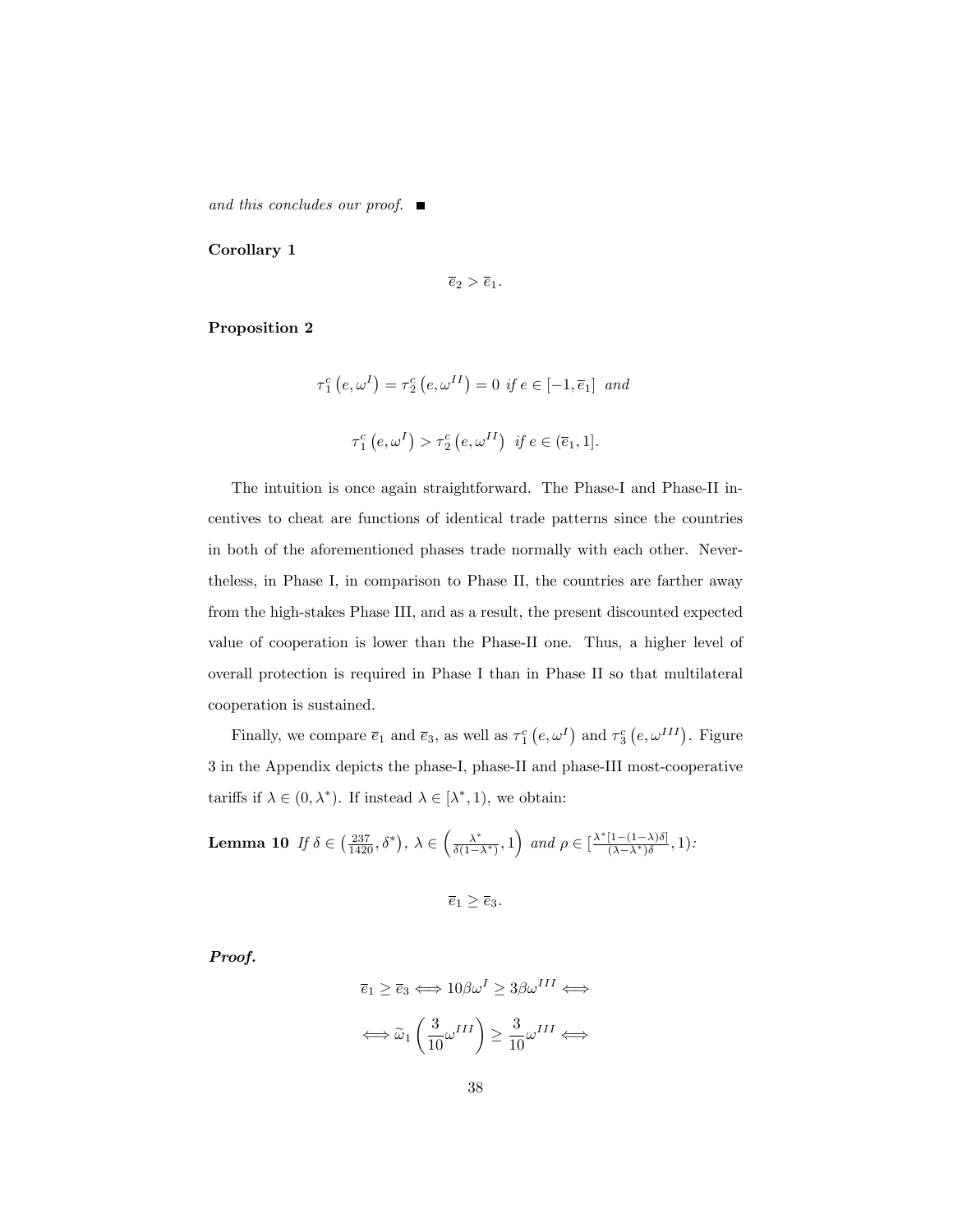$$
\iff (1 - \lambda) [1 - (1 - \rho) \delta] \widetilde{\omega}_1 \left( \frac{3}{10} \omega^{III} \right) \ge (1 - \lambda) [1 - (1 - \rho) \delta] \frac{3}{10} \omega^{III} \iff
$$

$$
\iff (1 - \rho) (1 - \lambda) (1 - \delta) \frac{27}{169} \omega^{III} + \rho \left( \omega^{II} - \lambda \omega^{III} \right) \ge
$$

$$
(1 - \lambda) [1 - (1 - \rho) \delta] \frac{3}{10} \omega^{III}.
$$

The last inequality can be written as:

$$
A\omega^{III} + \rho\omega^{II} - \rho\lambda\omega^{III} \ge B\omega^{III}.
$$

It is equivalent to the inequality:

$$
\omega^{II} \ge \frac{B - A + \rho \lambda}{\rho} \omega^{III}.
$$

Now, we write this as:

$$
\omega^{II} \ge \Gamma \omega^{III} \Longleftrightarrow \tilde{\omega}_{2} (\Gamma \omega^{III}) \ge \Gamma \omega^{III} \Longleftrightarrow
$$
  

$$
\Longleftrightarrow \frac{\delta (1 - \lambda)}{1 - (1 - \lambda) \delta} \frac{F (10 \beta \Gamma \omega^{III})}{169 \beta} + \frac{\lambda}{1 - (1 - \lambda) \delta} \omega^{III} \ge \Gamma \omega^{III} \Longleftrightarrow
$$
  

$$
\Longleftrightarrow \frac{\delta (1 - \lambda)}{1 - (1 - \lambda) \delta} \frac{F (10 \beta \Gamma \omega^{III})}{169 \beta} \ge \frac{\Gamma - \Gamma (1 - \lambda) \delta - \lambda}{1 - (1 - \lambda) \delta} \omega^{III} \Longleftrightarrow
$$
  

$$
\Longleftrightarrow \frac{F (10 \beta \Gamma \omega^{III})}{F (3 \beta \omega^{III})} \ge \frac{169}{27} \frac{\Gamma - \Gamma (1 - \lambda) \delta - \lambda}{(1 - \lambda) (1 - \delta)}.
$$

Let's assume  $\Gamma > \frac{3}{10}$ . Then, we have:

$$
\frac{F\left(10\beta\Gamma\omega^{III}\right)}{F\left(3\beta\omega^{III}\right)}>1.
$$

So, it suffices to show that:

$$
169\left[\Gamma - \Gamma\left(1 - \lambda\right)\delta - \lambda\right] \leq 27\left(1 - \lambda\right)\left(1 - \delta\right) \Longleftrightarrow
$$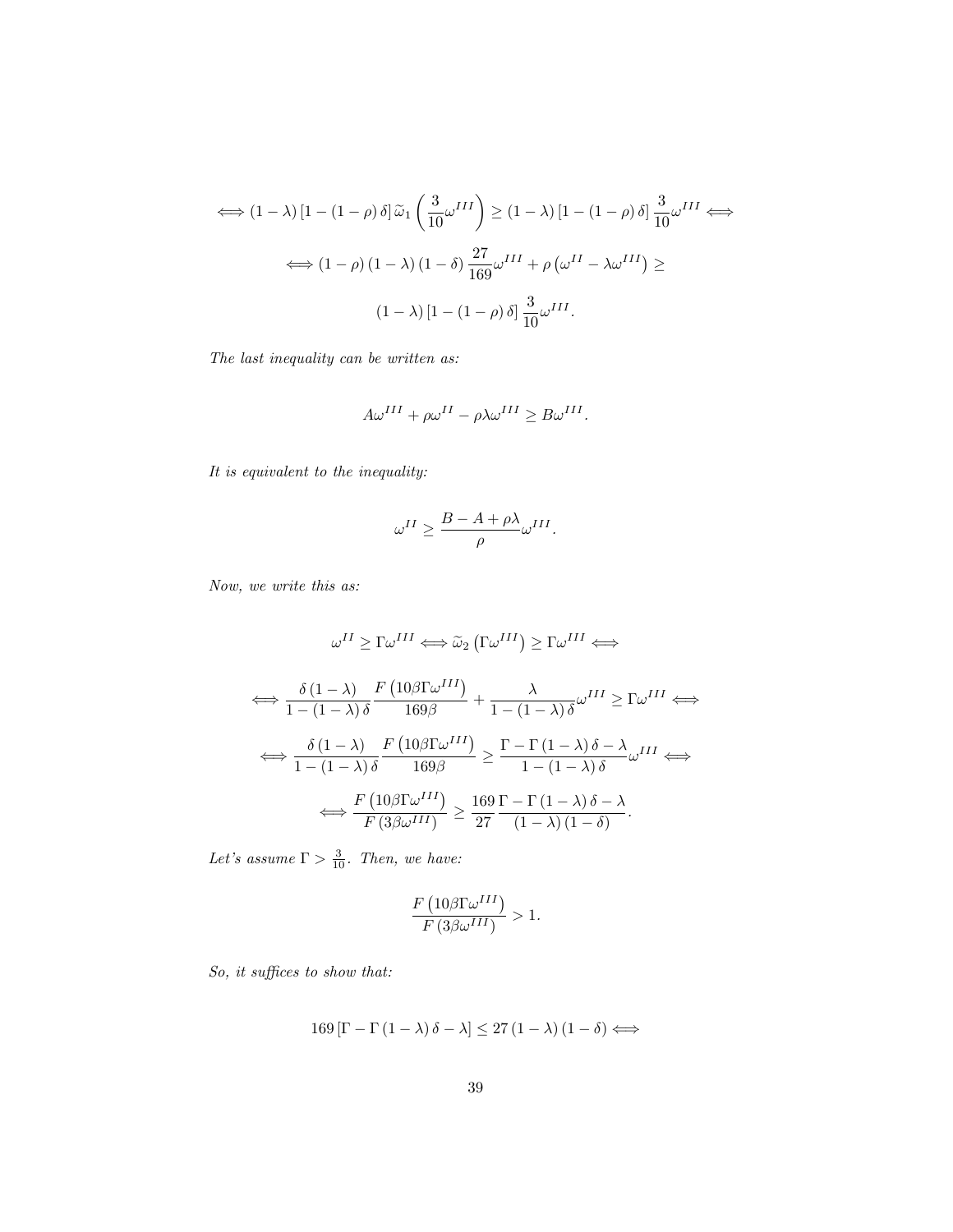$$
\iff \Gamma \le \frac{27 (1 - \lambda) (1 - \delta) + 169\lambda}{169 [1 - (1 - \lambda)\delta]} \iff
$$

$$
\iff \frac{B - A + \rho\lambda}{\rho} \le \frac{27 (1 - \lambda) (1 - \delta) + 169\lambda}{169 [1 - (1 - \lambda)\delta]} \iff
$$

$$
\iff B - A \le \frac{27 (1 - \lambda) (1 - \delta) + 169\lambda}{169 [1 - (1 - \lambda)\delta]} \rho - \rho\lambda.
$$

We have assumed above that:

$$
\Gamma > \frac{3}{10} \Longleftrightarrow \frac{B - A + \rho \lambda}{\rho} > \frac{3}{10} \Longleftrightarrow
$$
  

$$
\Longleftrightarrow A - B < \left(\lambda - \frac{3}{10}\right) \rho \Longleftrightarrow
$$
  

$$
\Longleftrightarrow (1 - \delta) (1 - \lambda) (1 - \rho) \frac{27}{169} - (1 - \lambda) [1 - (1 - \rho) \delta] \frac{3}{10} < \left(\lambda - \frac{3}{10}\right) \rho \Longleftrightarrow
$$
  

$$
\Longleftrightarrow -\frac{237 (1 - \lambda) (1 - \delta)}{1690} < \left[\lambda - \frac{3}{10} + (1 - \lambda) \frac{237\delta + 270}{1690}\right] \rho \Longleftrightarrow
$$
  

$$
\Longleftrightarrow -\frac{237 (1 - \lambda) (1 - \delta)}{1690} < \left[\frac{1420 - 237\delta}{1690} \lambda - \frac{237 (1 - \delta)}{1690}\right] \rho \Longleftrightarrow
$$
  

$$
\Longleftrightarrow -\lambda^* (1 - \lambda) < (\lambda - \lambda^*) \rho,
$$

which, given we are assuming  $\lambda \geq \lambda^*$ , holds trivially for all  $\rho \in (0,1)$ . Thus, we have not made any additional assumptions so far. Returning to our proof, it remains to be shown that:

$$
B - A \le \frac{27(1 - \lambda)(1 - \delta) + 169\lambda}{169[1 - (1 - \lambda)\delta]} \rho - \rho\lambda \Longleftrightarrow
$$
  

$$
\Longleftrightarrow B - A \le \frac{(1 - \lambda)(169\lambda\delta + 27 - 27\delta)}{169[1 - (1 - \lambda)\delta]} \rho \Longleftrightarrow
$$
  

$$
\Longleftrightarrow \frac{169\lambda\delta + 27 - 27\delta}{169[1 - (1 - \lambda)\delta]} \rho \ge [1 - (1 - \rho)\delta] \frac{3}{10} - (1 - \delta)(1 - \rho) \frac{27}{169} \Longleftrightarrow
$$
  

$$
\Longleftrightarrow \frac{169\lambda\delta + 27 - 27\delta}{169[1 - (1 - \lambda)\delta]} \rho \ge \frac{237(1 - \delta)}{1690} + \frac{237\delta + 270}{1690} \rho \Longleftrightarrow
$$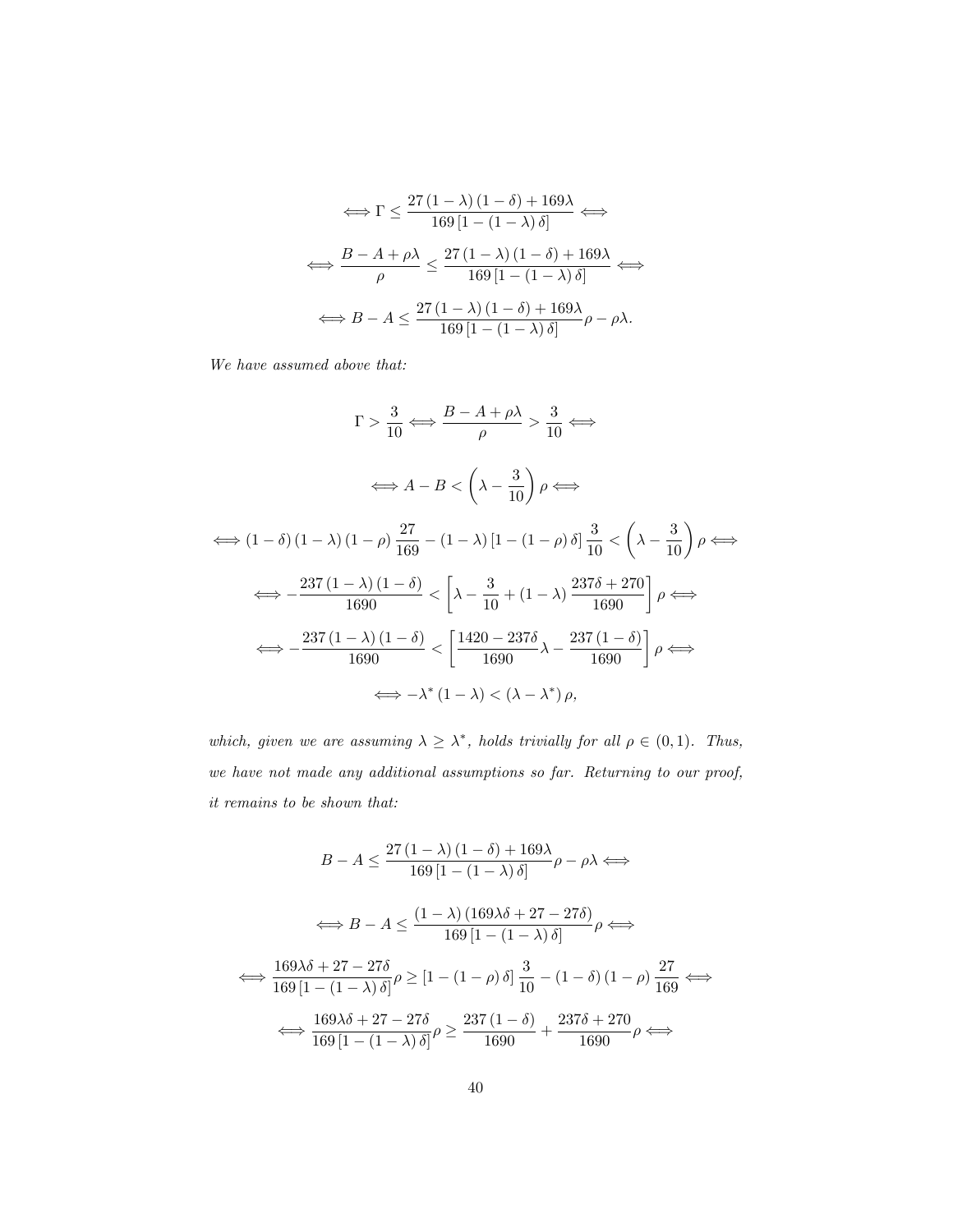$$
\iff \left[\frac{1690\lambda\delta + 270\left(1 - \delta\right)}{1 - \left(1 - \lambda\right)\delta} - 237\delta - 270\right]\rho \ge 237\left(1 - \delta\right) \iff
$$
\n
$$
\iff \frac{\lambda\left(1420 - 237\delta\right) - 237\left(1 - \delta\right)}{1 - \left(1 - \lambda\right)\delta}\delta\rho \ge 237\left(1 - \delta\right) \iff
$$
\n
$$
\iff \frac{(\lambda - \lambda^*)}{1 - \left(1 - \lambda\right)\delta}\delta\rho \ge \lambda^* \iff \rho \ge \frac{\lambda^*\left[1 - \left(1 - \lambda\right)\delta\right]}{(\lambda - \lambda^*)\delta}.
$$

Given  $\rho < 1$ , this implies:

$$
\frac{\lambda^* \left[1 - \left(1 - \lambda\right) \delta\right]}{(\lambda - \lambda^*) \delta} < 1 \Longleftrightarrow \lambda > \frac{\lambda^*}{\delta \left(1 - \lambda^*\right)}.
$$

Given  $\lambda < 1$ , this further implies that:

$$
\frac{\lambda^*}{\delta(1-\lambda^*)} < 1 \Longleftrightarrow \delta > \frac{237}{1420},
$$

and this concludes our proof.  $\blacksquare$ 

**Proposition 3** If  $\delta \in \left(\frac{237}{1420}, \delta^*\right)$ ,  $\lambda \in \left(\frac{\lambda^*}{\delta(1-\lambda^*)}, 1\right)$  and  $\rho \in \left[\frac{\lambda^*[1-(1-\lambda)\delta]}{(\lambda-\lambda^*)\delta}\right]$  $\frac{[1-(1-\lambda)\delta]}{(\lambda-\lambda^*)\delta}, 1)$ :  $\tau_3^c\left(e, \omega^{III}\right) = \tau_1^c\left(e, \omega^I\right) = 0$  if  $e \in [-1, \overline{e}_3]$  and  $\tau_3^c\left(e, \omega^{III}\right) > \tau_1^c\left(e, \omega^I\right) \text{ if } e \in (\overline{e}_3, 1].$ 

These results are simple to interpret. The Phase-III incentive to cheat and per-period value of cooperation are both higher than the Phase-I ones. When  $\rho$ and  $\lambda$  are both sufficiently high, the Phase-I and Phase-III present discounted expected values of cooperation are almost equal. Thus, a higher level of protection is necessary in Phase III than in Phase I.

When  $\rho$  is sufficiently small, the Phase-III present discounted expected value of cooperation is signiÖcantly higher than the Phase-I one. However, at the same, the Phase-III incentive to cheat as a function of e rises very steeply. Hence, initially, a higher level of overall protection is required in Phase I than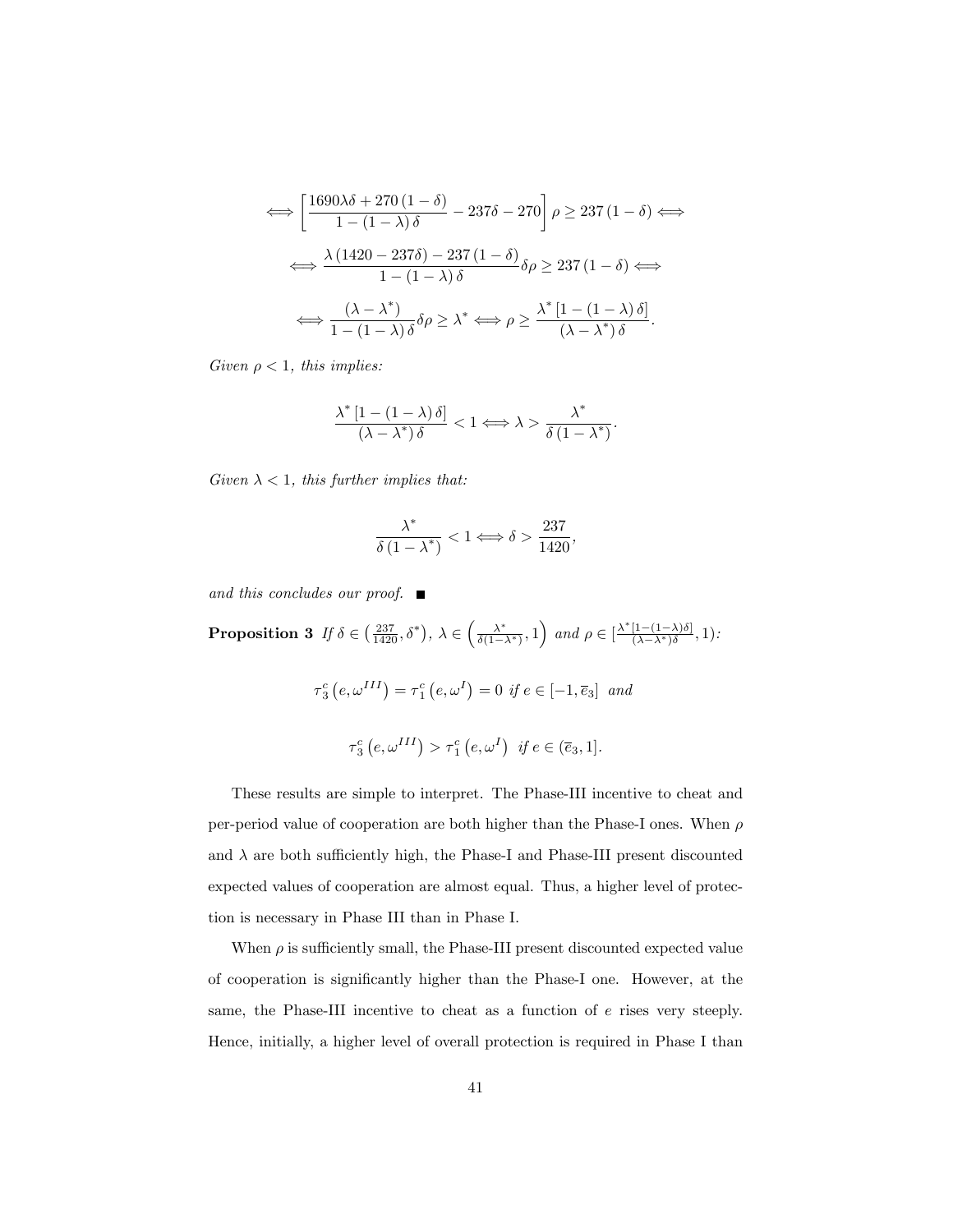in Phase III. Nevertheless, eventually, the incentive-to-cheat effect dominates and thus, the Phase-III necessary level of protection surpasses the Phase-I one.

Figure 4 in the Appendix depicts the phase-I, phase-II and phase-III mostcooperative tariffs when the assumptions of Proposition 3 hold. Finally, Figure 5 in the Appendix depicts the aforementioned tariffs when the assumptions of Proposition 3 fail but we still have  $\lambda \in [\lambda^*, 1)$ .

## 4 Conclusion

This paper has examined the ability of countries to maintain multilateral cooperation during the formation of customs unions. We have conducted our analysis under the assumptions that countries are limited to self-enforcing multilateral agreements that balance the gains from defection against the consequences of an ensuing trade war, and that they operate within a "managed-trade" environment, in which they are allowed to employ "special-protection" instruments in a cooperative equilibrium, when the aggregate trade volume surpasses a critical threshold.

We find that during the transition period, in which the customs unions are either being envisioned or negotiated, countries can sustain a low level of overall protection, if the probability the customs unions will actually materialize is not too low. Nevertheless, as the customs unions come into full effect, the level of "special" protection needs to be significantly heightened while the level of "normal" protection remains unchanged. Finally, we should note that the increased market power of the customs unions emerges as the pivotal factor in our analysis.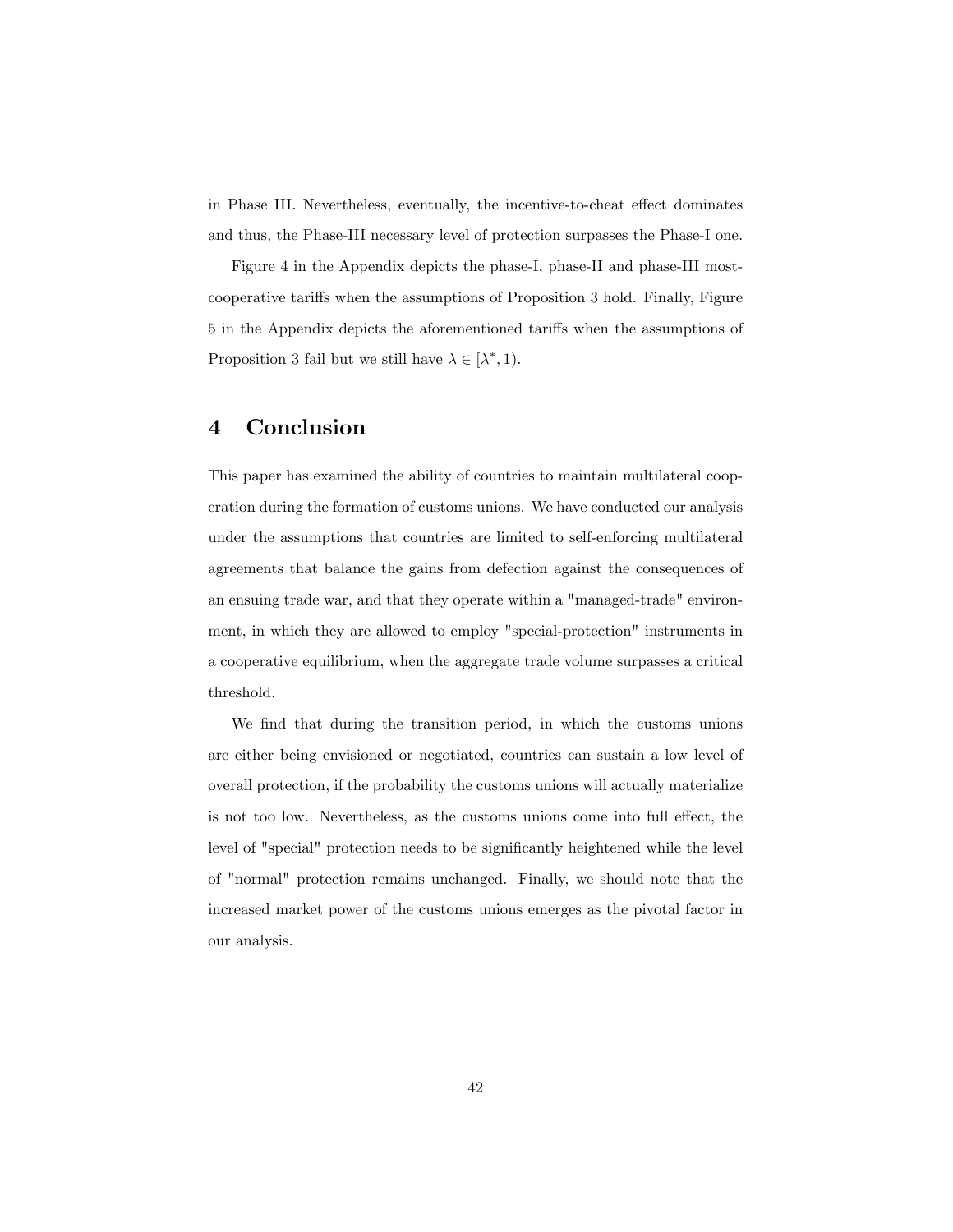5 Appendix



Figure 1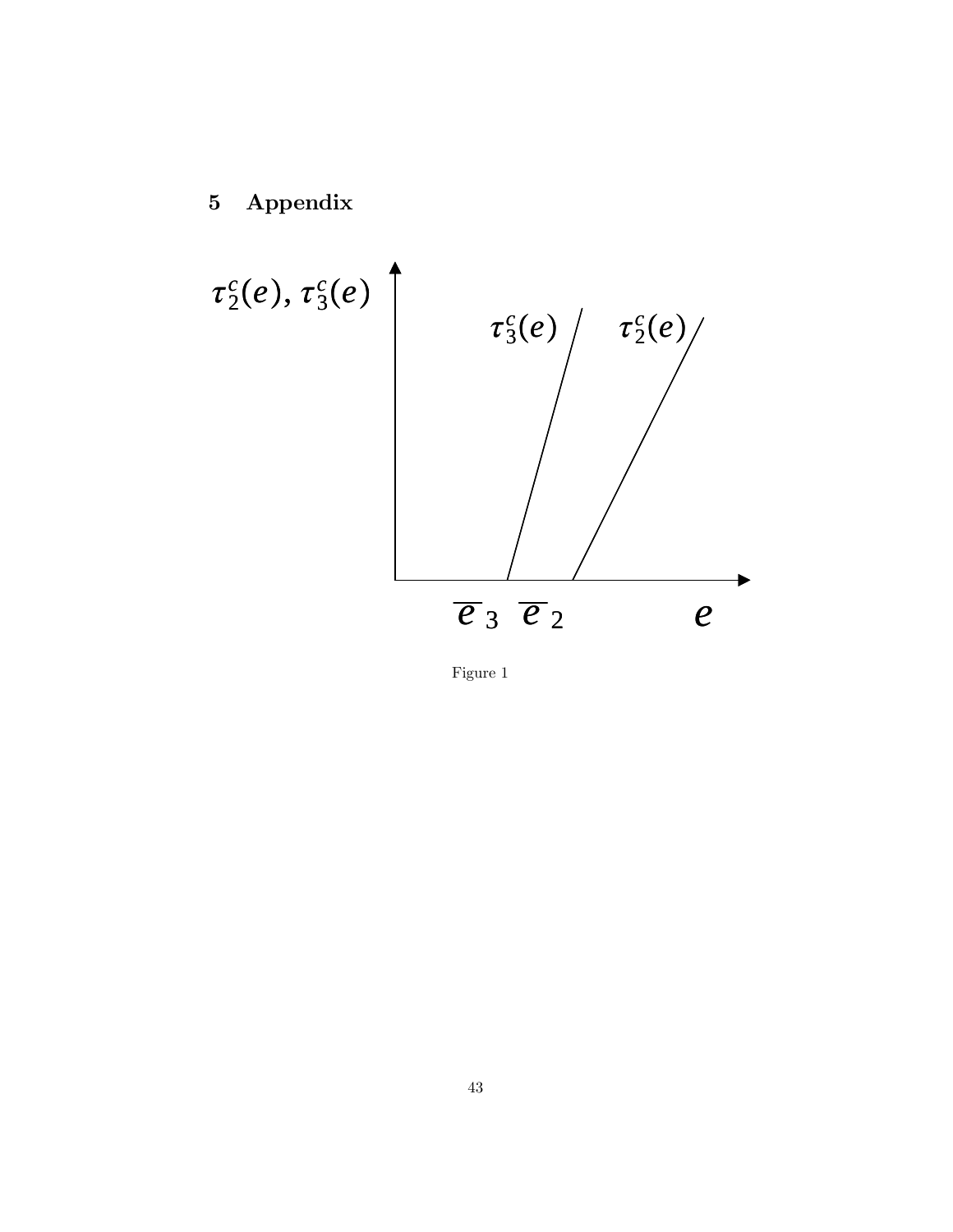

Figure 2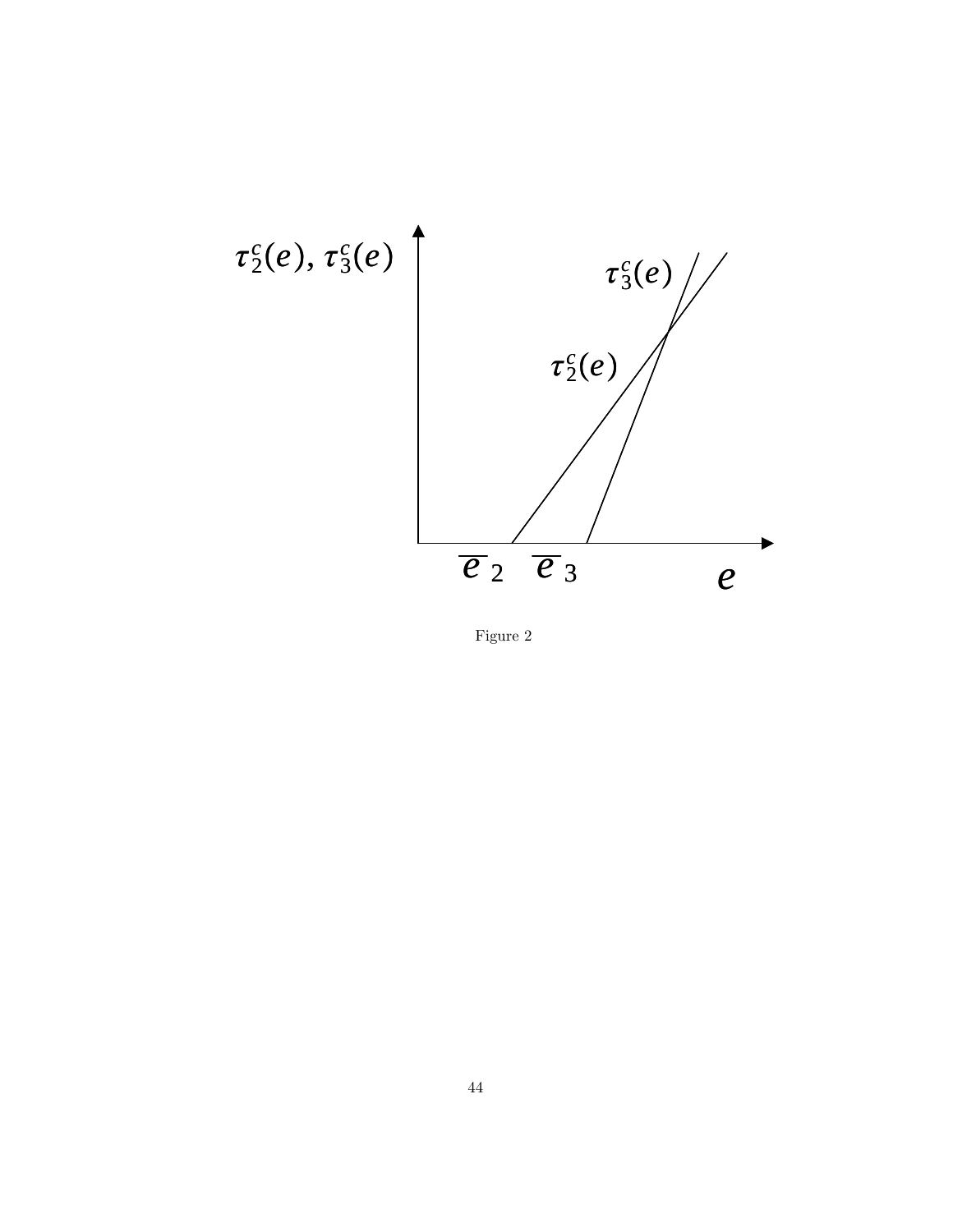

Figure 3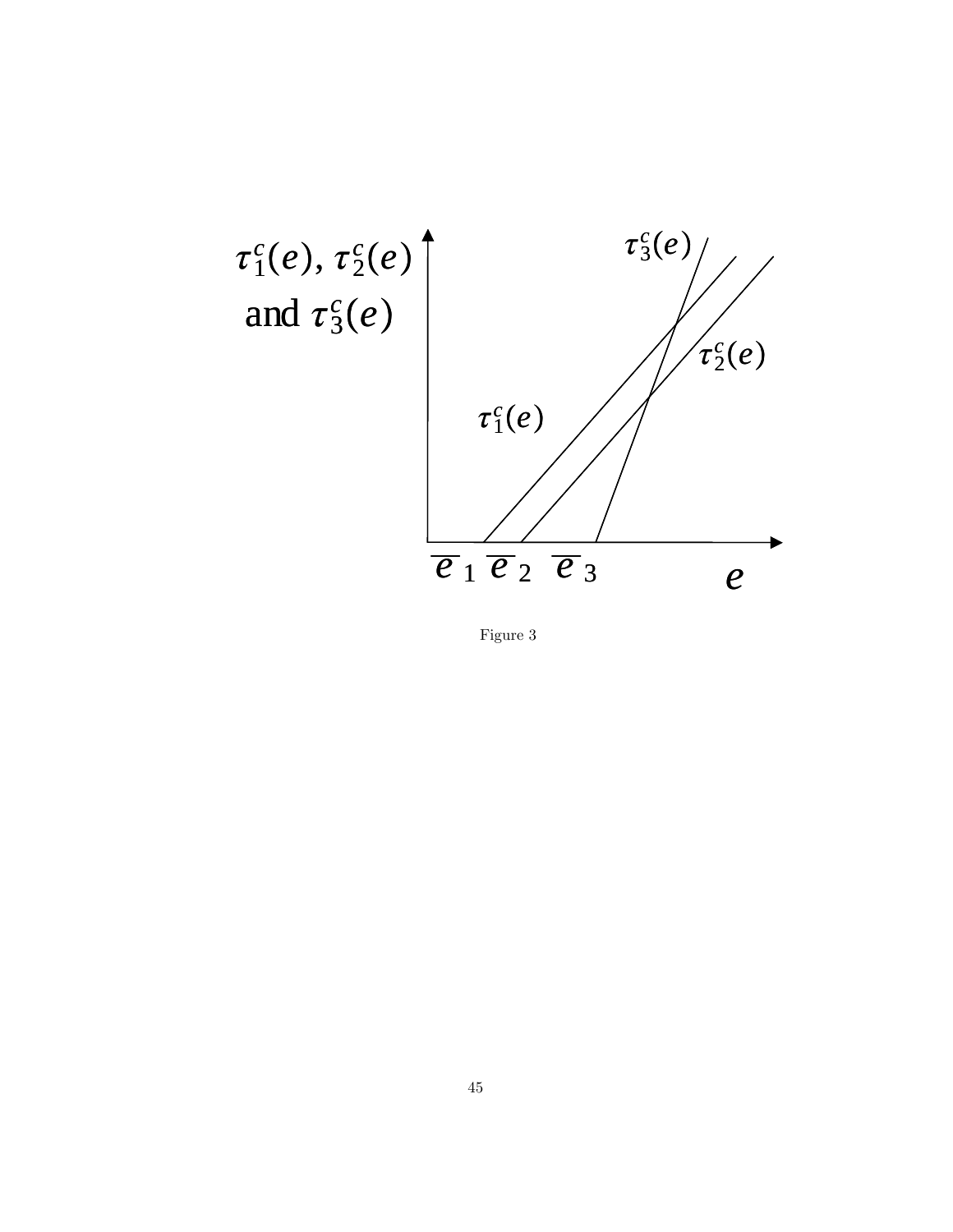

Figure 4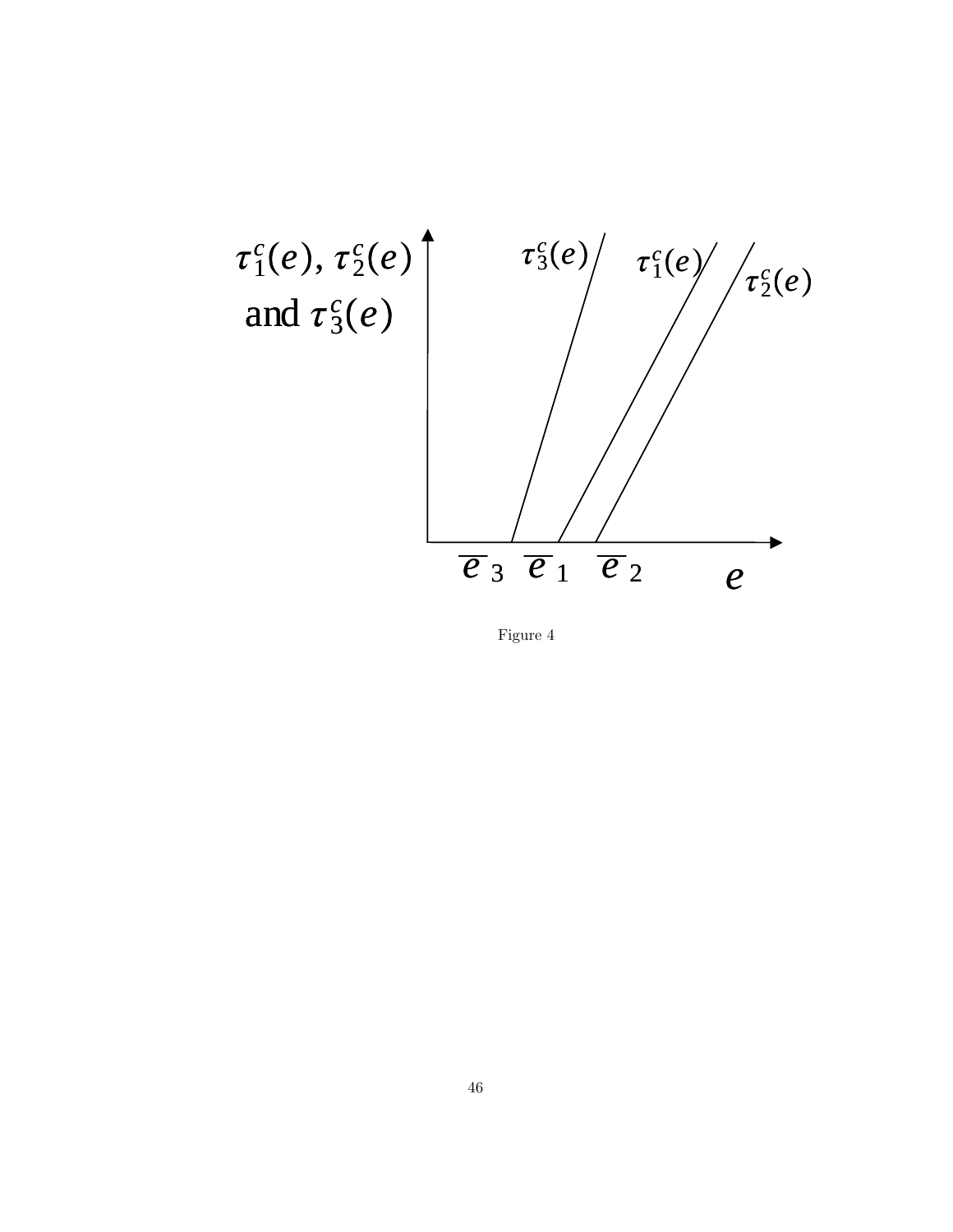

Figure 5

## References

- [1] Bagwell, Kyle, and Robert Staiger. "A Theory of Managed Trade." American Economic Review, Vol. 80, No. 4, September 1990, pp. 779-795.
- [2] ó ó ó . "Multilateral Tari§ Cooperation During the Formation of Free Trade Areas." International Economic Review, Vol. 38, No. 2, May 1997a, pp. 291-319.
- [3] ó ó ó ."Multilateral Tari§ Cooperation During the Formation of Customs Unions." Journal of International Economics, Vol. 42, No. 1-2, February 1997b, pp. 91-123.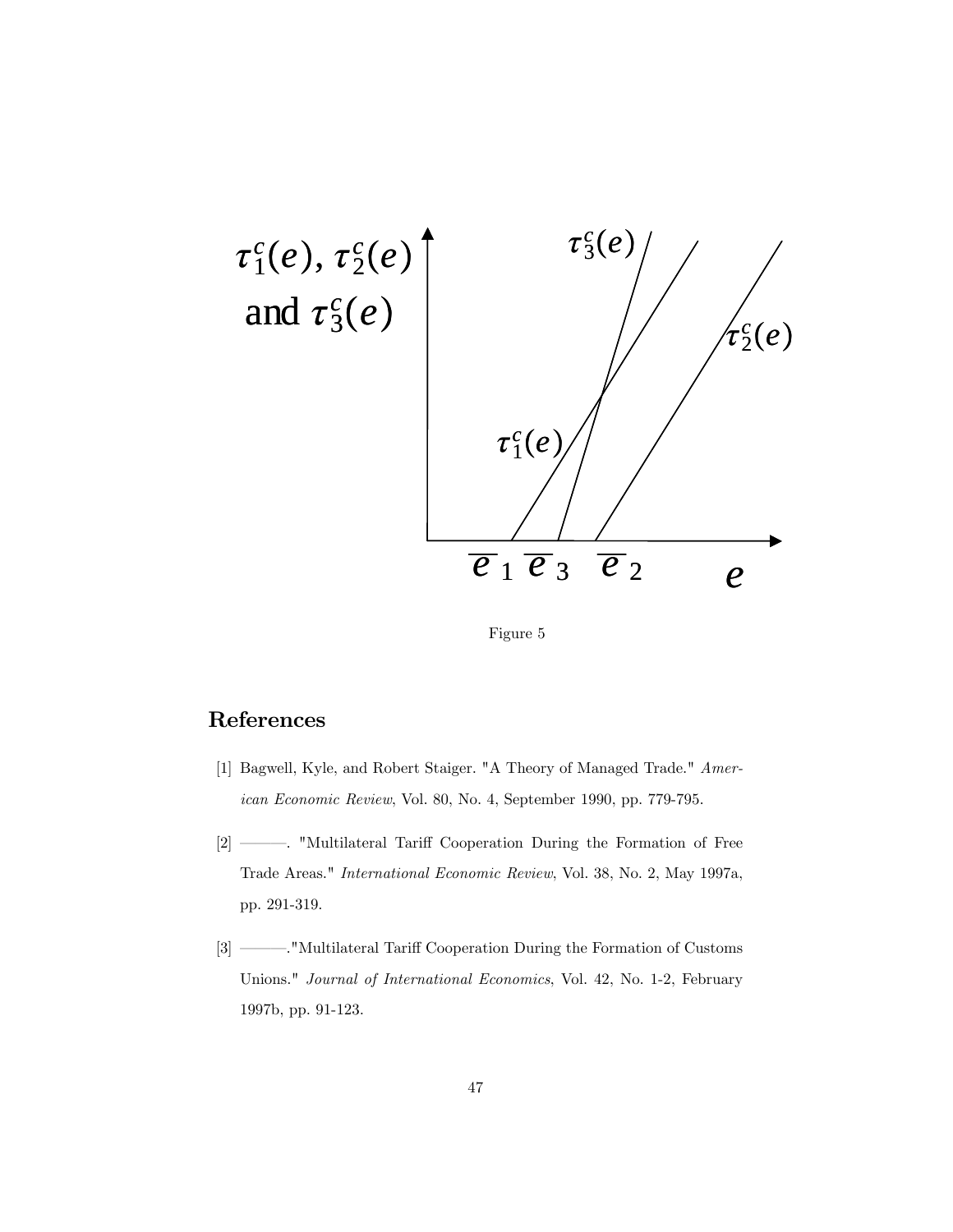- [4] **Solution** Will Preferential Agreements Undermine the Multilateral Trading System?" Economic Journal, Vol. 108, No. 449, July 1998, pp. 1162-1182.
- [5] ó ó ó ."An Economic Theory of GATT." American Economic Review, Vol. 89, No. 1, March 1999, pp. 215-248.
- [6] Bhagwati, Jagdish. The World Trading System at Risk. Princeton, NJ: Princeton University Press, 1991.
- [7] —— regionalism and Multilateralism: An Overview." In Jaime de Melo and Arvind Panagariya, eds., New Dimensions in Regional Integration. Cambridge, Great Britain: Cambridge University Press, 1993.
- [8] Bhagwati, Jagdish, and Arvind Panagariya. "Preferential Trading Areas and Multilateralism–Strangers, Friends, or Foes?" In Jagdish Bhagwati and Arvind Panagariya, eds., The Economics of Preferential Trade Agreements. Washington, DC: American Enterprise Institute Press, 1996.
- [9] Bond, Eric, and Constantinos Syropoulos. "Trading Blocs and the Sustainability of Interregional Cooperation." In Matthew Canzoneri, Wilfred Ethier, and Vittorio Grilli, eds., The New Transatlantic Economy. Cambridge, Great Britain: Cambridge University Press, 1996.
- [10] Dam, Kenneth. The GATT: Law and International Economic Organization. Chicago, IL: University of Chicago Press, 1970.
- [11] Deardorff, Alan, and Robert Stern. "Multilateral Trade Negotiations and Preferential Trading Arrangements." In Alan Deardorff and Robert Stern, eds., Analytical and Negotiating Issues in the Global Trading System. Ann Arbor, MI: University of Michigan Press, 1994.
- [12] de Melo, Jaime, Arvind Panagariya, and Dani Rodrik. "The New Regionalism: A Country Perspective." In Jaime de Melo and Arvind Panagariya,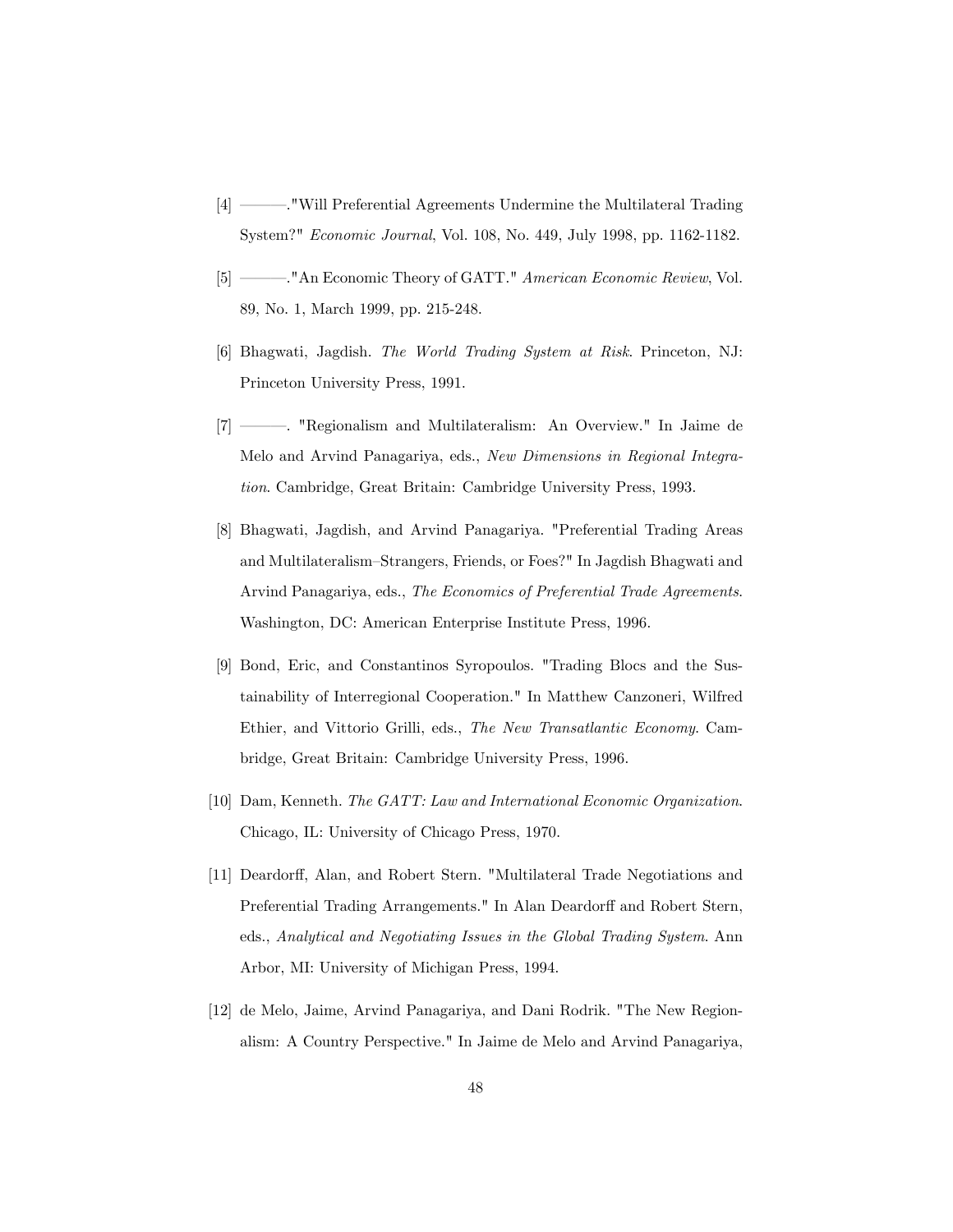eds., New Dimensions in Regional Integration. Cambridge, Great Britain: Cambridge University Press, 1993.

- [13] Dixit, Avinash. "Strategic Aspects of Trade Policy." In Truman Bewley, ed., Advances in Economic Theory: Fifth World Congress. Cambridge, Great Britain: Cambridge University Press, 1987.
- [14] Ethier, Wilfred. "The New Regionalism." Economic Journal, Vol. 108, No. 449, July 1998a, pp. 1149-1161.
- [15] Regionalism in a Multilateral World." Journal of Political Economy, Vol. 106, No. 6, December 1998b, pp. 1214-1245.
- [16] Hudec, Robert. "Legal Issues in US-EC Trade Policy: GATT Litigation 1960-1985." In Robert Baldwin, Carl Hamilton, and Andre Sapir, eds., Issues in US-EC Trade Relations. Chicago, IL: University of Chicago Press, 1988.
- [17] Kemp, Murray, and Henry Wan. "An Elementary Proposition Concerning the Formation of Customs Unions." Journal of International Economics, Vol. 6, No. 1, February 1976, pp. 95-97.
- [18] Krishna, Pravin. "Regionalism and Multilateralism: A Political Economy Approach." Quarterly Journal of Economics, Vol. 113, No. 1, February 1998, pp. 227-251.
- [19] Krishna, Pravin, and Jagdish Bhagwati. "Necessarily Welfare-Enhancing Customs Unions with Industrialization Constraints: The Cooper-Massell-Johnson-Bhagwati Conjecture." Japan and the World Economy, Vol. 9, No. 4, December 1997, pp. 441-446.